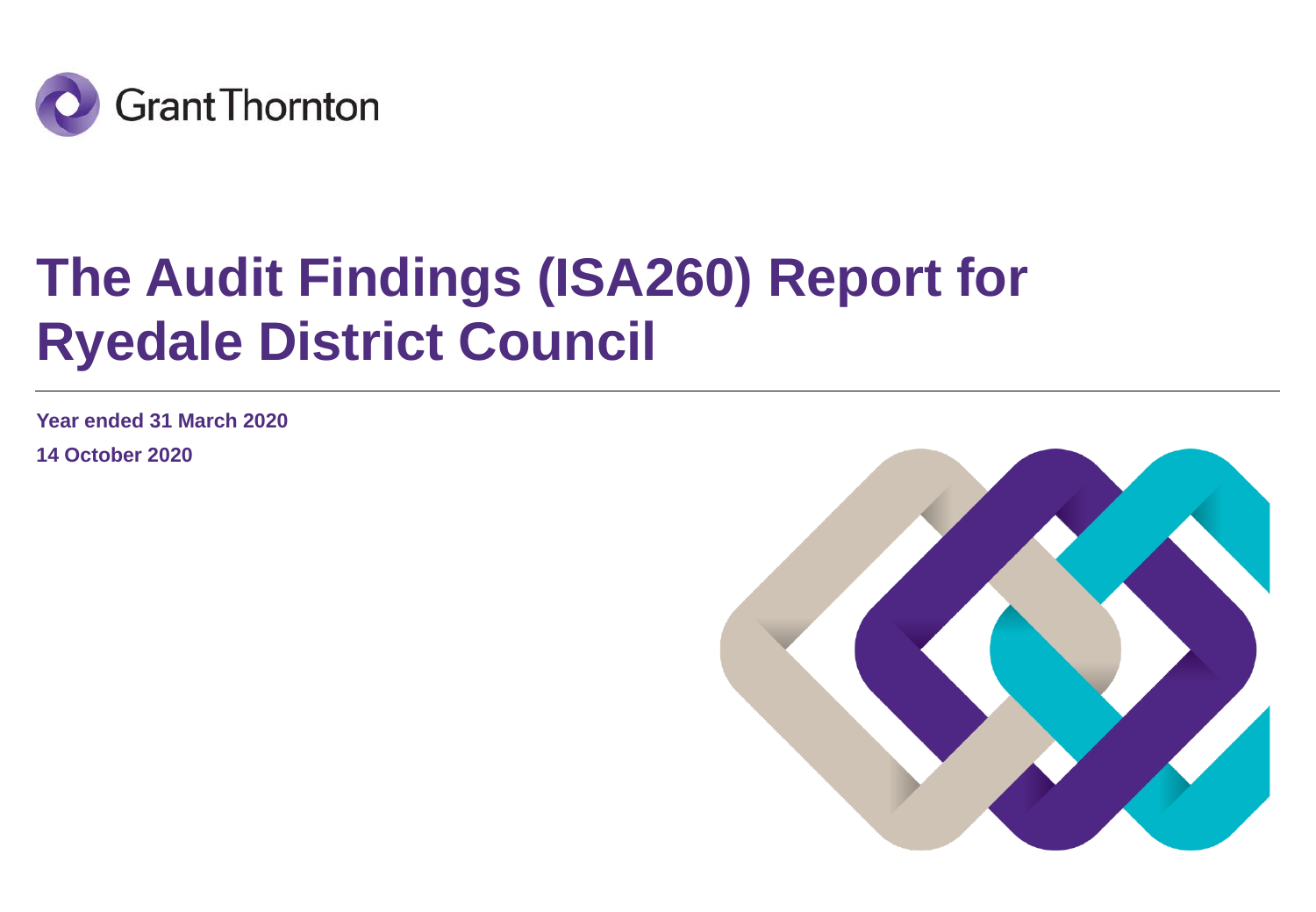### **Contents**

| 1. Headlines<br>2. Financial statements<br>Value for money<br>3.<br>Independence and ethics<br>4.<br><b>Appendices</b><br><b>Action Plan</b><br>А.<br>Follow up of prior year recommendations<br>В.<br>Audit adjustments<br>C.<br>Fees<br>D.<br>Draft Audit Opinion (draft)<br>Е.<br>F.<br>Management Letter of Representation (draft) | <b>Section</b> | Page |
|----------------------------------------------------------------------------------------------------------------------------------------------------------------------------------------------------------------------------------------------------------------------------------------------------------------------------------------|----------------|------|
|                                                                                                                                                                                                                                                                                                                                        |                | 3    |
|                                                                                                                                                                                                                                                                                                                                        |                | 5    |
|                                                                                                                                                                                                                                                                                                                                        |                | 16   |
|                                                                                                                                                                                                                                                                                                                                        |                | 19   |
|                                                                                                                                                                                                                                                                                                                                        |                |      |
|                                                                                                                                                                                                                                                                                                                                        |                |      |
|                                                                                                                                                                                                                                                                                                                                        |                | 20   |
|                                                                                                                                                                                                                                                                                                                                        |                | 22   |
|                                                                                                                                                                                                                                                                                                                                        |                | 28   |
|                                                                                                                                                                                                                                                                                                                                        |                | 29   |
|                                                                                                                                                                                                                                                                                                                                        |                | 30   |
|                                                                                                                                                                                                                                                                                                                                        |                | 34   |

**Engagement Manager** T: 0113 200 1589 E: thilina.de.zoysa@uk.gt.com

**Thilina De Zoysa**

**Your key Grant Thornton team members are:**

**Gareth Mills Engagement Lead** T: 0113 200 2535 E: gareth.mills@uk.gt.com

### **Jack Walsh Engagement in-charge** T: 0113 200 2529 E: jack.h.walsh@uk.gt.com

The contents of this report relate only to those matters which came to our attention during the conduct of our normal audit procedures which are designed for the purpose of expressing our opinion on the financial statements. Our audit is not designed to test all internal controls or identify all areas of control weakness. However, where, as part of our testing, we identify control weaknesses, we will report these to you. In consequence, our work cannot be relied upon to disclose all defalcations or other irregularities, or to include all possible improvements in internal control that a more extensive special examination might identify. This report has been prepared solely for your benefit and should not be quoted in whole or in part without our prior written consent. We do not accept any responsibility for any loss occasioned to any third party acting, or refraining from acting on the basis of the content of this report, as this report was not prepared for, nor intended for, any other purpose.

Grant Thornton UK LLP is a limited liability partnership registered in England and Wales: No.OC307742. Registered office: 30 Finsbury Square, London, EC2A 1AG. A list of members is available from our registered office. Grant Thornton UK LLP is authorised and regulated by the Financial Conduct Authority. Grant Thornton UK LLP is a member firm of Grant Thornton International Ltd (GTIL). GTIL and the member firms are not a worldwide partnership. Services are delivered by the member firms. GTIL and its member firms are not agents of, and do not obligate, one another and are not liable for one another's acts or omissions.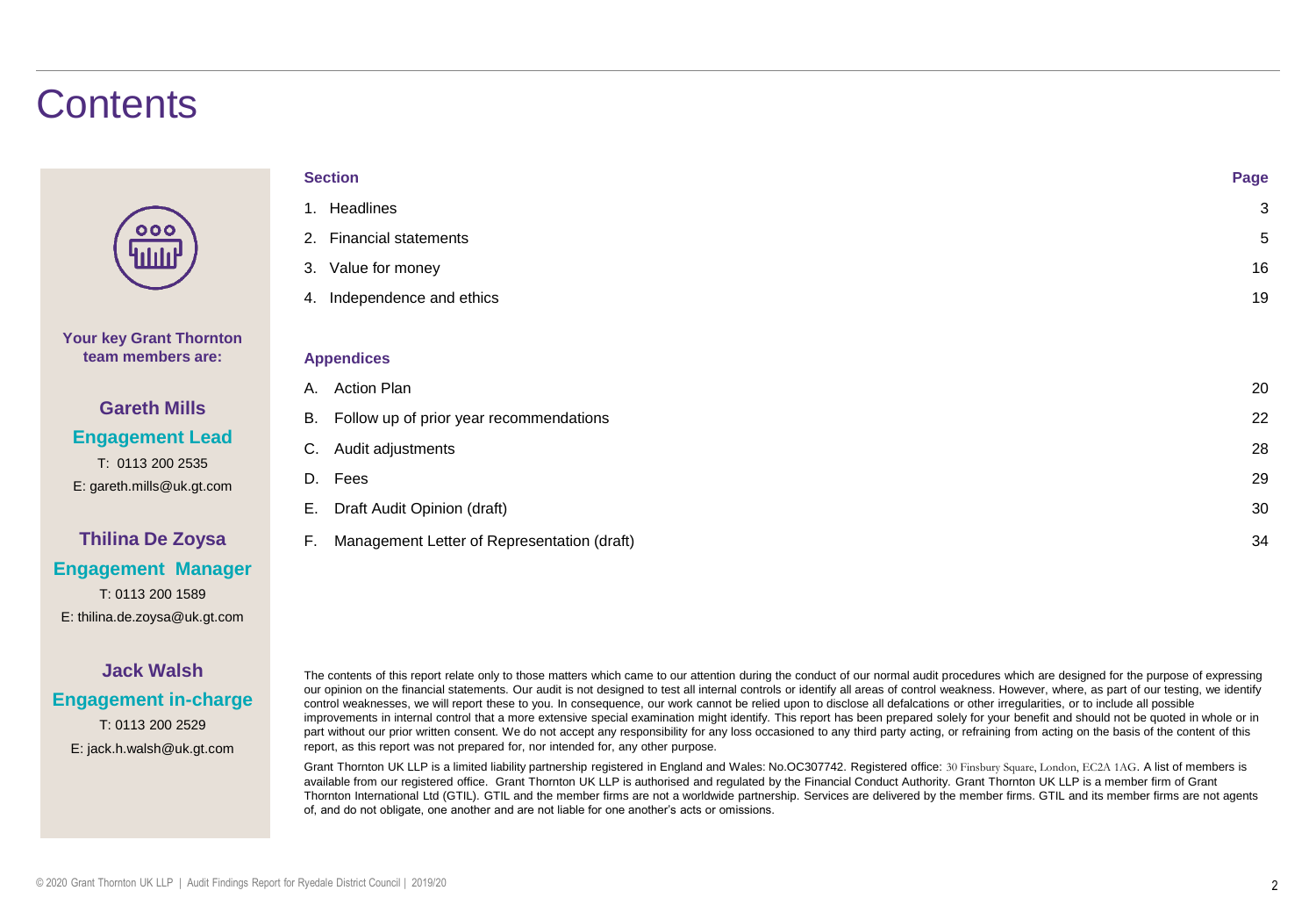### 1. Headlines

This table summarises the key findings and other matters arising from the statutory audit of Ryedale District Council ('the Council') and the preparation of the Council's financial statements for the year ended 31 March 2020 for those charged with governance.

| Covid-19                              | The outbreak of the Covid-19 coronavirus pandemic has had a<br>significant impact on the normal operations of the Council from<br>March 2020. Given the impact of the pandemic only started from<br>mid-March, additional costs have not had a major impact on the<br>financial outturn for 2019-20, however, the scale of impact is<br>being felt during 2020-21.<br>There have been significant financial challenges as the Council<br>responded to the COVID-19 pandemic through additional costs to<br>support operational services, lost income through reduced<br>activities including leisure services and car parking. In addition,<br>council tax and business rates income have reduced as lock<br>down started, businesses closed, and staff furloughed. | We updated our audit risk assessment to consider the impact of the pandemic on our audit and<br>issued an audit plan addendum on 22 April 2020. In that addendum we reported an additional<br>financial statement risk in respect of Covid -19 and highlighted the impact on our VfM approach.<br>Further detail is set out on page 6.<br>Restrictions for non-essential travel has meant both Council and audit staff have had to work<br>remotely, including remotely accessing working papers and financial systems. In addition, meetings<br>have been replaced by telephone and video conferencing arrangements<br>We were provided with the Council's draft 2019-20 statement of accounts on 8 July 2020, ahead of<br>the revised 31 August 2020 deadline.                                                                                                                                                                           |
|---------------------------------------|---------------------------------------------------------------------------------------------------------------------------------------------------------------------------------------------------------------------------------------------------------------------------------------------------------------------------------------------------------------------------------------------------------------------------------------------------------------------------------------------------------------------------------------------------------------------------------------------------------------------------------------------------------------------------------------------------------------------------------------------------------------------|--------------------------------------------------------------------------------------------------------------------------------------------------------------------------------------------------------------------------------------------------------------------------------------------------------------------------------------------------------------------------------------------------------------------------------------------------------------------------------------------------------------------------------------------------------------------------------------------------------------------------------------------------------------------------------------------------------------------------------------------------------------------------------------------------------------------------------------------------------------------------------------------------------------------------------------------|
|                                       | Authorities are still required to prepare financial statements in<br>accordance with the relevant accounting standards and the Code<br>of Practice on Local Authority Accounting albeit to an extended<br>deadline for the preparation of the financial statements up to 31<br>August 2020 and the date for audited financials statements to 30<br>November 2020.                                                                                                                                                                                                                                                                                                                                                                                                   |                                                                                                                                                                                                                                                                                                                                                                                                                                                                                                                                                                                                                                                                                                                                                                                                                                                                                                                                            |
| <b>Financial</b><br><b>Statements</b> | Under International Standards of Auditing (UK) (ISAs) and the<br>National Audit Office (NAO) Code of Audit Practice ('the Code'),<br>we are required to report whether, in our opinion, the Council's<br>financial statements:                                                                                                                                                                                                                                                                                                                                                                                                                                                                                                                                      | Our audit work was completed remotely during July to October 2020. Our findings are summarised<br>on the following pages.<br>We have identified some disclosure amendments to the financial statements which are reported at<br>Appendix C.                                                                                                                                                                                                                                                                                                                                                                                                                                                                                                                                                                                                                                                                                                |
|                                       | give a true and fair view of the financial position of the<br>Council and Council's income and expenditure for the year<br>have been properly prepared in accordance with the<br>CIPFA/LASAAC code of practice on local authority accounting<br>and prepared in accordance with the Local Audit and<br>Accountability Act 2014.<br>We are also required to report whether other information<br>published together with the audited financial statements including<br>the Annual Governance Statement (AGS) and Narrative Report,<br>is materially inconsistent with the financial statements or our<br>knowledge obtained in the audit or otherwise appears to be<br>materially misstated.                                                                          | These are all disclosure amendments and do not impact on the Council's General Fund position.<br>Further details of the audit disclosure amendments are detailed at Appendix C. We have also raised<br>recommendations for management as a result of our audit work at Appendix A. Our follow up of<br>recommendations from the prior year's audit are detailed at Appendix B.<br>Our work is substantially complete and there are no matters of which we are aware that would<br>require modification of our audit opinion (Appendix E) or material changes to the financial<br>statements, subject to the following outstanding matters:<br>completing our work on PPE, pension fund assets and liabilities, payables and receivables,<br>related party transactions and statement of cash flow<br>the assurance letter from the auditor of North Yorkshire Pension Fund to give assurance over the<br>significant risk area of pensions |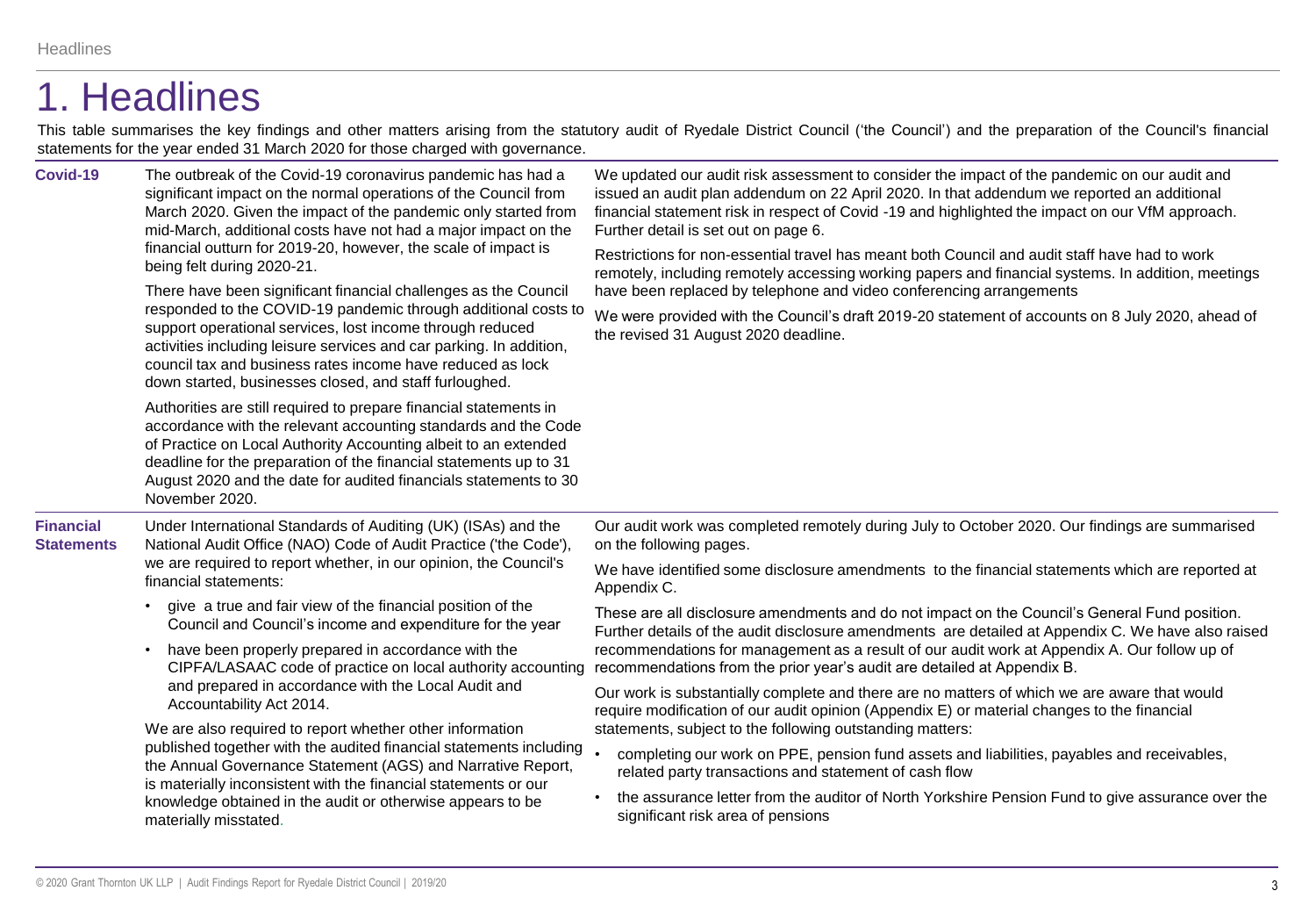| <b>Financial</b><br><b>Statements</b><br>continued |                                                                                                                   | completion of our internal quality review processes, including final reviews of the file by both the<br>manager and engagement lead, specifically in respect of significant audit risks of land and buildings<br>revaluations and the valuation of pension fund liability                                                                                                                                                                                                                                                                                                                    |  |  |
|----------------------------------------------------|-------------------------------------------------------------------------------------------------------------------|----------------------------------------------------------------------------------------------------------------------------------------------------------------------------------------------------------------------------------------------------------------------------------------------------------------------------------------------------------------------------------------------------------------------------------------------------------------------------------------------------------------------------------------------------------------------------------------------|--|--|
|                                                    |                                                                                                                   | reviewing the final version of the financial statements, narrative report and Annual Governance<br>Statement                                                                                                                                                                                                                                                                                                                                                                                                                                                                                 |  |  |
|                                                    |                                                                                                                   | obtaining and reviewing the management letter of representation                                                                                                                                                                                                                                                                                                                                                                                                                                                                                                                              |  |  |
|                                                    |                                                                                                                   | updating our post balance sheet events review, to the date of signing the opinion.                                                                                                                                                                                                                                                                                                                                                                                                                                                                                                           |  |  |
|                                                    |                                                                                                                   | We have concluded that the other information to be published with the financial statements is consistent<br>with our knowledge of your organisation.                                                                                                                                                                                                                                                                                                                                                                                                                                         |  |  |
|                                                    |                                                                                                                   | Our anticipated audit report opinion will be unqualified with an Emphasis of Matter paragraph, relating to<br>the material uncertainty around the valuation of other land buildings and investment properties as a direct<br>impact of Covid-19. This is due to the Council's valuers reporting a material uncertainty in their valuation<br>reports and also being reported in the Council's financial statements. This is a consistent finding across<br>our local authority audits.                                                                                                       |  |  |
| <b>Value for Money</b><br>arrangements             | opinion, the Council has made proper arrangements to its use of resources.                                        | Under the National Audit Office (NAO) Code of Audit We have completed our risk based review of the Council's value for money arrangements. We have<br>Practice ('the Code'), we are required to report if, in our concluded that the Council has proper arrangements to secure economy, efficiency and effectiveness in                                                                                                                                                                                                                                                                      |  |  |
|                                                    | secure economy, efficiency and effectiveness in its use<br>of resources ('the value for money (VFM) conclusion'). | The VFM risk identified at the planning stage of our audit was embedding risk management and financial<br>monitoring arrangements to support informed decision making. We have not identified any new VFM<br>risks in relation to Covid-19. Based on improvements we have noted in the Council's arrangements, we<br>anticipate issuing a 'clean' unqualified value for money conclusion, as detailed at Appendix E. This is an<br>improved outcome compared to our qualified 'except for' VFM conclusion in the prior year. Our findings<br>are summarised on section three of this report. |  |  |
| <b>Statutory duties</b>                            |                                                                                                                   | The Local Audit and Accountability Act 2014 ('the Act') We have not exercised any of our additional statutory powers or duties.                                                                                                                                                                                                                                                                                                                                                                                                                                                              |  |  |
|                                                    | also requires us to:                                                                                              | We have completed the majority of our work under the Code. Once all the outstanding work noted on                                                                                                                                                                                                                                                                                                                                                                                                                                                                                            |  |  |
|                                                    |                                                                                                                   | report to you if we have applied any of the additional pages 3 and 4 are satisfactorily completed, we anticipate certifying the completion of the audit when we<br>powers and duties ascribed to us under the Act; and issue our audit opinion following the approval of the accounts by Policy and Resources Committee on 12                                                                                                                                                                                                                                                                |  |  |
|                                                    | To certify the closure of the audit.<br>$\bullet$                                                                 | November 2020.                                                                                                                                                                                                                                                                                                                                                                                                                                                                                                                                                                               |  |  |

### **Acknowledgements**

We would like to take this opportunity to record our appreciation for the assistance and timely collaboration provided by the finance team and other staff during these unprecedented times.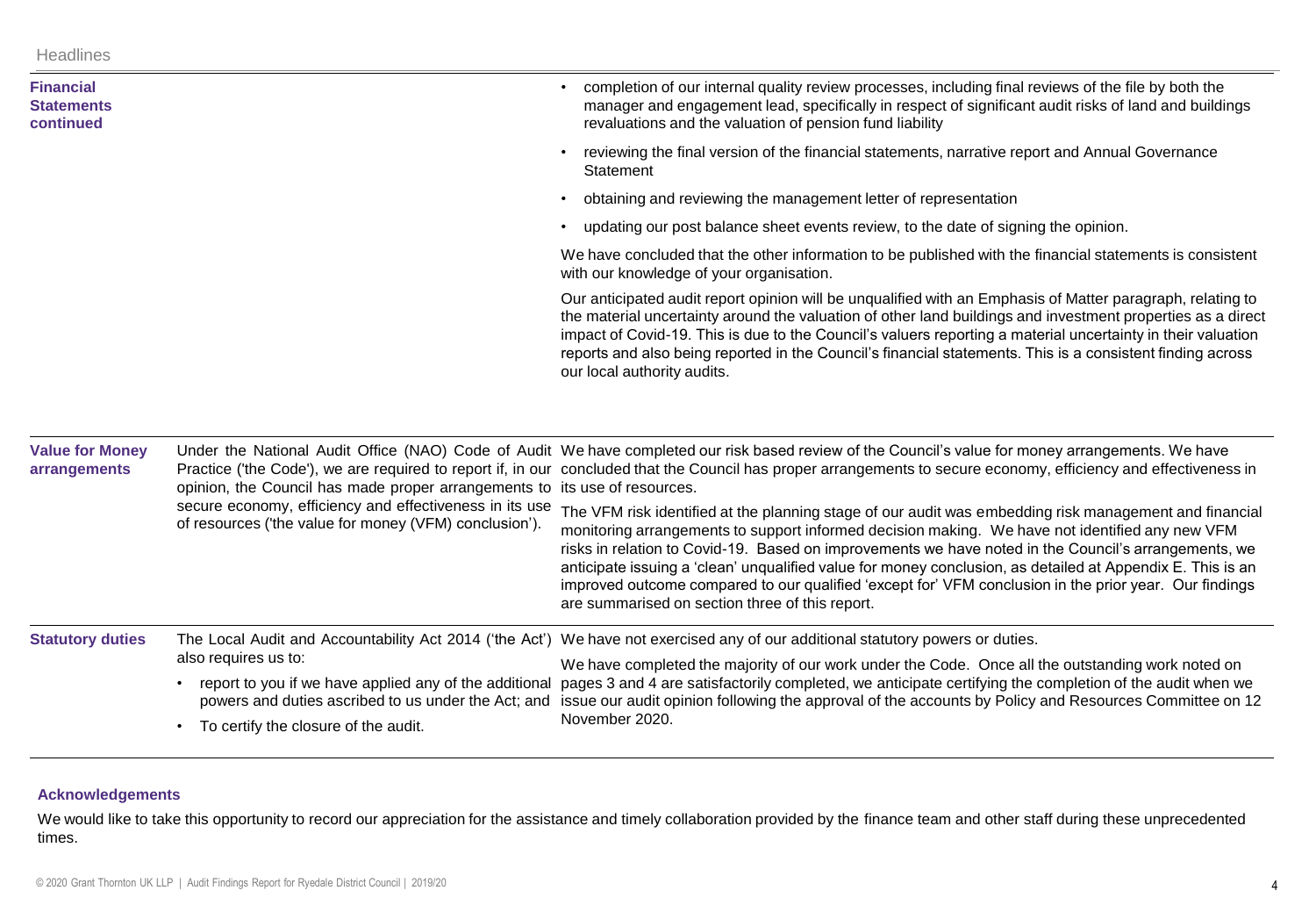### 2. Financial statements - Audit approach

### **Overview of the scope of our audit**

This Audit Findings Report presents the observations arising from the audit that are significant to the responsibility of those charged with governance to oversee the financial reporting process, as required by International Standard on Auditing (UK) 260 and the Code of Audit Practice ('the Code'). Its contents have been discussed with management.

As auditor we are responsible for performing the audit, in accordance with International Standards on Auditing (UK) and the Code, which is directed towards forming and expressing an opinion on the financial statements that have been prepared by management with the oversight of those charged with governance. The audit of the financial statements does not relieve management or those charged with governance of their responsibilities for the preparation of the financial statements.

### **Audit approach**

Our audit approach was based on a thorough understanding of the Council's operational activities and is risk based, and in particular included:

- an evaluation of the Council's internal controls environment, including its IT systems and controls
- Substantive testing on significant transactions and material account balances and disclosures, including the procedures outlined in this report in relation to the key audit risks

We have had to alter our Audit Plan, as communicated to you on 22 April 2020, to reflect our response to the Covid-19 pandemic.

### **Conclusion**

We have substantially completed our audit of your financial statements. Subject to the outstanding queries being resolved, we anticipate issuing an unqualified audit opinion including an Emphasis of Matter paragraph, relating to the material uncertainty around the valuation of other land and buildings and investment properties as a direct impact of Covid-19. This is detailed at Appendix E.

The outstanding items include:

- completing our work on PPE, pension fund assets and liabilities, payables and receivables, related party transactions and statement of cash flow
- completion of our internal quality review processes, including final reviews of the file by both the manager and engagement lead, specifically in respect of significant audit risks of land and buildings revaluations and the valuation of pension fund liability
- assurance from the North Yorkshire Pension Fund auditor on the 2019-20 Pension Fund accounts
- reviewing the final version of the financial statements, Narrative report and Annual Governance Statement
- obtaining and reviewing the management letter of representation
- updating our post balance sheet events review, to the date of signing the opinion.

#### **Our approach to materiality**

The concept of materiality is fundamental to the preparation of the financial statements and the audit process and applies not only to the monetary misstatements but also to disclosure requirements and adherence to acceptable accounting practice and applicable law.

Materiality levels remain the same as reported in our Audit Plan and Audit Plan Addendum.

| <b>Materiality area</b>                                           | <b>Council Amount (£)</b> | <b>Qualitative factors considered:</b>                                                                                                                               |
|-------------------------------------------------------------------|---------------------------|----------------------------------------------------------------------------------------------------------------------------------------------------------------------|
| Materiality for the financial statements                          | 400,000                   | Materiality has been based on 1.8% of the Authority's gross expenditure                                                                                              |
| Performance materiality                                           | 300,000                   | Our performance materiality has been set at 75% of our overall materiality                                                                                           |
| <b>Trivial matters</b>                                            | 20,000                    | This is set at 5% of financial statements materiality and reflects a level below which stakeholders<br>are unlikely to be concerned by uncertainties.                |
| Materiality for specific transactions, balances or<br>disclosures | 5,000                     | The senior officer remuneration disclosure in the Statement of Accounts has been identified as<br>an area requiring a lower materiality due to its sensitive nature. |

© 2020 Grant Thornton UK LLP | Audit Findings Report for Ryedale District Council | 2019/20 55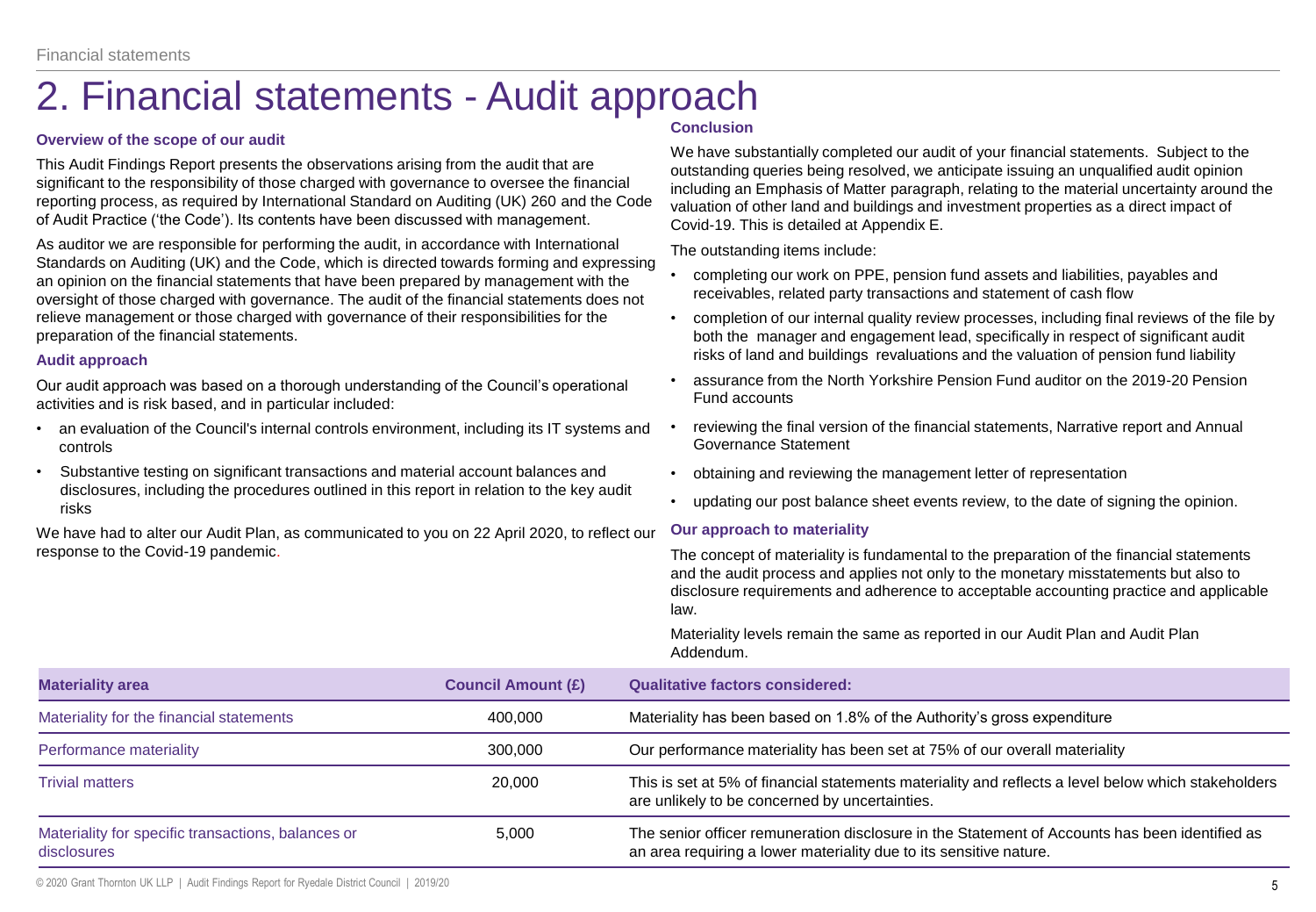**Risks identified in our addendum to the Audit Plan**

### **Covid– 19**

The global outbreak of the Covid-19 virus pandemic has led to unprecedented uncertainty for all organisations, requiring urgent business continuity arrangements to be implemented. We expect current circumstances will have an impact on the production and audit of the financial statements for the year ended 31 March 2020, including and not limited to:

- Remote working arrangements and redeployment of staff to critical front line duties may impact on the quality and timing of the production of the financial statements, and the evidence we can obtain through physical observation
- Volatility of financial and property markets will increase the uncertainty of assumptions applied by management to asset valuation and receivable recovery estimates, and the reliability of evidence we can obtain to corroborate management estimates
- Financial uncertainty will require management to reconsider financial forecasts supporting their going concern assessment and whether material uncertainties for a period of at least 12 months from the anticipated date of approval of the audited financial statements have arisen
- Disclosures within the financial statements will require significant revision to reflect the unprecedented situation and its impact on the preparation of the financial statements as at 31 March 2020 in accordance with IAS1, particularly in relation to material uncertainties.

We therefore identified the global outbreak of the Covid-19 virus as a significant risk, which was one of the most significant assessed risks of material misstatement.

#### **April 2020 Auditor commentary**

As part of our work we:

- worked with management to understand the implications the response to the Covid-19 pandemic had on the organisation's ability to prepare the financial statements and update financial forecasts and assessed the implications for our materiality calculations. No changes were made to materiality levels previously reported.
- liaised with other audit suppliers, regulators and government departments to co-ordinate practical cross-sector responses to issues as and when they arose. Examples include the material uncertainty disclosed by the Council's property valuation expert
- evaluated the adequacy of the disclosures in the financial statements that arose in light of the Covid-19 pandemic
- evaluated whether sufficient audit evidence could be obtained through remote technology
- evaluated whether sufficient audit evidence could be obtained to corroborate significant management estimates such as assets and the pension fund liability valuations
- evaluated management's assumptions that underpin the revised financial forecasts and the impact on management's going concern assessment
- discussed with management the implications for our audit report where we have been unable to obtain sufficient audit evidence.

On the basis of our work, we concluded that our anticipated audit report opinion would be unqualified with an emphasis of matter relating to the material uncertainty around the valuation of other and buildings and investment properties. Note that this change to our opinion is a direct result of the impact of Covid-19. The reporting of a material uncertainty on the valuation of land and buildings is consistent across our local authority audits.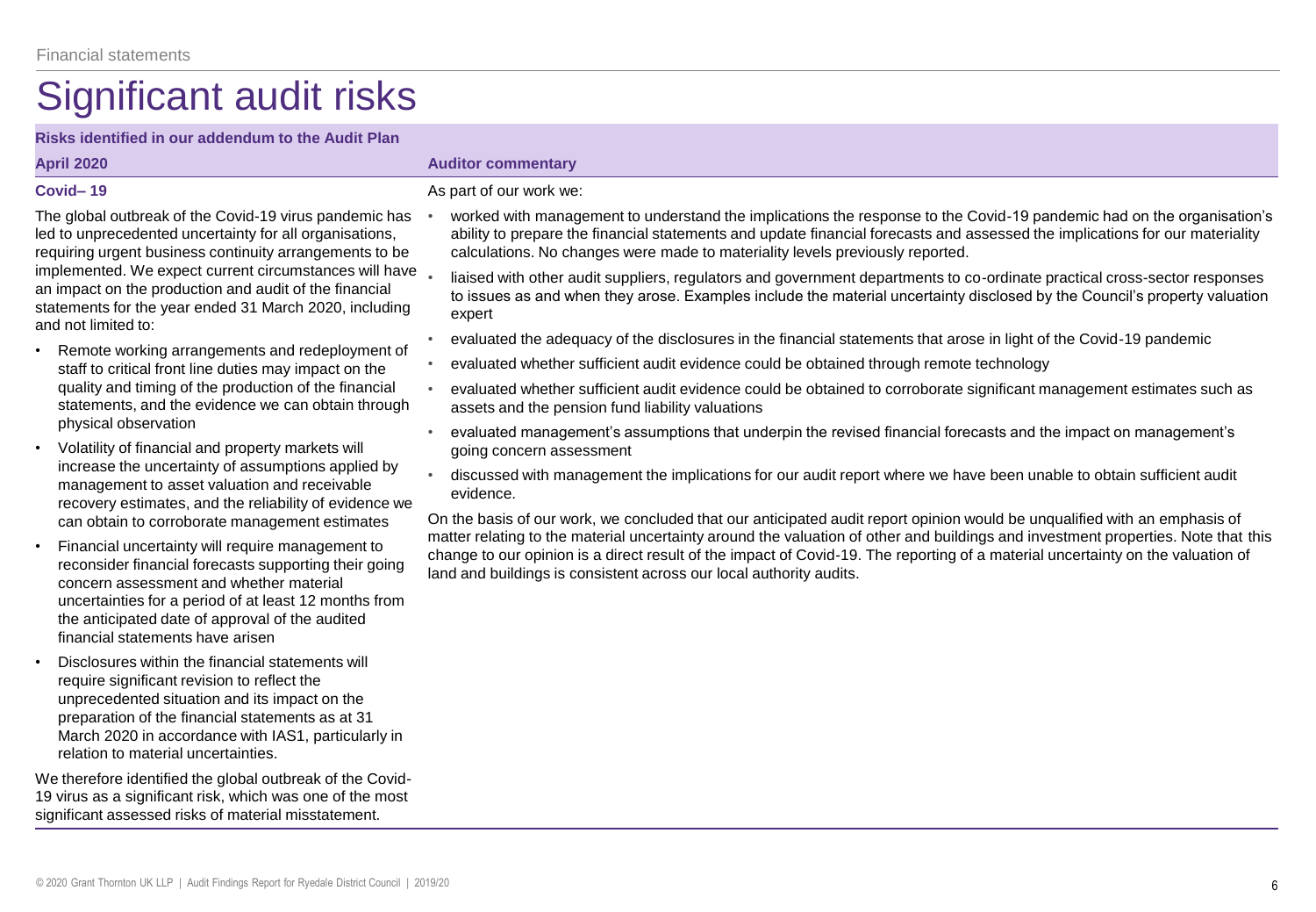#### **Risks identified in our Audit Plan – January 2020 Auditor commentary**

#### **The revenue cycle includes fraudulent transactions**

Under ISA (UK) 240 there is a rebuttable presumed risk that revenue may be misstated due to the improper recognition of revenue.

This presumption can be rebutted if the auditor concludes that there is no risk of material misstatement due to fraud relating to revenue recognition.

Having considered the risk factors set out in ISA240 and the nature of the revenue streams at the Authority, we have determined that the risk of fraud arising from revenue recognition can be rebutted, because:

- there is little incentive to manipulate revenue recognition
- opportunities to manipulate revenue recognition are very limited
- the culture and ethical frameworks of local authorities, including at Ryedale District Council, mean that all forms of fraud are seen as unacceptable.

### **Management over-ride of controls**

#### We have:

Under ISA (UK) 240 there is a non-rebuttable presumed risk that the risk of management over-ride of controls is present in all entities. The Authority faces external scrutiny of its spending and this could potentially place management under undue pressure in terms of how they report performance.

We therefore identified management override of control, in particular journals, management estimates and transactions outside the course of business as a significant risk, which was one of the most significant • assessed risks of material misstatement.

We reviewed our rebuttal of this risk during the final accounts audit and concluded our assessment as detailed in the Audit Plan was still appropriate.

As we did not consider this to be a significant risk for the Council, we did not undertake any specific work in this area other than our normal audit procedures, including validating total revenues to council tax, non domestic rates and central government grants income.

- evaluated the design effectiveness of management controls over journals
- analysed the journals listing and determined the criteria for selecting high risk unusual journals
- tested unusual journals recorded during the year and after the draft accounts stage for appropriateness and corroboration
- gained an understanding of the accounting estimates and critical judgements applied and made by management and considered their reasonableness with regard to corroborative evidence
- evaluated the rationale for any changes in accounting policies, estimates or significant unusual transactions.

Our audit work has not identified any issues in respect of management override of controls.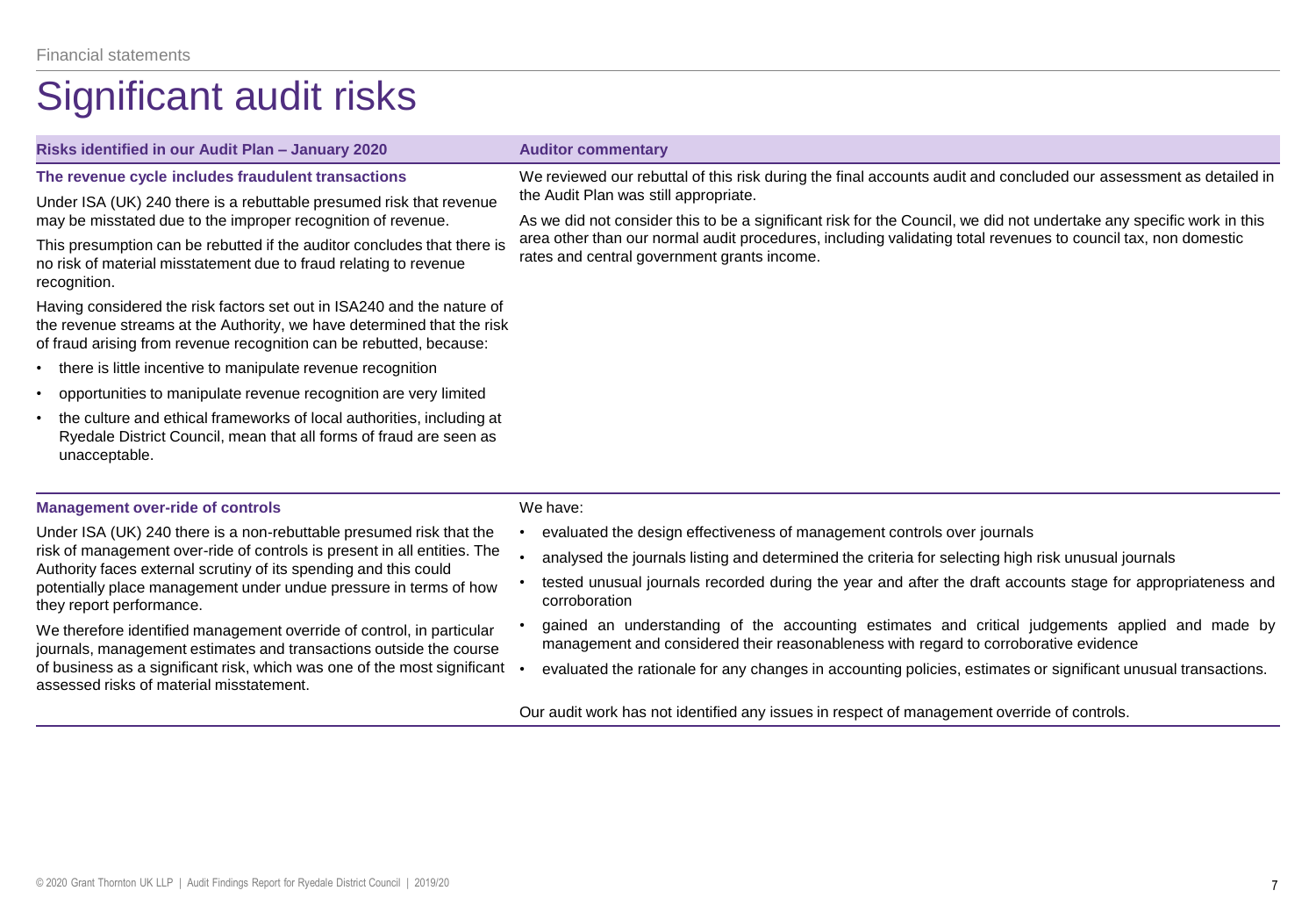**Risks identified in our Audit Plan – January 2020** 

### **and April 2020 Auditor commentary**

### **Valuation of land and buildings**

The Council revalues its land and buildings on a rolling five-yearly basis. This valuation represents a significant estimate by management in the financial statements due to the size of the numbers involved (c£15 million) and the sensitivity of this estimate to changes in key assumptions.

Additionally, management will need to ensure the carrying value in the Council's financial statements is not materially different from the current value or the fair value (for surplus assets) at the financial statements date, where a rolling programme is used.

**Update April 2020:** The covid-19 pandemic has resulted in the volatility of financial and property markets. This will increase the uncertainty of assumptions applied by management to asset valuations.

We therefore identified valuation of land and buildings, particularly revaluations and impairments, as a significant risk, which was one of the most significant assessed risks of material misstatement.

### As part of our audit work, we have:

- updated our understanding of the processes and controls put in place by management to ensure that the Council's valuation of land and buildings are not materially misstated and evaluated the design of the associated controls
- evaluated management's processes and assumptions for the calculation of the estimate, the instructions issued to valuation experts and the scope of their work
- evaluated the competence, capabilities and objectivity of the valuation expert
- discussed with the valuer the basis on which the valuation was carried out
- challenged the information and assumptions used by the valuer to assess completeness and consistency with our understanding,
- tested revaluations made during the year to see if they had been input correctly into the Council's asset register in line with LG Code guidance.
- evaluated the assumptions made by management
- evaluated whether sufficient audit evidence can be obtained due to Covid-19 impact to corroborate significant management estimates around land and buildings.

Whilst our audit work remains on-going, our audit work to date has not identified any issues in respect of the valuation of land and buildings (including investment properties), except for the following matters:

The Council's valuation specialist has included a material valuation uncertainty paragraph as a result of Covid-19 in the valuation reports. This is also reported in note 4 to the financial statements under assumptions made about the future and other major sources of estimation uncertainty. The valuer has also indicated that the less certainty and higher degree of caution should be attached to their valuations. Therefore, we consider it appropriate to include an emphasis of matter in our audit opinion relating to this material uncertainty. It is important to note that this is a national issue, applying to most local authorities with material land and building asset bases.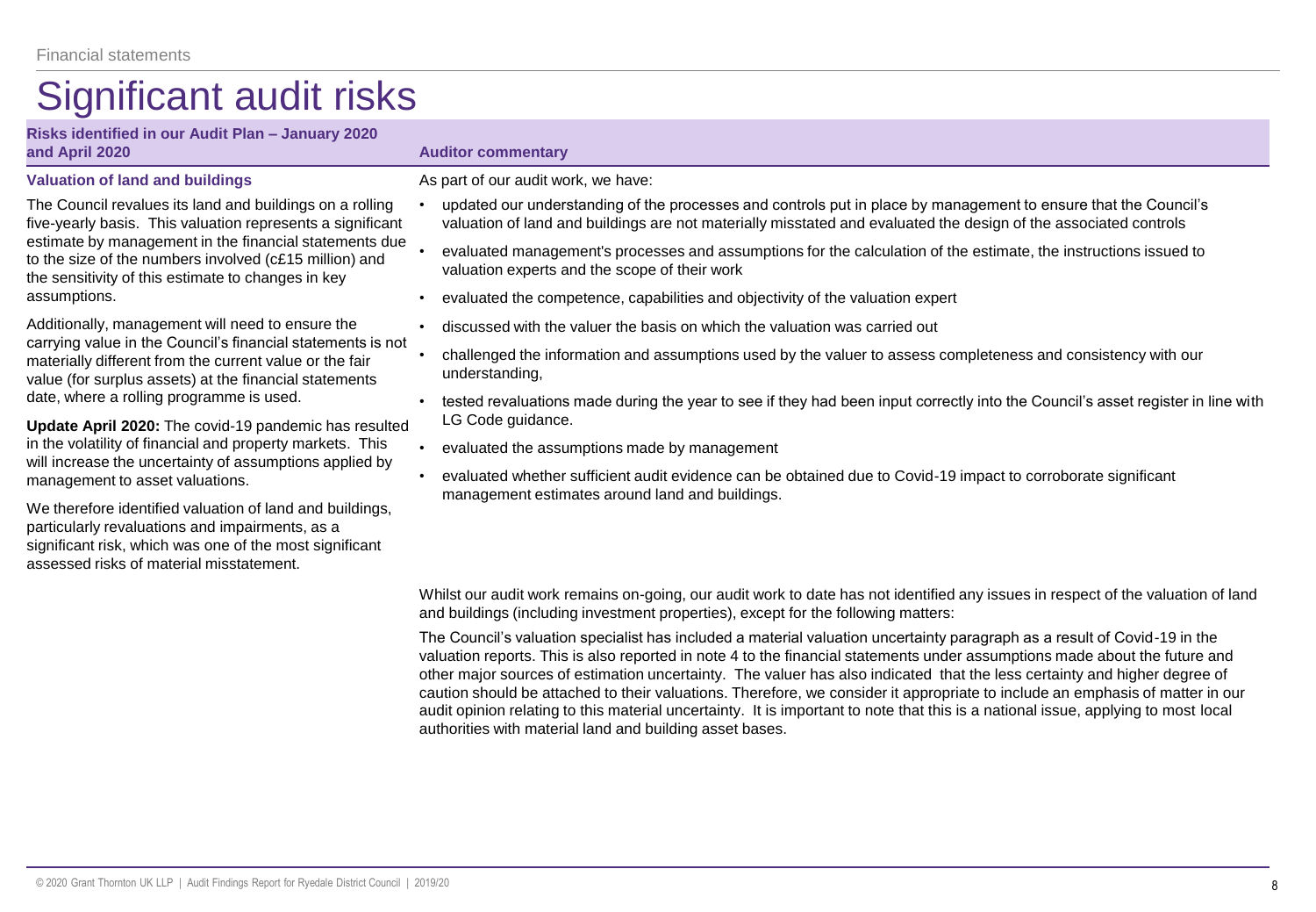| <b>Risks identified in our Audit Plan</b>                                                                                      | <b>Auditor commentary</b>                                                                                                                                                                                                                                                                                                                                                               |
|--------------------------------------------------------------------------------------------------------------------------------|-----------------------------------------------------------------------------------------------------------------------------------------------------------------------------------------------------------------------------------------------------------------------------------------------------------------------------------------------------------------------------------------|
| Valuation of pension fund net liability                                                                                        | As part of our work, we have:                                                                                                                                                                                                                                                                                                                                                           |
| The Council's pension fund net liability, as reflected in                                                                      | updated our understanding of the processes and controls put in place by management to ensure that the Authority's<br>pension fund net liability is not materially misstated and evaluated the design of the associated controls                                                                                                                                                         |
| the balance sheet as the retirement benefit obligations,<br>represents a significant estimate in the financial                 | evaluated the instructions issued by management to their management expert (an actuary) for this estimate and the scope<br>of the actuary's work                                                                                                                                                                                                                                        |
| statements.                                                                                                                    | assessed the competence, capabilities and objectivity of the actuary who carried out the Authority's pension fund valuation                                                                                                                                                                                                                                                             |
| The Council's pension fund net liability is considered a<br>significant estimate due to the size of the numbers                | assessed the accuracy and completeness of the information provided by the Authority to the actuary to estimate the<br>liability                                                                                                                                                                                                                                                         |
| involved (31 March 2019: £15.7m in the balance sheet)<br>and the sensitivity of the estimate to changes in key<br>assumptions. | tested the consistency of the pension fund asset and liability and disclosures in the notes to the core financial statements<br>with the actuarial report from the actuary                                                                                                                                                                                                              |
| We therefore identified valuation of the Council's pension<br>fund net liability as a significant risk, which was one of       | undertook procedures to confirm the reasonableness of the actuarial assumptions made by reviewing the report of the<br>consulting actuary (as auditor's expert) and performing any additional procedures suggested within the report                                                                                                                                                    |
| the most significant assessed risks of material<br>misstatement                                                                | obtained assurances from the auditor of the North Yorkshire Pension Fund as to the controls surrounding the validity and<br>accuracy of membership data; contributions data and benefits data sent to the actuary by the pension fund and the fund<br>assets valuation in the pension fund financial statements.                                                                        |
|                                                                                                                                | In a new area of focus for our 2019-20 audit we:                                                                                                                                                                                                                                                                                                                                        |
|                                                                                                                                | obtained assurances regarding the material experience items. These are material pension related figures that relate to the<br>impact of correcting the estimates made in the years between the triennial revaluations of the pension fund.                                                                                                                                              |
|                                                                                                                                | Our audit work on the pension fund net liability is nearing completion.                                                                                                                                                                                                                                                                                                                 |
|                                                                                                                                | As a result of the pension fund balance being a significant audit risk, we need to be satisfied that we have sufficient and<br>appropriate audit evidence over these material entries. As such we will need to closely consider the updated information that<br>we receive from the actuary and Pension Fund. We also need to review the contents of the assurance from the auditors of |

the North Yorkshire Pension Fund audit. We are expecting to receive this from the Pension Fund auditors by the end of

October.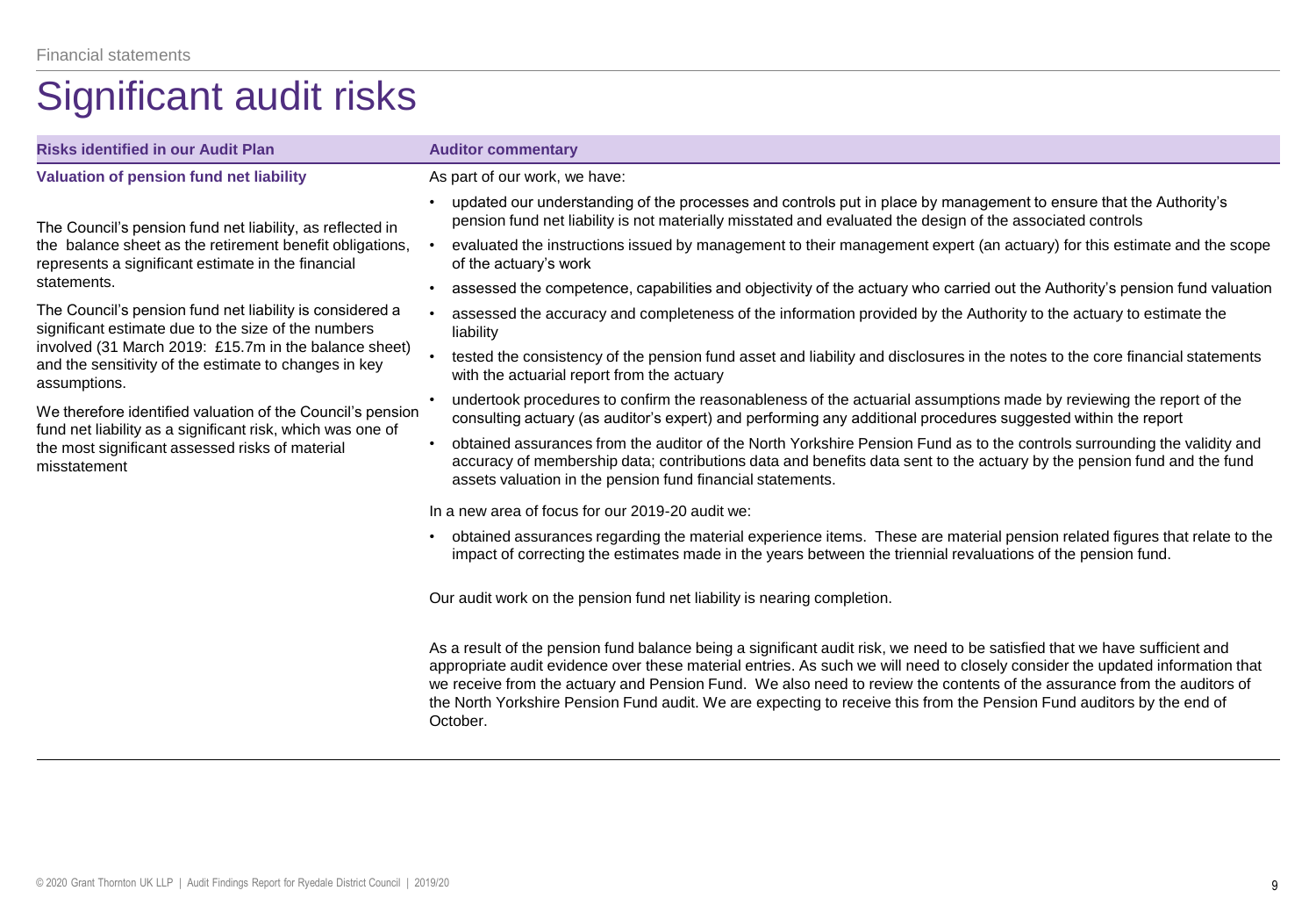### **Significant findings – key judgements and estimates**

| <b>Accounting area</b>                                                                        | <b>Summary of management's policy</b>                                                                                                                                                                                                                                                                                                                                                                                                                                                                                                                                                                                                                                                                                                                                     | <b>Audit Comments</b>                                                                                                                                                                                                                                                                                                                                                                                                                                                                                                                                           | <b>Assessment</b> |
|-----------------------------------------------------------------------------------------------|---------------------------------------------------------------------------------------------------------------------------------------------------------------------------------------------------------------------------------------------------------------------------------------------------------------------------------------------------------------------------------------------------------------------------------------------------------------------------------------------------------------------------------------------------------------------------------------------------------------------------------------------------------------------------------------------------------------------------------------------------------------------------|-----------------------------------------------------------------------------------------------------------------------------------------------------------------------------------------------------------------------------------------------------------------------------------------------------------------------------------------------------------------------------------------------------------------------------------------------------------------------------------------------------------------------------------------------------------------|-------------------|
| <b>Other Land and</b><br>Buildings - £15.3m<br><b>Investment</b><br><b>Properties - £2.2m</b> | <b>Other Land and Buildings: Other land and buildings (note 14 to</b><br>the financial statements) comprises specialised assets, such as<br>swimming pools, which are required to be valued at depreciated<br>replacement cost (DRC) at year end, reflecting the cost of a modern<br>equivalent asset necessary to deliver the same service provision.<br>The remainder of other land and buildings are not specialised in<br>nature and are required to be valued at existing use in value (EUV)<br>at year end. The Council has engaged an external RICS qualified<br>valuer to complete the valuation of these properties on a five yearly<br>cyclical basis. A total of 40% of total assets were revalued during<br>2019-20 and the valuation date was 31 March 2020. | As part of our audit, we performed the following procedures to<br>ensure the estimates used and key judgements applied when<br>valuing the land and buildings and investment properties are<br>prudent and reasonable, including:<br>Assessment of management's expert (external RICS qualified<br>valuers)<br>Completeness and accuracy of the underlying information used<br>to determine the estimate<br>Impact of any changes to valuation method as relevant. There<br>were no significant changes to the valuation method<br>Consistency of estimate used | Green             |
|                                                                                               | Management's assessment of assets not revalued in year and<br>assets revalued during the year has identified no material change to<br>the properties current value compared to it's carrying value as at 31<br>March 2019.                                                                                                                                                                                                                                                                                                                                                                                                                                                                                                                                                | Reasonableness of the movement in the estimate<br>Adequacy of disclosure of estimate in the financial statements<br>Reperforming the land and building assets not revalued during<br>2019-20 using Gerald Eve indices and we have not identified any<br>material variations from management estimates.                                                                                                                                                                                                                                                          |                   |
|                                                                                               | <b>Investment Properties:</b> All investment properties (note 16 to the<br>financial statements) have been valued as at 31 March 2020 at fair<br>value based on the highest and best use of value of the asset from<br>market participant perspective. The fair value hierarchy and<br>valuation techniques used to determine fair value of investment<br>properties are further disclosed in note 16 to the accounts.                                                                                                                                                                                                                                                                                                                                                    | The Council's valuation specialists for both land and buildings and<br>investment properties have included a material valuation uncertainty<br>paragraph as a result of Covid-19 in the valuation reports. This is<br>also reported in note 4 to the financial statements under<br>assumptions made about the future and other major sources of<br>estimation uncertainty. The valuers have also indicated that there is<br>less certainty and a higher degree of caution should be attached to<br>their valuations.                                            |                   |
|                                                                                               |                                                                                                                                                                                                                                                                                                                                                                                                                                                                                                                                                                                                                                                                                                                                                                           | Therefore, we consider it appropriate to include an emphasis of<br>matter in our audit opinion relating to this material uncertainty. It is                                                                                                                                                                                                                                                                                                                                                                                                                     |                   |

important to note that this is a national issue, applying to all local

authorities with material land and building asset bases.

#### **Assessment**

- We disagree with the estimation process or judgements that underpin the estimate and consider the estimate to be potentially materially misstated (red)
- We consider the estimate is unlikely to be materially misstated however management's estimation process contains assumptions we consider optimistic (amber)
- We consider management's process is appropriate and key assumptions are neither optimistic or cautious (green)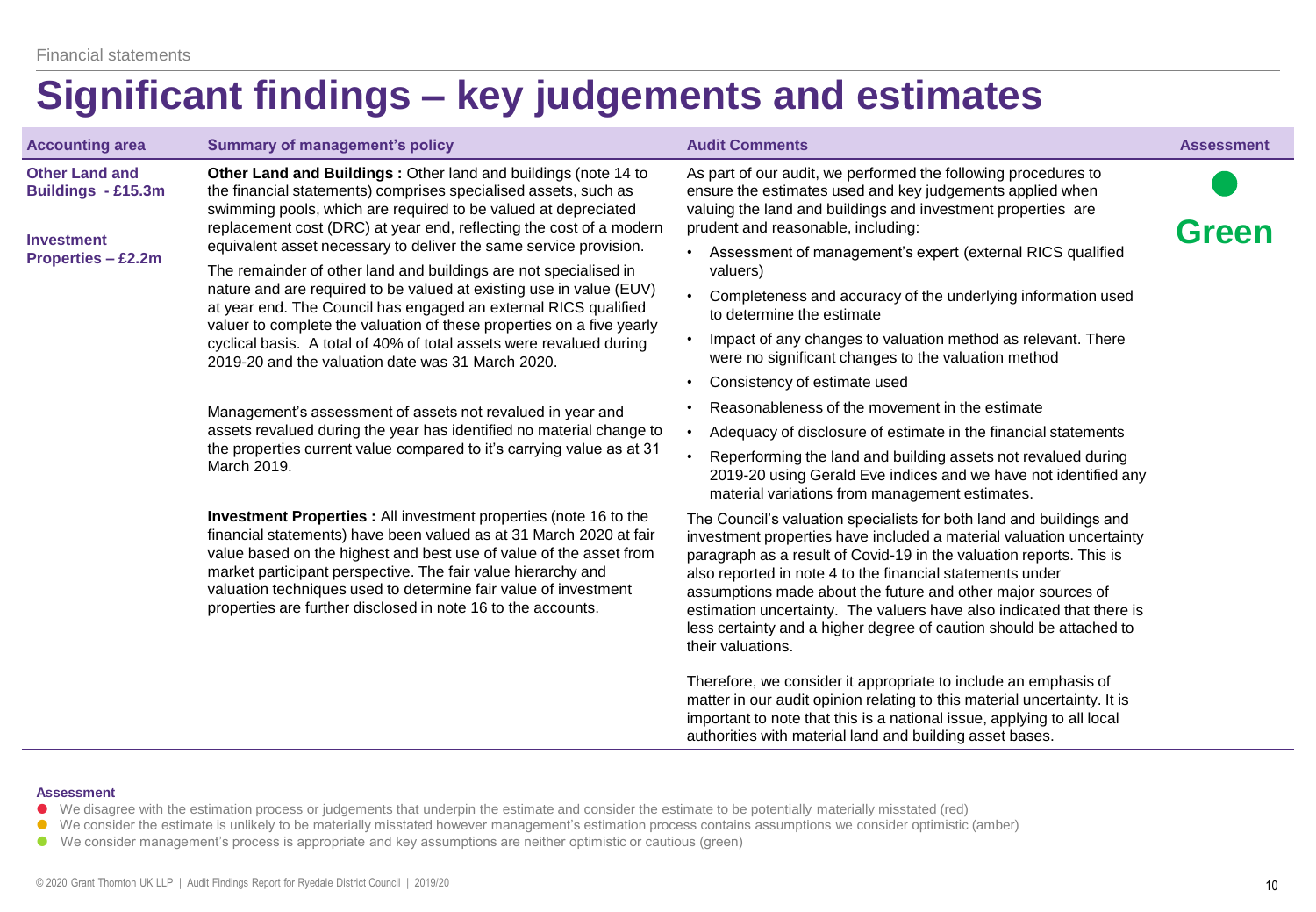### Significant findings – key estimates and judgements

| <b>Accounting</b><br>area                       | <b>Summary of management's</b><br>policy                                                                                                                                                                                                                                                                                                                                                           | <b>Auditor commentary</b>                                                                                                                                                                                    |                                |                                        |                   | <b>Assessment</b> |
|-------------------------------------------------|----------------------------------------------------------------------------------------------------------------------------------------------------------------------------------------------------------------------------------------------------------------------------------------------------------------------------------------------------------------------------------------------------|--------------------------------------------------------------------------------------------------------------------------------------------------------------------------------------------------------------|--------------------------------|----------------------------------------|-------------------|-------------------|
| <b>Net</b><br>pension<br>$liability -$<br>£5.4m | The Authority's net pension liability<br>at 31 March 2020 is £13.2m (PY<br>£15.7m) comprising the North<br><b>Yorkshire Local Government</b><br>defined benefit pension scheme<br>obligations. The Authority uses AoN<br>to provide actuarial valuations of the<br>Authority's assets and liabilities<br>derived from this scheme. A full<br>actuarial valuation is required every<br>three years. | We have:<br>• Assessed management's expert<br>Assessed the actuary's roll forward approach and deemed it reasonable<br>Used PwC as our auditors expert to assess the actuary and assumptions made by actuary |                                |                                        |                   |                   |
|                                                 |                                                                                                                                                                                                                                                                                                                                                                                                    | <b>Assumption</b>                                                                                                                                                                                            | <b>Actuary</b><br><b>Value</b> | <b>PwC range</b>                       | <b>Assessment</b> |                   |
|                                                 |                                                                                                                                                                                                                                                                                                                                                                                                    | Discount rate                                                                                                                                                                                                | 2.30%                          | 2.30%                                  | Green             |                   |
|                                                 | The latest full actuarial valuation<br>was completed in 31 March 2019. A<br>roll forward approach is used in<br>intervening periods which utilises<br>key assumptions such as life<br>expectancy, discount rates, salary<br>growth and investment return.                                                                                                                                          | Pension increase rate                                                                                                                                                                                        | 2.00%                          | $2.10% -$<br>1.90%                     | Green             |                   |
|                                                 |                                                                                                                                                                                                                                                                                                                                                                                                    | Salary growth                                                                                                                                                                                                | 3.25%                          | Value is in<br>line with<br>PWC report | Green             | <b>Green</b>      |
|                                                 | Given the significant value of the net<br>pension fund liability, small changes<br>in assumptions can result in<br>significant valuation movements.<br>There has been a £2.5m net<br>actuarial movement during 2019-20.                                                                                                                                                                            | Life expectancy - Males currently aged 45 / 65                                                                                                                                                               | 23.5<br>21.8                   | $22.5 - 24.7$<br>$20.8 - 23.0$         | Green             |                   |
|                                                 |                                                                                                                                                                                                                                                                                                                                                                                                    | Life expectancy - Females currently aged 45 / 65                                                                                                                                                             | 25.7<br>23.9                   | $25.0 - 27.2$<br>$23.5 - 25.5$         | Green             |                   |
|                                                 |                                                                                                                                                                                                                                                                                                                                                                                                    |                                                                                                                                                                                                              |                                |                                        |                   |                   |

• Confirmed the completeness and accuracy of the underlying information used to determine the estimate

- Confirmed the reasonableness of the Authority's share of LGPS pension assets.
- Confirmed the consistency of the pension fund assets and liability disclosures in notes to the financial statements with the actuarial report from the actuary.

Our work in this area is still in progress, including the assurance from the Pension Fund auditor.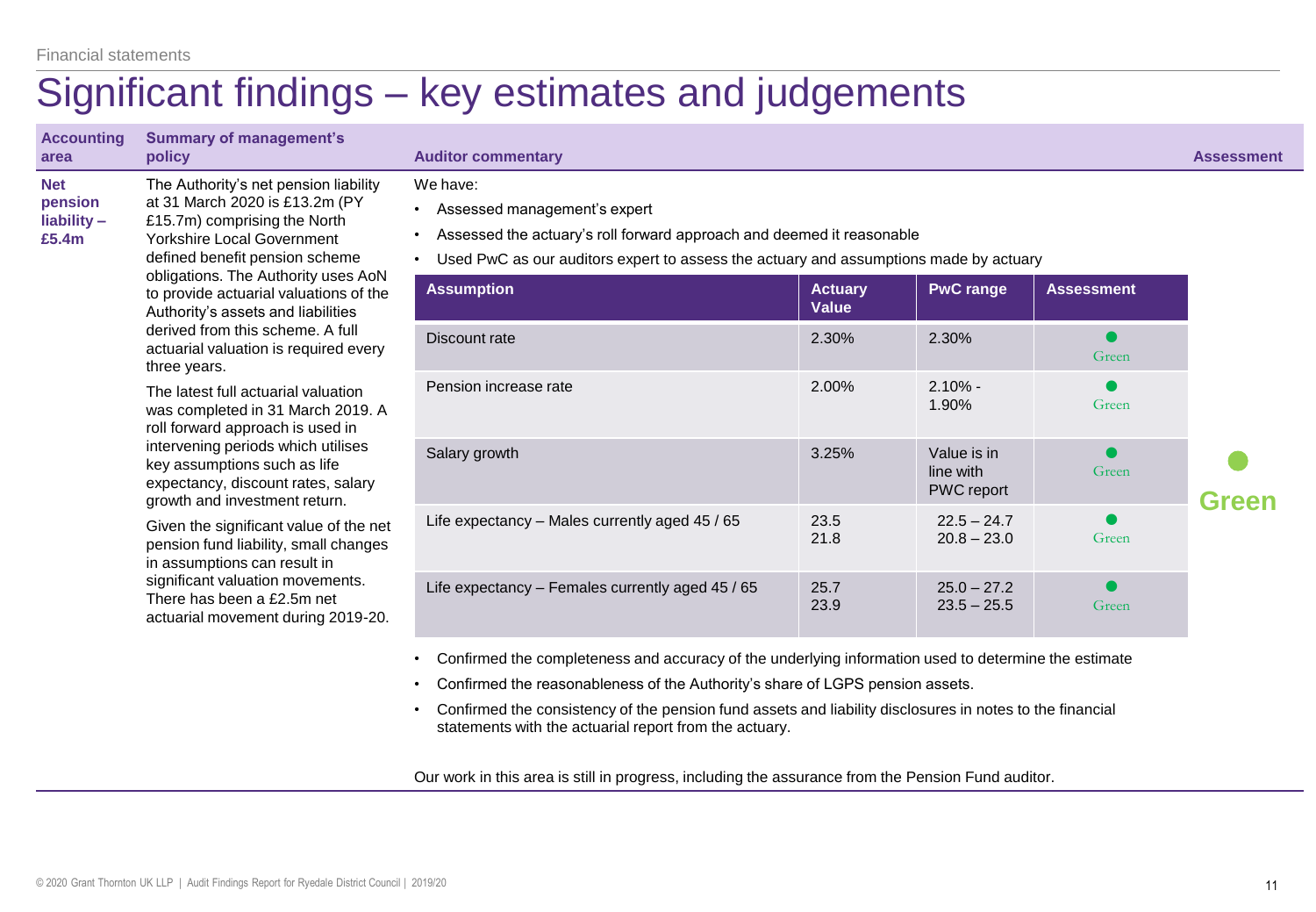## Significant findings – Going Concern

### **Our responsibility**

As auditors, we are required to "obtain sufficient appropriate audit evidence about the appropriateness of management's use of the going concern assumption in the preparation and presentation of the financial statements and to conclude whether there is a material uncertainty about the entity's ability to continue as a going concern (ISA (UK) 570).

#### **Going concern commentary Auditor commentary**

### **Management's assessment process**

Management has an established process in place and prepare a detailed budget each year which is approved by Members. The budget is developed based on a number of assumptions including funding from Government, savings required to be delivered and the pressures facing the Council. To ensure effective management, the budget is broken down by service area and routinely monitored on a monthly basis with performance now reported to Members on a quarterly basis. Cash flow is also monitored as part of the Council's treasury management arrangements.

Before the Covid-19 pandemic, the Council approved a 4 year financial strategy from 2020-24 in October 2019. The Covid-19 pandemic has had a considerable impact on the Council's finances from March 2020. The updated MTFS is in the process of being finalised and will be going to the Policy and Resources Committee on 12 November.

In assessing its going concern position, management look ahead twelve months from the accounts are approved and have regard to its future cash flow position including whether current spending is in accordance with budget. At the time of this report, management is updating its' MTFS with a view to presenting this at the Policy and Resources Committee on 12 November 2020.

- Following its review of going concern, management has concluded it remains a going concern and it is appropriate to continue to prepare its accounts on a going concern basis
- The Council set a balanced budget for 2019-20 which was approved by the Council in February 2019. This included planned savings of £528k which was included in the balanced budget. The Council achieved these savings and delivered the 2019-20 budget with a £32k underspend which was transferred to the general fund reserves. The general fund reserve at 31 March 2020 was £15.8m. This was an increase of £0.8m from the prior year.
- Before the Covid-19 pandemic, the Council set a balanced net revenue budget of £8.3m for 2020-21 with a savings requirement of £434k. It has to be noted that the Council has general fund reserves which are nearly double its annual revenue budget and is in a relatively healthier financial position than many local authorities at this time, which strengthens the going concern assessment.
- Whilst the Covid-19 pandemic did not have a significant impact on the Council's 2019-20 financial performance (given it occurred mid way through March 2020, the scale of impact is being felt during 2020-21 through additional costs to support operational services, lost income through reduced Council activities such as leisure and car parking.
- In addition, council tax payments and business rates payments have reduced as lock down continued, businesses closed and businesses furloughed staff. In it's latest publicly reported forecast in September 2020, the Council currently estimates the impact of Covid-19 for 2020-21 to be 2.9m. However, discussions with the s151 officer indicates this is now reduced to £2.7m. The Council has received grants from Central Government of £0.7m which will be used to offset the additional Covid-19 costs for 2020-21. In addition to this, the Council set aside £0.3m of its reserves to further mitigate the impact of Covid. As at the date of this report, the Council has a residual latest funding gap of £1.7m for 2020-21. This is consistent with Council's latest Quarter 1 results up to June 2020, which indicated a £1.8m deficit as at end of March 2021.
- Discussions with the s151 officer note that the projected £1.8m deficit will be covered by the use of general fund reserves. This proposal has been agreed by Members.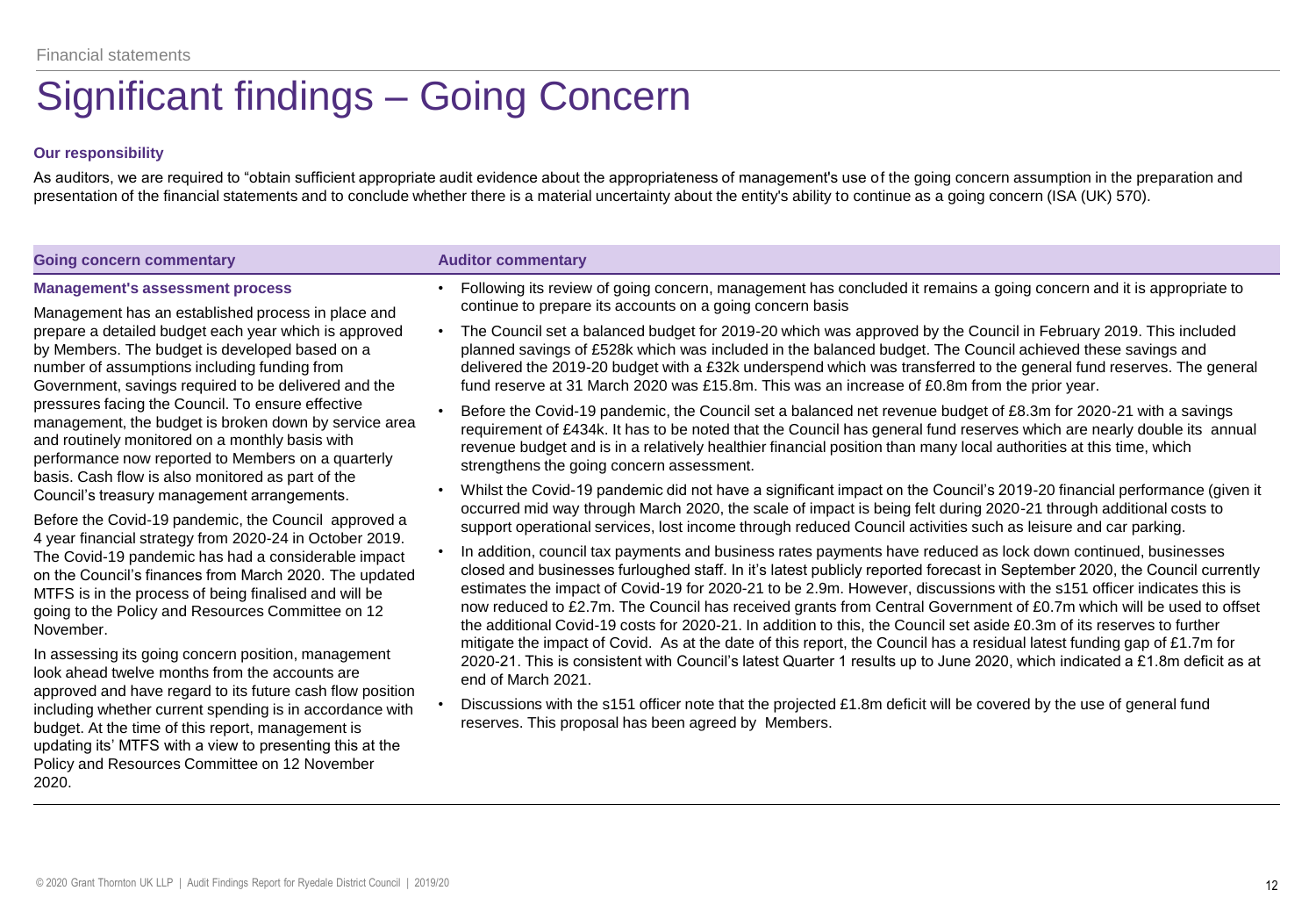### Significant findings – going concern

| <b>Going concern commentary</b>                                                                                                                                  | <b>Auditor commentary</b>                                                                                                                                                                                                                                                                                                                                                                                                                                                                                                                                                                                                                                                                                                                                                                                                                                                 |
|------------------------------------------------------------------------------------------------------------------------------------------------------------------|---------------------------------------------------------------------------------------------------------------------------------------------------------------------------------------------------------------------------------------------------------------------------------------------------------------------------------------------------------------------------------------------------------------------------------------------------------------------------------------------------------------------------------------------------------------------------------------------------------------------------------------------------------------------------------------------------------------------------------------------------------------------------------------------------------------------------------------------------------------------------|
| <b>Work performed</b><br>We considered management's going concern<br>assessment including the assumptions used and<br>consideration of its Medium Term Financial | • The s151 officer routinely monitors the Council's financial position and reports regularly to the Council. This is an improved<br>arrangement and one that has led to the proposed improved VFM conclusion as set out in section three of this report. The<br>revised MTFS covering 2021-22 and capturing Covid-19 impact is currently being finalised and will be reported to Policy and<br>Resources Committee on 12 November for approval.                                                                                                                                                                                                                                                                                                                                                                                                                           |
| Strategy.                                                                                                                                                        | We are aware the Council is currently updating its' MTFS with a view to presenting this to the Policy and Resources Committee<br>on 12 November for approval. The s151 officer has agreed to share this document with us in advance of 12 November in order<br>for us to consider this as part of our audit completion steps. We will provide a verbal update to Members on 12 November for<br>any significant issues arising from our consideration of this document.                                                                                                                                                                                                                                                                                                                                                                                                    |
|                                                                                                                                                                  | As part of our going concern review, we have assessed the remaining general fund reserves balances as at 31 March 2020. It<br>has to be noted the Council has general fund reserves which are nearly double its annual revenue budget and is in a relatively<br>reasonable financial position than many other local authorities. Whilst Covid-19 pandemic has undoubtedly brought in<br>unexpected medium to longer term financial challenges to the Council, its current going concern assumptions have been<br>strengthened by this relatively healthy level of general fund reserves. When we consider the net annual budget at the Council<br>(£c8.2m) and compare that with additional Covid -19 costs and loss revenue 12 months from accounts audit opinion, there are<br>sufficient general funds available for the period covered by a going concern assessment. |
|                                                                                                                                                                  | However, it is important to note that reserves can only be used once to cover financial challenges. The routine budget<br>monitoring against financial plans including the savings plan delivery, taking actions on budget variations, regularly reporting to<br>Members, and working with MHCLG and other government departments are vital controls and arrangements that should be<br>continued in 2020-21 and beyond. We have made a recommendation on this at Appendix A. [Rec 3]                                                                                                                                                                                                                                                                                                                                                                                     |
|                                                                                                                                                                  | Our work confirmed the management's arrangements for assessing going concern are adequate and management's use of the<br>$\bullet$<br>going concern basis of preparation is reasonable.                                                                                                                                                                                                                                                                                                                                                                                                                                                                                                                                                                                                                                                                                   |
|                                                                                                                                                                  | Overall, we have not identified any material uncertainties that may cast significant doubt on the Authority's ability to continue<br>as a going concern from 12 months from date of issuing the audit opinion.                                                                                                                                                                                                                                                                                                                                                                                                                                                                                                                                                                                                                                                            |
| <b>Concluding comments</b>                                                                                                                                       | <b>Concluding comments</b>                                                                                                                                                                                                                                                                                                                                                                                                                                                                                                                                                                                                                                                                                                                                                                                                                                                |
|                                                                                                                                                                  | We have nothing to report in respect of the following matters in relation to which the ISAs (UK) require us to report to you where:                                                                                                                                                                                                                                                                                                                                                                                                                                                                                                                                                                                                                                                                                                                                       |
|                                                                                                                                                                  | the Chief Finance Officer (s151) use of the going concern basis of accounting in the preparation of the financial statements is<br>$\bullet$<br>not appropriate; or                                                                                                                                                                                                                                                                                                                                                                                                                                                                                                                                                                                                                                                                                                       |
|                                                                                                                                                                  | the Chief Finance Officer (s151) has not disclosed in the financial statements any identified material uncertainties that may cast<br>significant doubt about the Authority's ability to continue to adopt the going concern basis of accounting for a period of at least<br>twelve months from the date when the financial statements are authorised for issue.                                                                                                                                                                                                                                                                                                                                                                                                                                                                                                          |
|                                                                                                                                                                  | We are satisfied with management's assessment that the going concern basis is appropriate for the 2019-20 financial statements.                                                                                                                                                                                                                                                                                                                                                                                                                                                                                                                                                                                                                                                                                                                                           |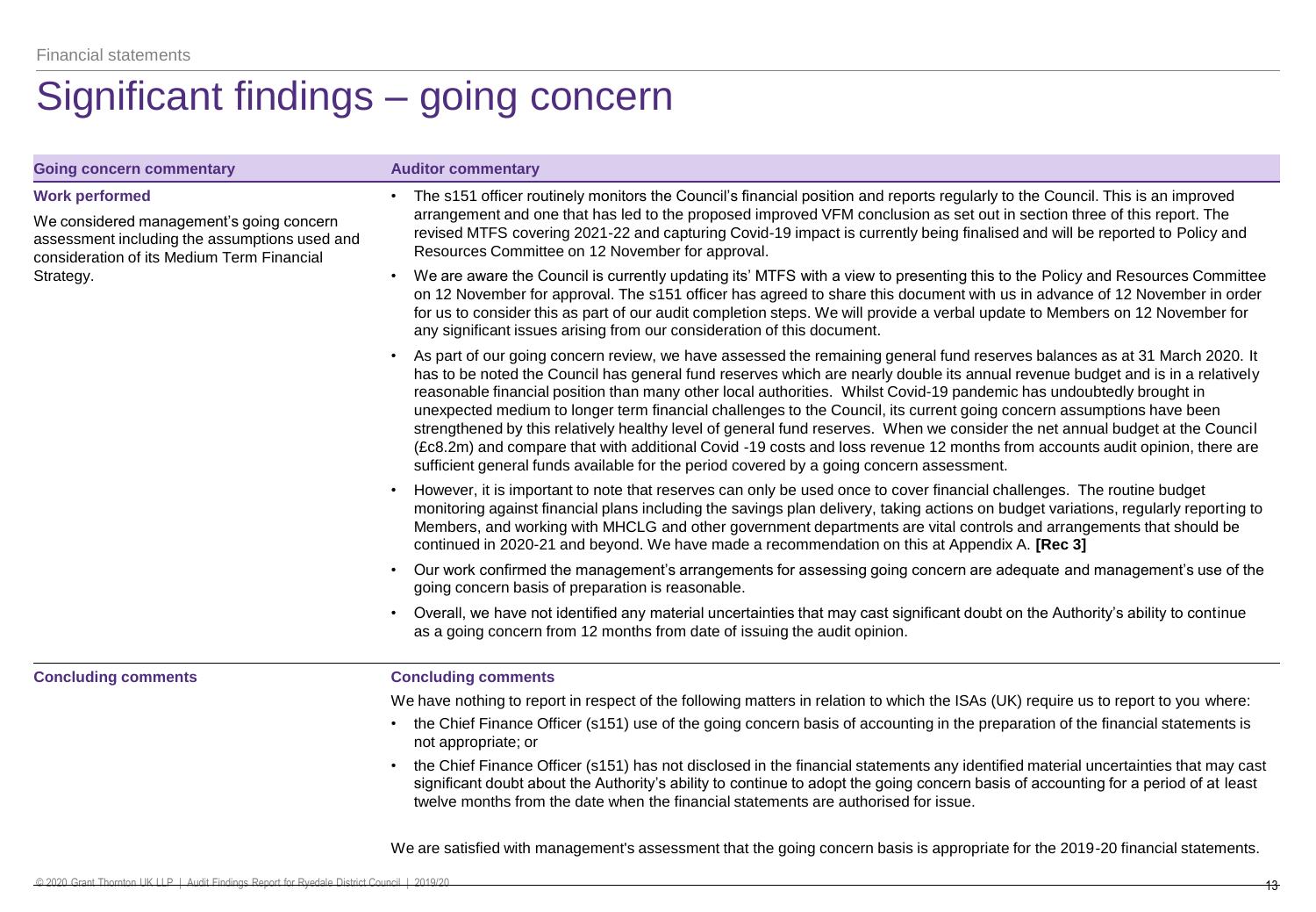### Other matters for communication

We set out below details of other matters which we, as auditors, are required by auditing standards and the Code to communicate to those charged with governance.

| <b>Issue</b>                                                         | <b>Auditor commentary</b>                                                                                                                                                                                                                                                                                                                                                                                                                     |
|----------------------------------------------------------------------|-----------------------------------------------------------------------------------------------------------------------------------------------------------------------------------------------------------------------------------------------------------------------------------------------------------------------------------------------------------------------------------------------------------------------------------------------|
| <b>Matters in relation to fraud</b>                                  | We have discussed the risk of fraud with the Chief Financial Officer (s151) and have also written to the Chair of the Audit Committee. We have<br>not been made aware of any material incidents in the year and no other issues have been identified during the course of our audit.                                                                                                                                                          |
| <b>Matters in relation to related</b><br>parties                     | We are not aware of any related parties or related party transactions which have not been disclosed based on our work undertaken to date.                                                                                                                                                                                                                                                                                                     |
| Matters in relation to laws and<br>regulations                       | You have not made us aware of any significant incidences of non-compliance with relevant laws and regulations and we have not identified any<br>incidences from our audit work.                                                                                                                                                                                                                                                               |
| <b>Written representations</b>                                       | A letter of representation has been requested from the Council which is included at Appendix F and in the Audit Committee papers.                                                                                                                                                                                                                                                                                                             |
| <b>Confirmation requests from third</b><br>parties                   | We requested from management permission to send confirmation requests to the Council's bank. This permission was granted and the<br>confirmation has been received.                                                                                                                                                                                                                                                                           |
| <b>Disclosures</b>                                                   | Our review found no material omissions in the financial statements to date. Our work did identify a small number of presentational disclosure<br>amendments which have been processed by management and these are set out at Appendix B.                                                                                                                                                                                                      |
| <b>Audit evidence and explanations</b><br>/ significant difficulties | All information and explanations requested from management was provided, acknowledging the fact officers were also working remotely and<br>time taken to provide audit information is taking more time than normal circumstances before the Covid-19 pandemic started. In order to<br>complete our audit, we will continue to work with management in order to obtain reasonable assurances on the outstanding matters included on<br>page 3. |
|                                                                      | Given some element of remote/home working is likely to still be in place for the 2020-21 audit, we will be discussing with the finance team how<br>we can continue to work together to mitigate any remote working challenges next year.                                                                                                                                                                                                      |
|                                                                      | We would like to record our thanks to the finance team in providing the information requested despite the challenges of remote working<br>resulting from Covid-19.                                                                                                                                                                                                                                                                            |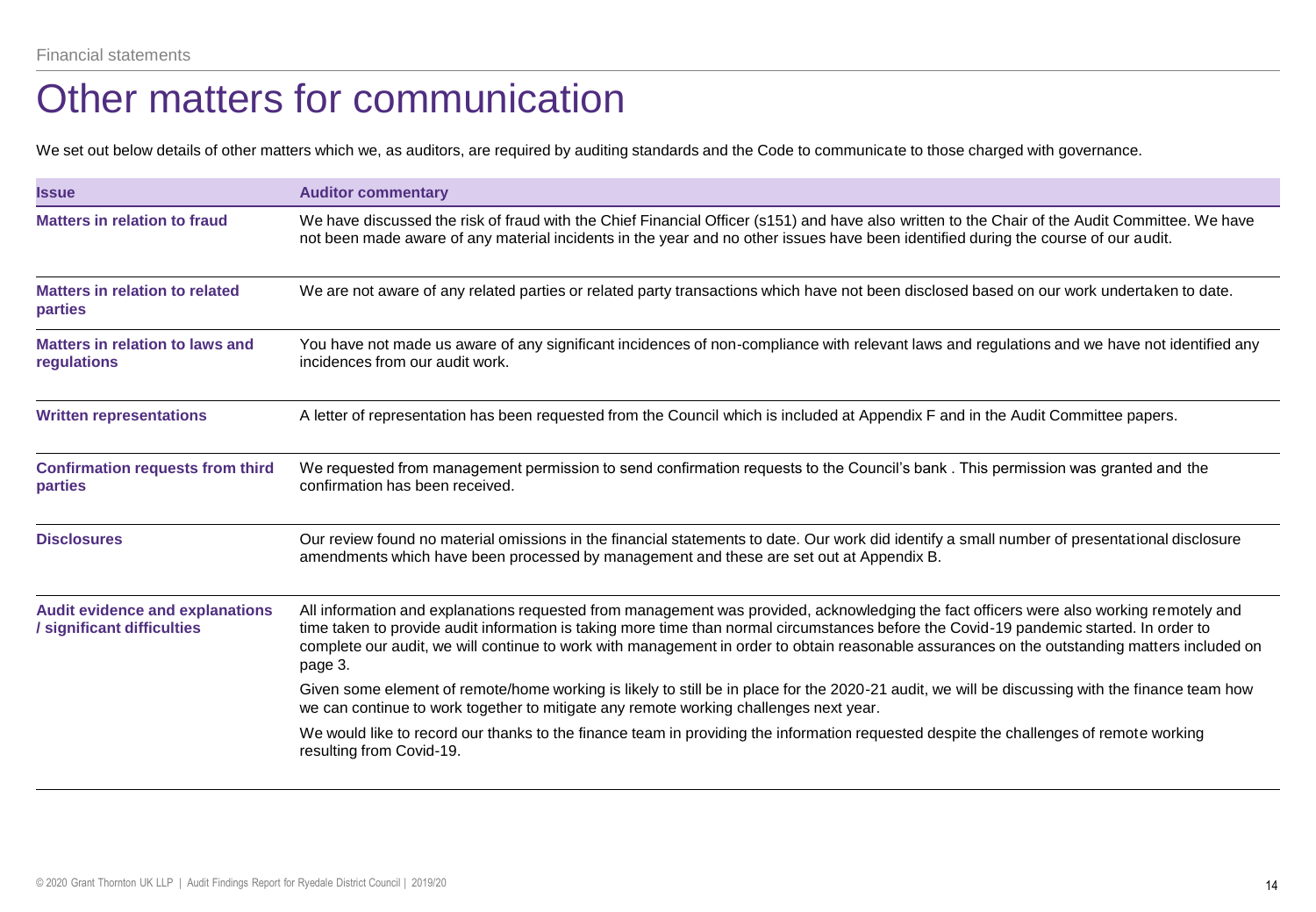### Other responsibilities under the Code

| <b>Issue</b>                                                    | <b>Commentary</b>                                                                                                                                                                                                                                                                                                                                     |
|-----------------------------------------------------------------|-------------------------------------------------------------------------------------------------------------------------------------------------------------------------------------------------------------------------------------------------------------------------------------------------------------------------------------------------------|
| <b>Other information</b>                                        | We are required to give an opinion on whether the other information published together with the audited financial statements (including the<br>Annual Governance Statement and Narrative Report), is materially inconsistent with the financial statements or our knowledge obtained in the<br>audit or otherwise appears to be materially misstated. |
|                                                                 | Our review of the AGS identified a small number of areas for enhanced disclosure. The Council has accepted our findings on the AGS and a<br>revised version is due to be presented to the Overview and Scrutiny Committee on 21 October 2020.                                                                                                         |
|                                                                 | Our review of the Narrative Report also identified some areas for enhanced disclosure. The Council has agreed to update its Narrative Report<br>to take into account our comments.                                                                                                                                                                    |
|                                                                 | Subject to satisfactory receipt and review of the revised AGS and Narrative Report taking into account our comments, we plan to issue an<br>unmodified opinion in this respect – please see our proposed audit opinion at Appendix E.                                                                                                                 |
| Matters on which we report by                                   | We are required to report on a number of matters by exception in a numbers of areas:                                                                                                                                                                                                                                                                  |
| exception                                                       | If the Annual Governance Statement does not meet the disclosure requirements set out in the CIPFA/SOLACE guidance or is misleading<br>or inconsistent with the other information of which we are aware from our audit                                                                                                                                 |
|                                                                 | If we have applied any of our statutory powers or duties                                                                                                                                                                                                                                                                                              |
|                                                                 | Following the updating of the AGS and Narrative report referred to above, we have nothing to report by exception on these matters.                                                                                                                                                                                                                    |
| <b>Specified procedures for Whole</b><br>of Government Accounts | We are required to carry out specified procedures (on behalf of the NAO) on the Whole of Government Accounts (WGA) consolidation pack<br>under WGA group audit instructions.                                                                                                                                                                          |
|                                                                 | This work is not required as the Council does not exceed the threshold set by the NAO for such specified procedures.                                                                                                                                                                                                                                  |
| Certification of the closure of the<br>audit                    | We intend to certify the closure of the 2019-20 audit of the Council in the audit opinion, as detailed at Appendix E.                                                                                                                                                                                                                                 |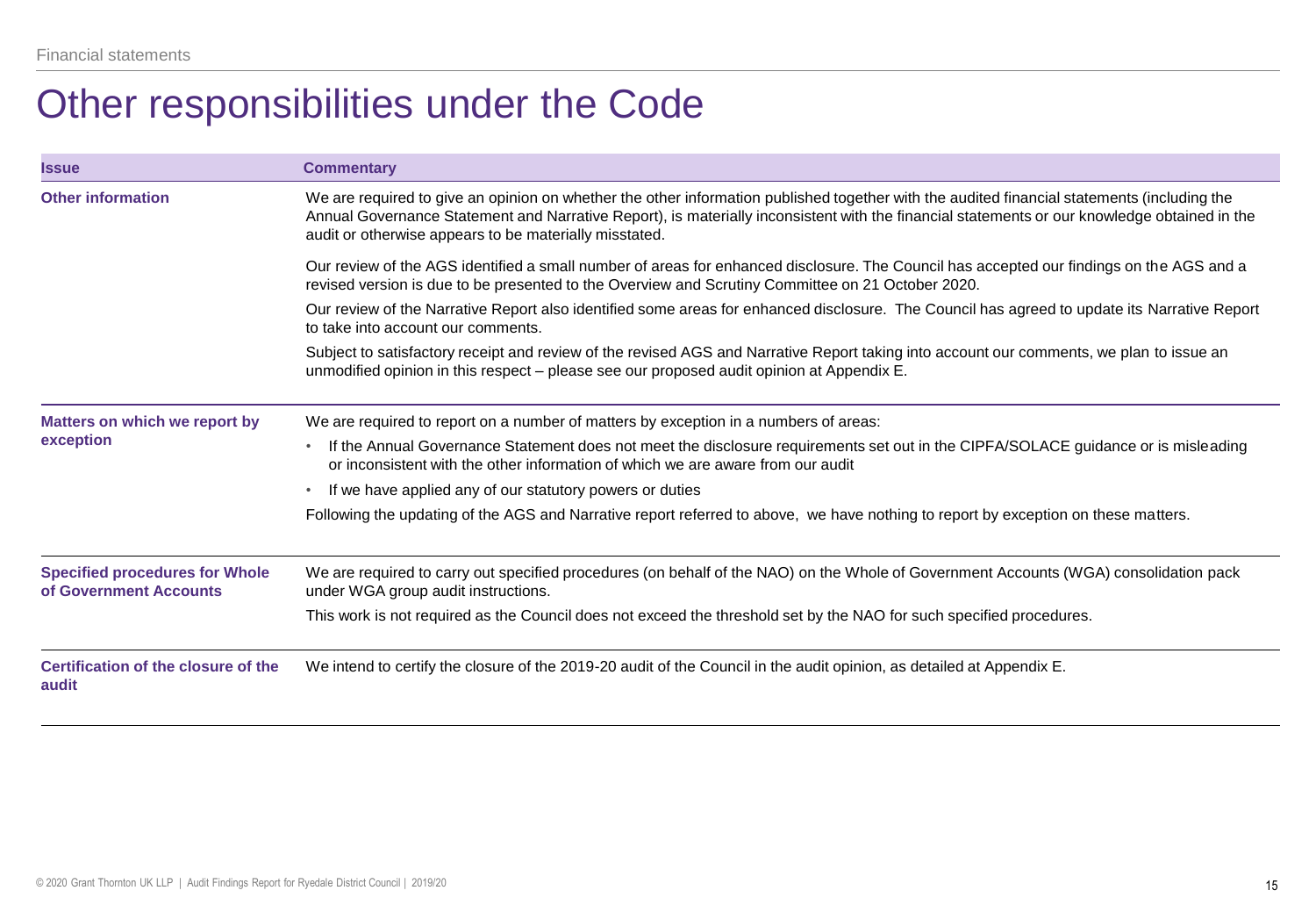### 3. Value for Money

### **Background to our VFM approach**

We are required to satisfy ourselves that the Council has made proper arrangements for securing economy, efficiency and effectiveness in its use of resources. This is known as the Value for Money (VFM) conclusion.

We are required to carry out sufficient work to satisfy ourselves that proper arrangements are in place at the Council. In carrying out this work, we are required to follow the NAO's Auditor Guidance Note 3 (AGN 03) issued in April 2020. AGN 03 identifies one single criterion for auditors to evaluate:

*"In all significant respects, the audited body takes properly informed decisions and deploys resources to achieve planned and sustainable outcomes for taxpayers and local people."*

This is supported by three sub-criteria, as set out below:



### **Risk assessment**

We carried out an initial risk assessment in January 2020 and identified one significant risk (see page 17) in respect of specific areas of proper arrangements using the guidance contained in AGN03. We communicated these risks to you in our Audit Plan dated January 2020.

We have continued our review of relevant documents up to the date of giving our report, and have not identified any further significant risks where we need to perform further work.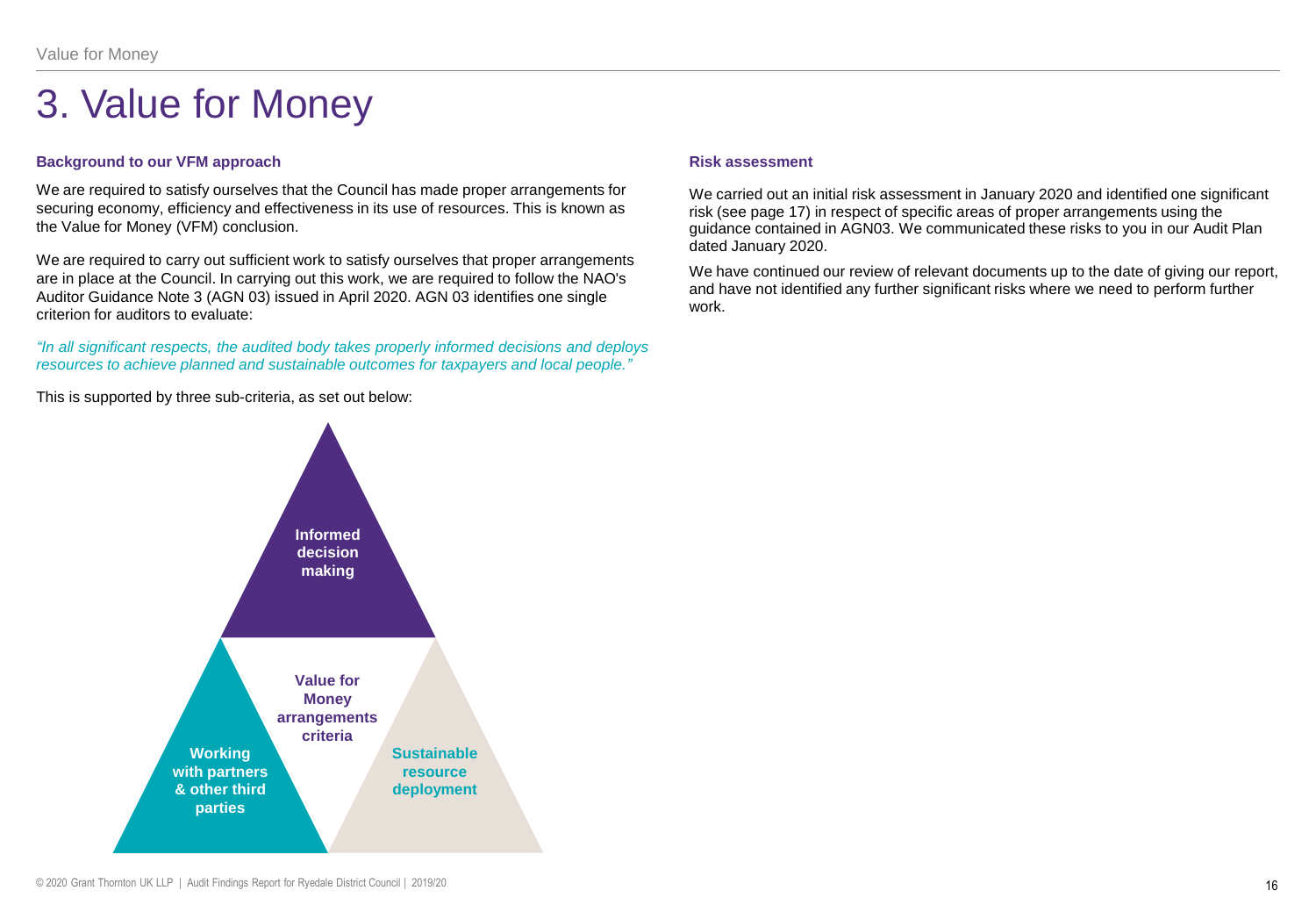### Value for Money

#### **Our work**

AGN 03 requires us to disclose our views on significant qualitative aspects of the Council's arrangements for delivering economy, efficiency and effectiveness.

We have focused our work on the significant risk that we identified in the Council's arrangements. In arriving at our conclusion, our main consideration was the following significant risk:

#### **Embedding risk management and financial monitoring arrangements to support informed decision making**

We reported this significant Value for Money (VFM) risk in our Audit Plan reported to the Overview and Scrutiny Committee in January 2020. Further to our Audit Plan, our continued risk assessment process has not identified any additional VFM significant risks.

We also reported that there are no VFM risks arising due to Covid-19 pandemic for 2019-20, in our addendum to the Audit Plan issued in April 2020.

We have set out more detail the risk we identified, the results of the work we performed, and the conclusion we drew from this work on page 18.

#### **Overall conclusion**

Based on the work we performed to address the significant risk, we are satisfied that the Council had proper arrangements for securing economy, efficiency and effectiveness in its use of resources.

This represents an improved outcome for the Council following last year's qualified 'except for' conclusion that was issued in July 2019.

The text of our report, which confirms this can be found at Appendix E.

#### **Significant difficulties in undertaking our work**

We did not identify any significant difficulties in undertaking our work on your arrangements which we wish to draw to your attention.

#### **Significant matters discussed with management**

There were no matters where no other evidence was available or matters of such significance to our conclusion or that we required written representation from management or those charged with governance.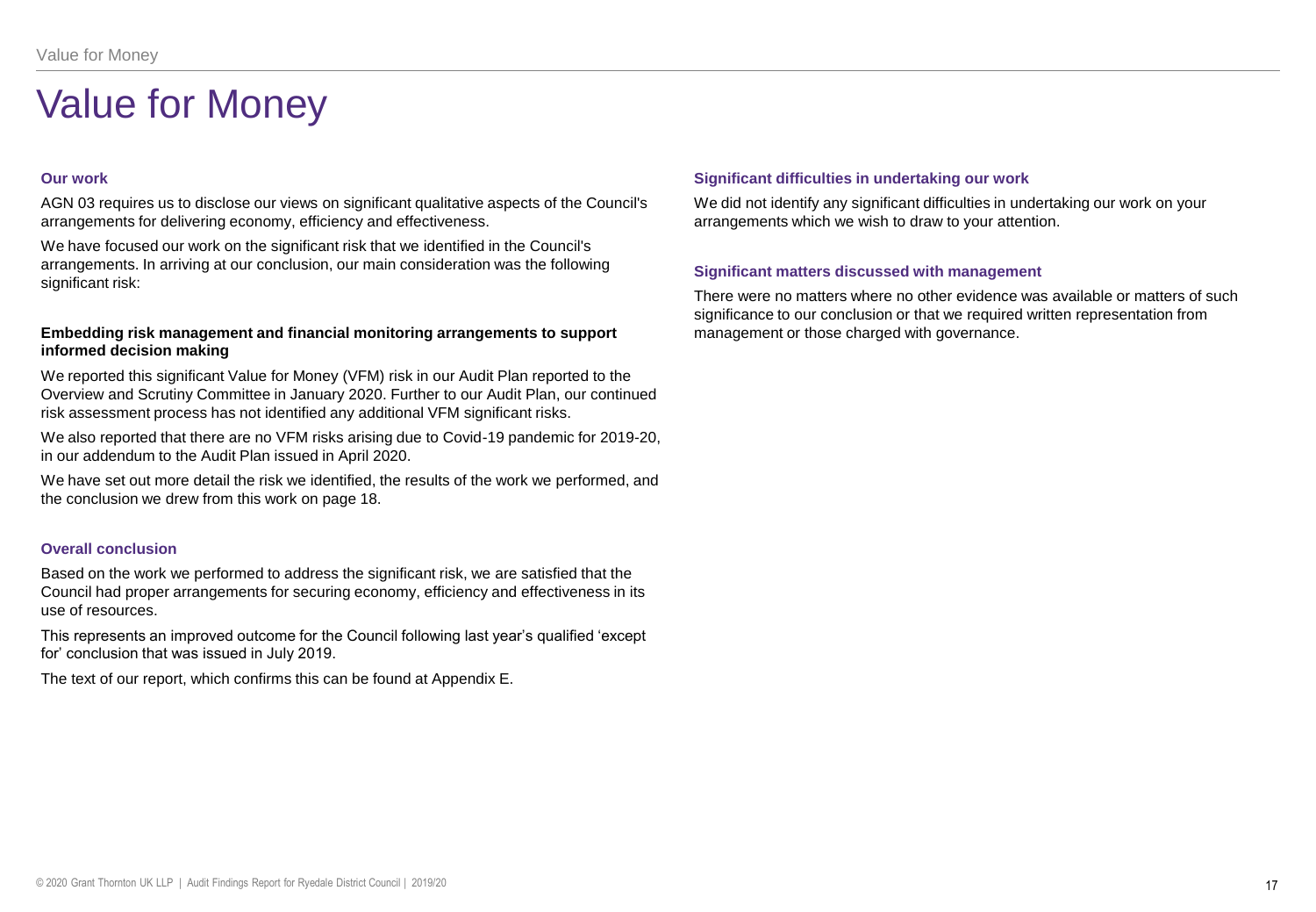|  |  | Value for Money |
|--|--|-----------------|
|--|--|-----------------|

| Significant risk per our Audit Plan (January 2020)                                                                                                                                                                                                                           | <b>Findings</b>                                                                                                                                                                                                                                                                                                                                                                                    | <b>Conclusion</b>                                                                                        |
|------------------------------------------------------------------------------------------------------------------------------------------------------------------------------------------------------------------------------------------------------------------------------|----------------------------------------------------------------------------------------------------------------------------------------------------------------------------------------------------------------------------------------------------------------------------------------------------------------------------------------------------------------------------------------------------|----------------------------------------------------------------------------------------------------------|
| <b>Embedding risk management and financial monitoring</b><br>arrangements to support informed decision making                                                                                                                                                                | Our focus in this area was around arrangements in place to embed risk management and<br>monitoring arrangements to secure economy, efficiency and effectiveness in Council's use of                                                                                                                                                                                                                | We concluded that the<br>Council has proper                                                              |
| In 2018-19, our work identified that risk management and governance<br>arrangements were not sufficiently embedded and as a result, we<br>issued an 'except for' qualified VFM conclusion in relation to<br>'informed decision making' VFM criteria.                         | resources. Our findings were as follows:<br>Council's performance against the budget is now a standing agenda item at both Policy<br>and Resources Committee (PRC) and Overview and Scrutiny Committee (OSC)<br>meetings . It covers the budget, the actuals to that quarter, variations to budget, reasons                                                                                        | arrangements in place<br>for embedding risk<br>management and<br>financial monitoring<br>arrangements to |
| Whilst positive progress had been made to the Council's<br>arrangements in these areas during 2018-19, following the<br>recognition of the issues by the new Senior Management Team, the<br>revised arrangements had not been in place for the duration of 2018-             | for the variations and final predicted forecast for the year. It also covers the savings<br>against the plan. Council's performance against the Capital Programme is also reported<br>in the same report to relevant Committees covering the budget against the actual and<br>reasons for any variations.                                                                                          | support informed<br>decision making.                                                                     |
| 19 and were therefore not embedded.<br>We noted in our 2018-19 Annual Audit Letter that embedding the                                                                                                                                                                        | The outturn for the year is reported to the Council and relevant Committees covering the<br>annual budget against the variations with detail commentaries for variations and<br>associated actions.                                                                                                                                                                                                | Our overall conclusion<br>on VFM is reported at<br>page 17.                                              |
| enhanced arrangements for risk management, financial monitoring<br>and governance continued to be key priorities for the Council in order<br>to support informed decision making in 2019-20 and beyond.                                                                      | As noted in our 2018-19 Audit Finding Report, a Strategic Risk Register (SRR) was<br>formulated, introduced and reported to the Audit and Scrutiny Committee in January 2019.                                                                                                                                                                                                                      |                                                                                                          |
| As part of our VFM work, we will:                                                                                                                                                                                                                                            | Our work in 2019-20 identified that an updated risk register is also a standard item in<br>Committee Reporting. This work has been recognised and endorsed by Members who see                                                                                                                                                                                                                      |                                                                                                          |
| continue to consider the arrangements, governance structures<br>and internal monitoring processes in place at the Council                                                                                                                                                    | it as an important part of the Council's risk management and improvement strategy. The<br>updating of the SRR during 2019-20 has demonstrated the Council's improvement                                                                                                                                                                                                                            |                                                                                                          |
| continue to meet with senior management and Internal Audit to<br>$\bullet$<br>discuss the progress the Council is making around risk<br>management and financial monitoring, for example, reviewing the<br>reporting of the Council's performance against its budget and any | journey, showing how risks are being managed and mitigated over that period. However,<br>risk management is an ongoing process, and management are aware that the SRR it is a<br>live document that needs to be routinely reviewed, updated and reported to those charged<br>with governance.                                                                                                      |                                                                                                          |
| level of variances<br>consider how the Council is addressing our 2018-19 audit<br>recommendations on embedding risk management and<br>monitoring arrangements to support informed decision making                                                                            | Our reviews indicated that the SRR covers detail description of the actual risk, risk owner,<br>causes of risks, consequences if it materialises, proactive and reactive controls and<br>mitigation actions required.                                                                                                                                                                              |                                                                                                          |
| observe the discussion and level of challenge on governance and<br>risk management issues which take place at the Overview and<br><b>Scrutiny Committee</b>                                                                                                                  | Covid-19 response: The Council was pro-active in terms of its Covid-19 response and its<br>first report to Policy and Resources Committee was made on 19 March 2020, just prior to<br>the national lockdown. The report outlined the approach to service delivery during Covid-<br>19, noted the delegated powers held by the Chief Executive which can be used in an                              |                                                                                                          |
| consider timely financial reporting around Council's financial<br>performance to relevant committees.                                                                                                                                                                        | emergency, and recommended that Council's endorsement of a budget of £250,000 being<br>made available from general fund reserves to support the responses immediately. This is<br>also an indication of how the Authority has progressed embedding risk management and<br>financial monitoring arrangements to support informed decision making and responding to<br>key risks facing the Council. |                                                                                                          |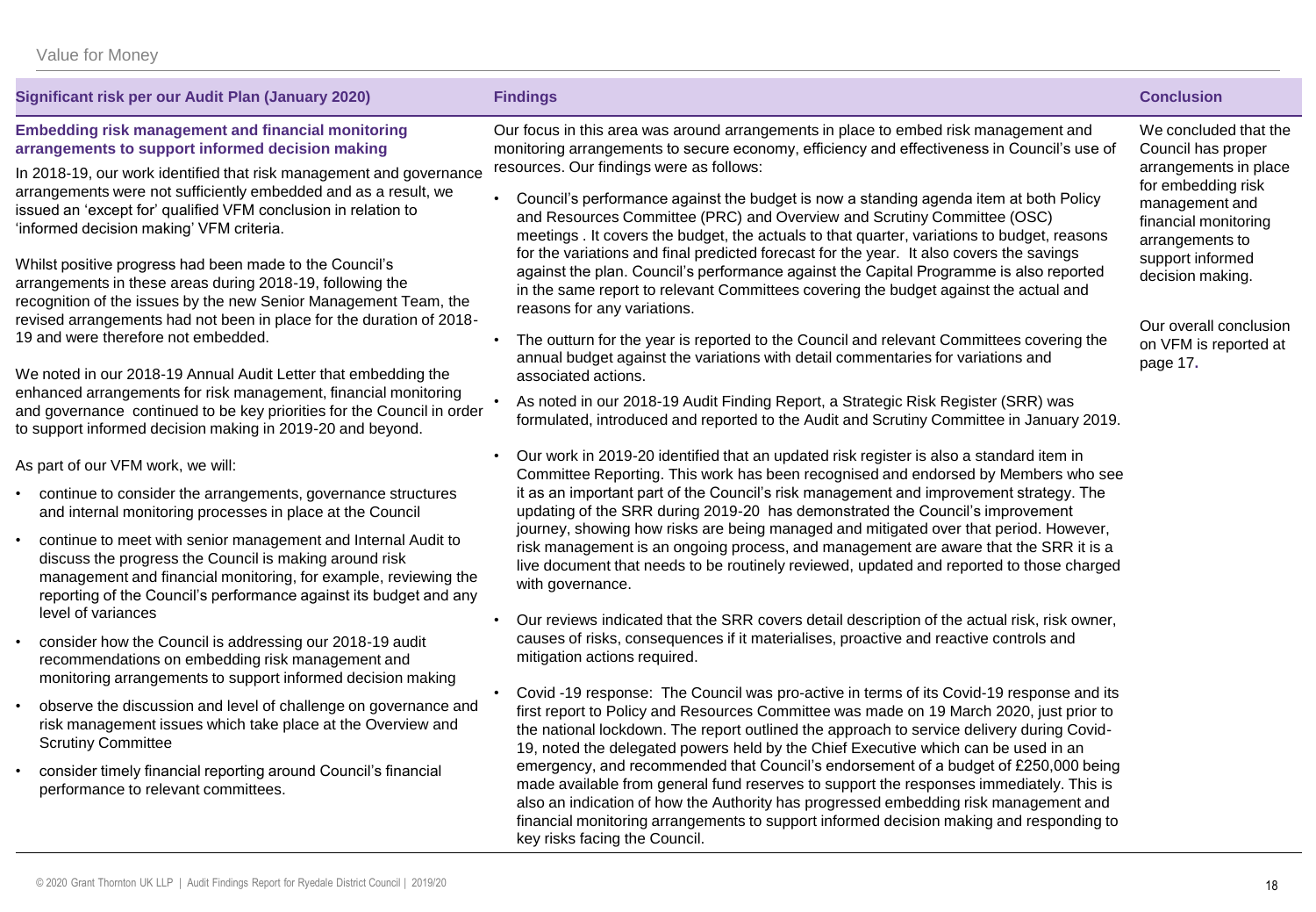### 4. Independence and ethics

We confirm that there are no significant facts or matters that impact on our independence as auditors that we are required or wish to draw to your attention. We have complied with the Financial Reporting Council's Ethical Standard and confirm that we, as a firm, and each covered person, are independent and are able to express an objective opinion on the financial statements.

We confirm that we have implemented policies and procedures to meet the requirements of the Financial Reporting Council's Ethical Standard and we as a firm, and each covered person, confirm that we are independent and are able to express an objective opinion on the financial statements.

Further, we have complied with the requirements of the National Audit Office's Auditor Guidance Note 01 issued in May 2020 which sets out supplementary guidance on ethical requirements for auditors of local public bodies.

Details of fees charged are included at Appendix D

### Audit and Non-audit services

For the purposes of our audit we have made enquiries of all Grant Thornton UK LLP teams providing services to the Council. The following non-audit services were identified.

|                                                                              | <b>Fees £</b>                                                                                                                                                                                               | <b>Threats identified</b>                             | <b>Safeguards</b> |                                                                                                                                                                                                                                                                                                                                                                                                                                                                                                                                                                                                                                                |  |
|------------------------------------------------------------------------------|-------------------------------------------------------------------------------------------------------------------------------------------------------------------------------------------------------------|-------------------------------------------------------|-------------------|------------------------------------------------------------------------------------------------------------------------------------------------------------------------------------------------------------------------------------------------------------------------------------------------------------------------------------------------------------------------------------------------------------------------------------------------------------------------------------------------------------------------------------------------------------------------------------------------------------------------------------------------|--|
| <b>Audit related:</b>                                                        |                                                                                                                                                                                                             |                                                       |                   |                                                                                                                                                                                                                                                                                                                                                                                                                                                                                                                                                                                                                                                |  |
| Certification of Housing<br>Benefits Subsidy return                          | *11,500 base fee<br>(see Note 1 below)                                                                                                                                                                      | Self-Interest<br>(because this is a<br>recurring fee) |                   | The level of this recurring fee taken on its own is not considered a significant threat to independence as<br>the fee for this work is £11,500 base fee in comparison to the total fee for the audit of £44,706 and in<br>particular relative to Grant Thornton UK LLP's turnover overall. These factors all mitigate the perceived<br>self-interest threat to an acceptable level.                                                                                                                                                                                                                                                            |  |
| <b>Non-audit related:</b>                                                    |                                                                                                                                                                                                             |                                                       |                   |                                                                                                                                                                                                                                                                                                                                                                                                                                                                                                                                                                                                                                                |  |
| <b>Chief Finance Officer</b><br>Insights and Place<br>Analytics subscription | 3,840                                                                                                                                                                                                       | Self-Interest<br>(because this is a<br>subscription)  |                   | This service is provided by a separate team within Grant Thornton UK LLP. There is no exchange of<br>information relating to the audit between the two teams and therefore no impairment of auditor<br>independence. The level of this fee taken on its own is not considered a significant threat to<br>independence as the fee for this work is £3,840 per annum in comparison to the total fee for the audit<br>of £44,706 and in particular relative to Grant Thornton UK LLP's turnover overall.                                                                                                                                          |  |
| Note 1:<br>testing undertaken:                                               | * The £11,500 is the base fee for Housing Benefit Subsidy certification plus for each 40+<br>£2,200 – where the work is completed by the Council<br>£4,200 - where the work is undertaken by Grant Thornton |                                                       |                   | The amounts detailed are fees agreed to-date for audit related and non-audit services to be<br>undertaken by Grant Thornton UK LLP in the current financial year. These services are<br>consistent with the Council's policy on the allotment of non-audit work to your auditors. Any<br>changes and full details of all fees charged for audit related and non-audit related services<br>by Grant Thornton UK LLP and by Grant Thornton International Limited network member<br>Firms will be included in our Audit Findings (ISA260) report at the conclusion of the audit.<br>None of the services provided are subject to contingent fees. |  |
|                                                                              |                                                                                                                                                                                                             |                                                       |                   | We have not provided any other services to the Council in 2019-20                                                                                                                                                                                                                                                                                                                                                                                                                                                                                                                                                                              |  |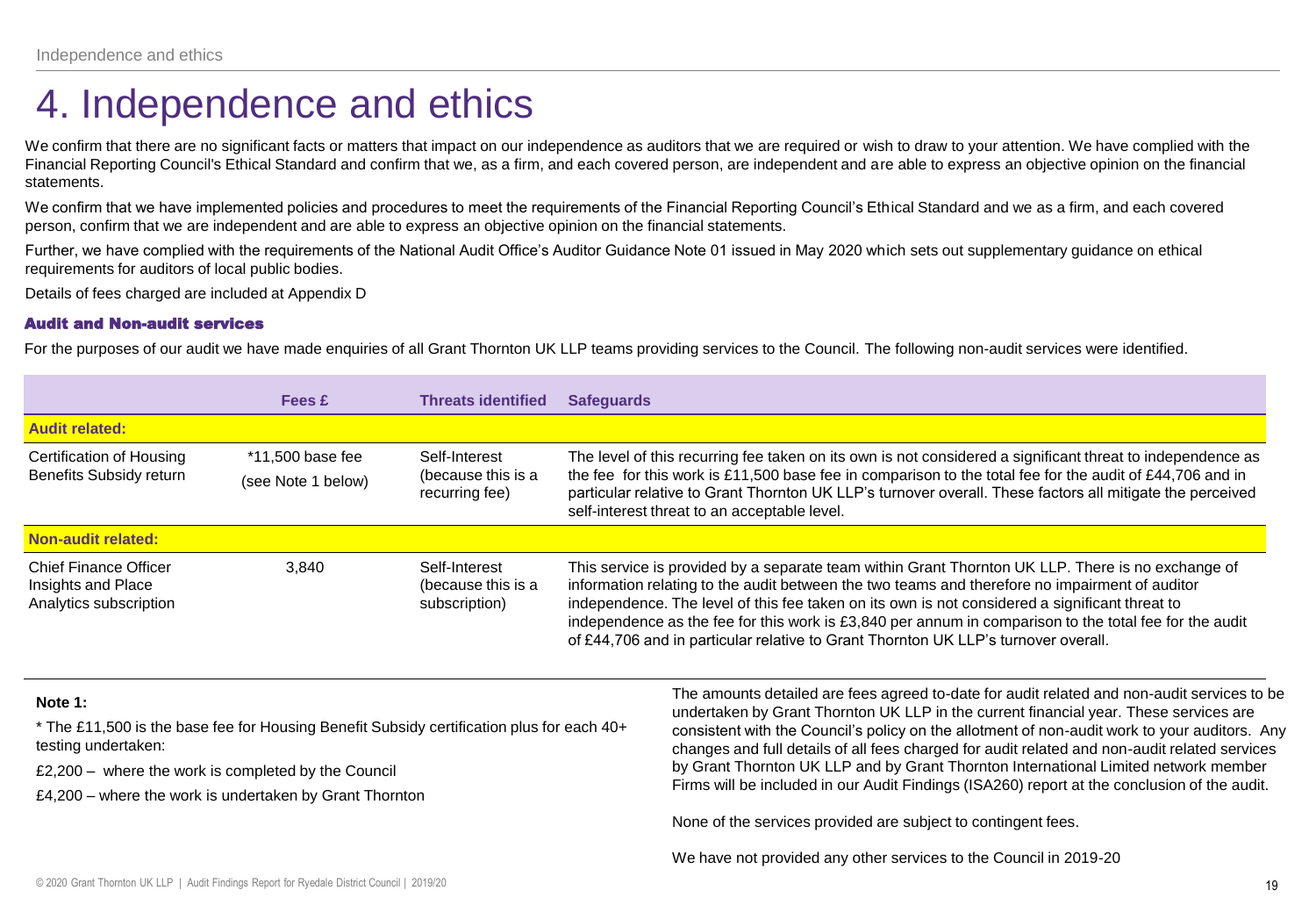### Appendix A: Action Plan

We have identified the following recommendations for the Council as a result of issues identified during the course of our audit. We have agreed our recommendations with management and we will report on progress on these recommendations during the course of the 2020-21 audit. The matters reported here are limited to those deficiencies that we have identified during the course of our audit and that we have concluded are of sufficient importance to merit being reported to you in accordance with auditing standards.

| <b>Assessment</b>                                                                                                                                                                                                                                                                                                                                                                               | <b>Issue and risk</b>                                                                                                                                                                                                                                                                                                      | <b>Recommendations</b>                                                                                                                                                                                                                                                                             |  |
|-------------------------------------------------------------------------------------------------------------------------------------------------------------------------------------------------------------------------------------------------------------------------------------------------------------------------------------------------------------------------------------------------|----------------------------------------------------------------------------------------------------------------------------------------------------------------------------------------------------------------------------------------------------------------------------------------------------------------------------|----------------------------------------------------------------------------------------------------------------------------------------------------------------------------------------------------------------------------------------------------------------------------------------------------|--|
| <b>High</b>                                                                                                                                                                                                                                                                                                                                                                                     | 1. Regular meetings of Overview and Scrutiny Committee:<br>Our cumulative audit knowledge and experience during 2020 has<br>highlighted that last Overview and Scrutiny Committee meeting was<br>held on 23 January 2020. We understand other Committee<br>meetings were held since March 2020 lockdown including the full | With the objective of continuous operation and improvement of governance, internal<br>controls and risk management of the Council, management and Members need to ensure<br>that regular meetings of Overview and Scrutiny (& Audit) Committee are held in the<br>remainder of 2020-21 and beyond. |  |
|                                                                                                                                                                                                                                                                                                                                                                                                 | Council and Policy and Resources Committee meetings. These<br>were held as virtual or actual physical meetings to discuss key                                                                                                                                                                                              | Management response, responsible officer and implementation date:                                                                                                                                                                                                                                  |  |
| governance and risk management matters facing the Council.                                                                                                                                                                                                                                                                                                                                      |                                                                                                                                                                                                                                                                                                                            | Committee meetings have now resumed and the first Overview and Scrutiny meeting was<br>held (virtually – with 100% attendance) on 1 October 2020. Further meetings are scheduled<br>as below:                                                                                                      |  |
| However, the Council could not reconvene the Overview and<br>Scrutiny Committee where external and internal auditors are                                                                                                                                                                                                                                                                        |                                                                                                                                                                                                                                                                                                                            |                                                                                                                                                                                                                                                                                                    |  |
|                                                                                                                                                                                                                                                                                                                                                                                                 | attending and reporting on a regular basis.                                                                                                                                                                                                                                                                                | 22 Oct 2020                                                                                                                                                                                                                                                                                        |  |
|                                                                                                                                                                                                                                                                                                                                                                                                 | Whilst we understand the Council has responded to Covid-19                                                                                                                                                                                                                                                                 | 19 Nov 2020                                                                                                                                                                                                                                                                                        |  |
| pandemic in a timely and proactive manner since March 2020,<br>importance of Overview and Scrutiny Committee and its'<br>contributions are vital part of Council's governance, internal controls<br>and risk management framework. Failure to meet regularly as a<br>Committee may adversely impact the Council's governance,<br>internal controls and risk management framework in the future. | 21 Jan 2021                                                                                                                                                                                                                                                                                                                |                                                                                                                                                                                                                                                                                                    |  |
|                                                                                                                                                                                                                                                                                                                                                                                                 | 11 Feb 2021                                                                                                                                                                                                                                                                                                                |                                                                                                                                                                                                                                                                                                    |  |
|                                                                                                                                                                                                                                                                                                                                                                                                 |                                                                                                                                                                                                                                                                                                                            | 25 March 2021                                                                                                                                                                                                                                                                                      |  |
|                                                                                                                                                                                                                                                                                                                                                                                                 | Anton Hodge, Chief Finance Officer (s151)                                                                                                                                                                                                                                                                                  |                                                                                                                                                                                                                                                                                                    |  |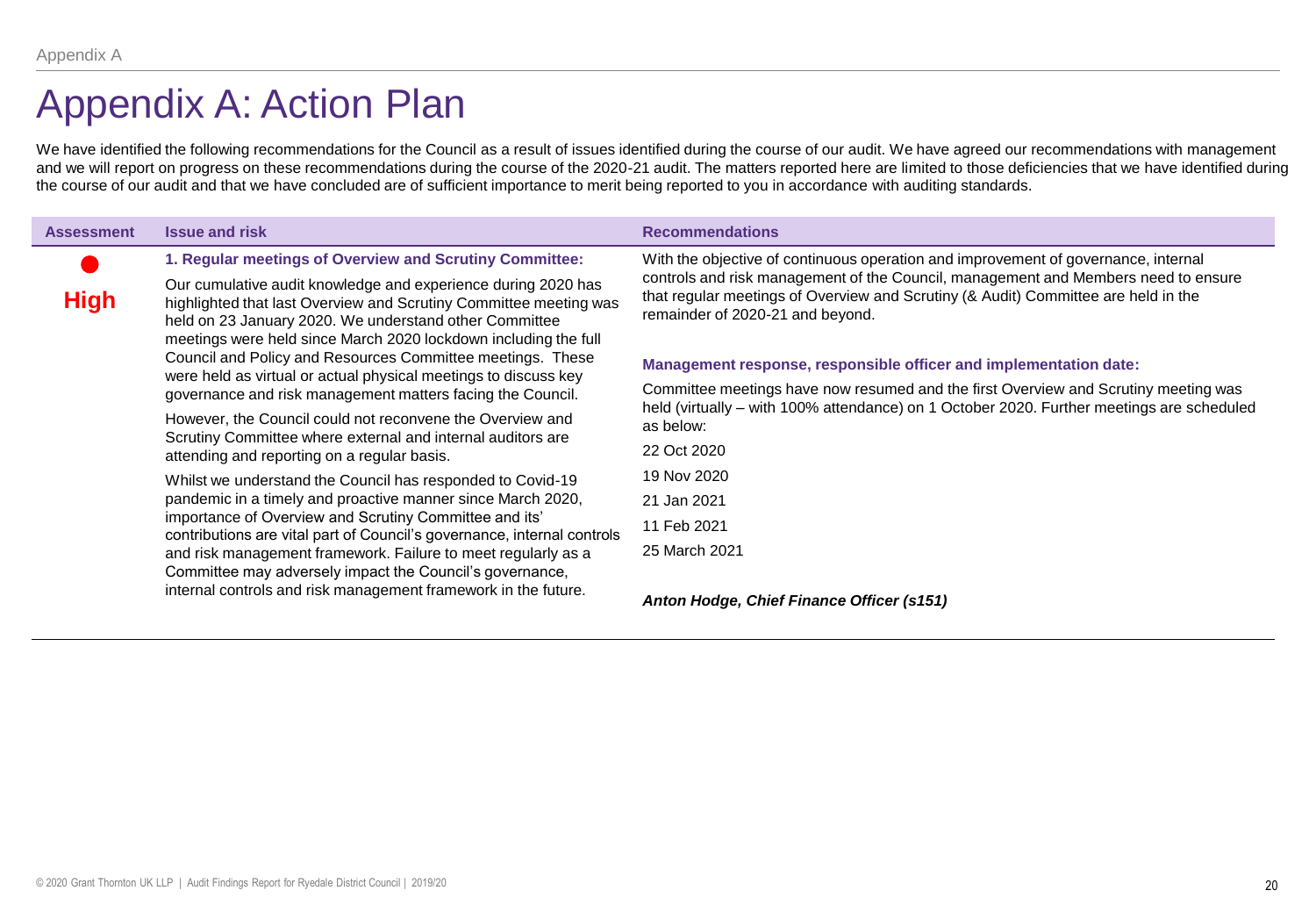### Appendix A: Action Plan

| <b>Assessment</b> | <b>Issue and risk</b>                                                                                                                                                                                                                                                                                                                                                                                                                                                                                                                                                                                                                                                                                                                                                                        | <b>Recommendations</b>                                                                                                                                                                                                                                                                                                                                                                                                                                                                                                                                                                                                                                                                                                                               |
|-------------------|----------------------------------------------------------------------------------------------------------------------------------------------------------------------------------------------------------------------------------------------------------------------------------------------------------------------------------------------------------------------------------------------------------------------------------------------------------------------------------------------------------------------------------------------------------------------------------------------------------------------------------------------------------------------------------------------------------------------------------------------------------------------------------------------|------------------------------------------------------------------------------------------------------------------------------------------------------------------------------------------------------------------------------------------------------------------------------------------------------------------------------------------------------------------------------------------------------------------------------------------------------------------------------------------------------------------------------------------------------------------------------------------------------------------------------------------------------------------------------------------------------------------------------------------------------|
| <b>Medium</b>     | 2. Accuracy and completeness of Aged Debtors listing:<br>As part of our testing of the year end debtor balance, we identified<br>some instances where cash had been received before the year end<br>however, the original debtor balance in the aged debtors listing had<br>not been updated correctly at the year end.<br>However, on further investigation we noted that cash receipts had<br>been posted to a relevant ledger code that would reduce the overall<br>debtor balance at the year end resulting in the Council reporting the<br>correct total debtors (receivables) at the year end.<br>Though the overall impact is £nil for total debtors, identifying who<br>actually owes the Council at a cut off date with the amount owed is<br>important for timely debt collection. | We recommend the Council further improves the timeliness of review process of the aged<br>debtors recording system to ensure the aged debtors listing shows an accurate and<br>complete reflection of what monies are outstanding from respective debtors as at any cut<br>off point and also at the year end.<br>Management response and responsible officer<br>The adjusting items at year end related to a particular account which the finance team were<br>working on resolving with the service area over the year end cut off.  Whilst we do not<br>believe this to be a recurring issue, and is now resolved, we will endeavour to ensure<br>matters are dealt within a timely fashion.<br>Michelle Oates, Senior Accountant - 31 March 2021 |
| <b>Medium</b>     | 3. Covid -19 Impact and budget monitoring 20-21 and beyond:<br>There have been significant financial challenges as the Council<br>responded to the Covid-19 pandemic through additional costs to<br>support operational services, lost income through reduced activities                                                                                                                                                                                                                                                                                                                                                                                                                                                                                                                     | We recommend the Council continues to update its budget setting and budget projections<br>as the challenges and impact from Covid develop. Officers should continue to report in a<br>regular and transparent manner to Members in terms of any corrective actions required in<br>delivering the budget, the impact of Covid on costs and income, achieving the required                                                                                                                                                                                                                                                                                                                                                                             |

### **Management response and responsible officer**

savings and in terms of liaising with MHCLG and the government.

This information will continue to be reported to members as part of budget monitoring and also as part of the MTFS Progress reports**.**

#### *Anton Hodge, Chief Finance Officer (s151) – on going*

working with the government to address shortfalls in income and increased expenditure are central to sustainable financial planning and management. The Covid-19 pandemic and associated financial pressures have further highlighted the importance of sound financial management in Local Government. Failure to effectively plan and monitor the finances and not dealing with the government and MHCLG on a timely basis could have serious consequences in relation to sustainable resource deployment.

including leisure and car parking income. In addition, council tax and business rates income have reduced as lock down started, businesses closed, and staff furloughed. This is expected to

Budget monitoring, taking appropriate actions on variations and

continue during 2020-21 and beyond.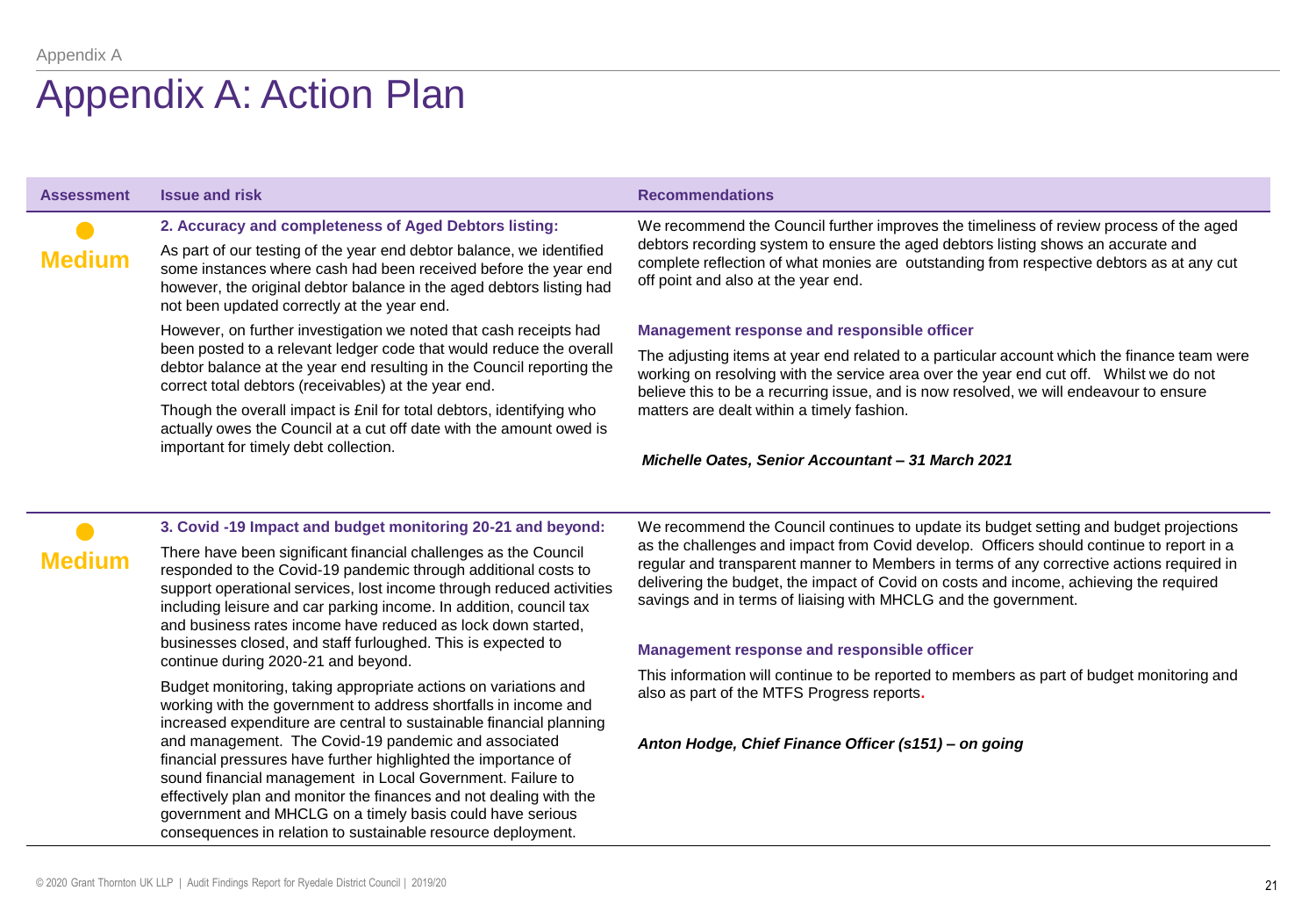### Appendix B: Follow up of prior year recommendations

We identified the following issues in the interim and final audit of the Council's 2018-19 audit cycle . See below and following pages (23-27) for an update and progress made on these recommendations during 2019-20.

| <b>Assessment</b> | Issue and recommendation previously communicated<br>(Interim Audit 2018-19)                                                                                                                                                                                                                                                                                                                                                             | 2019-20 update on actions taken to address the issue                                                                                                                                                                               |
|-------------------|-----------------------------------------------------------------------------------------------------------------------------------------------------------------------------------------------------------------------------------------------------------------------------------------------------------------------------------------------------------------------------------------------------------------------------------------|------------------------------------------------------------------------------------------------------------------------------------------------------------------------------------------------------------------------------------|
|                   | <b>Payroll System records</b>                                                                                                                                                                                                                                                                                                                                                                                                           | (R1) Payroll costing files are now loaded in timely fashion.                                                                                                                                                                       |
|                   | From July 2018, the Council's Payroll services have been provided by<br>North Yorkshire County Council (service provider). At the time of our<br>Interim audit (March 2019), we identified that no detailed payroll<br>records have been sent from the service provider to the Council. This<br>resulted in no payroll data being posted to Council's general ledger<br>from July 2018 to February 2019.                                | (R2) Starters and Leavers processes have now been enhanced to have a clearer audit trail<br>and we did not encounter similar issues in our 2019-20 audit as we did last year.<br>Actions completed. No further follow up required. |
|                   | We also identified that starters and leavers on the Council's payroll list<br>are not promptly informed to the Council by the service provider. We<br>understand this is mainly due to the Council not receiving the<br>completed starter and leaver forms. This increases the risk that<br>starters and leavers may not be appropriately recorded and<br>appropriate payments may not be made according to the start or leave<br>date. |                                                                                                                                                                                                                                    |
|                   | <b>Recommendations (R):</b>                                                                                                                                                                                                                                                                                                                                                                                                             |                                                                                                                                                                                                                                    |
|                   | Rec 1: The Council should ensure that detailed payroll records are<br>entered into the General Ledger system on a monthly basis to reflect<br>up-to-date financial information and associated payroll costs of the<br>Council.                                                                                                                                                                                                          |                                                                                                                                                                                                                                    |
|                   | Rec 2: The Council should consider enhancing it's control procedures<br>around starters and leavers to ensure there is clear audit trail around<br>payments to starters and leavers.                                                                                                                                                                                                                                                    |                                                                                                                                                                                                                                    |

### **Assessment:**

- ✓ Action completed
- **X** Not yet addressed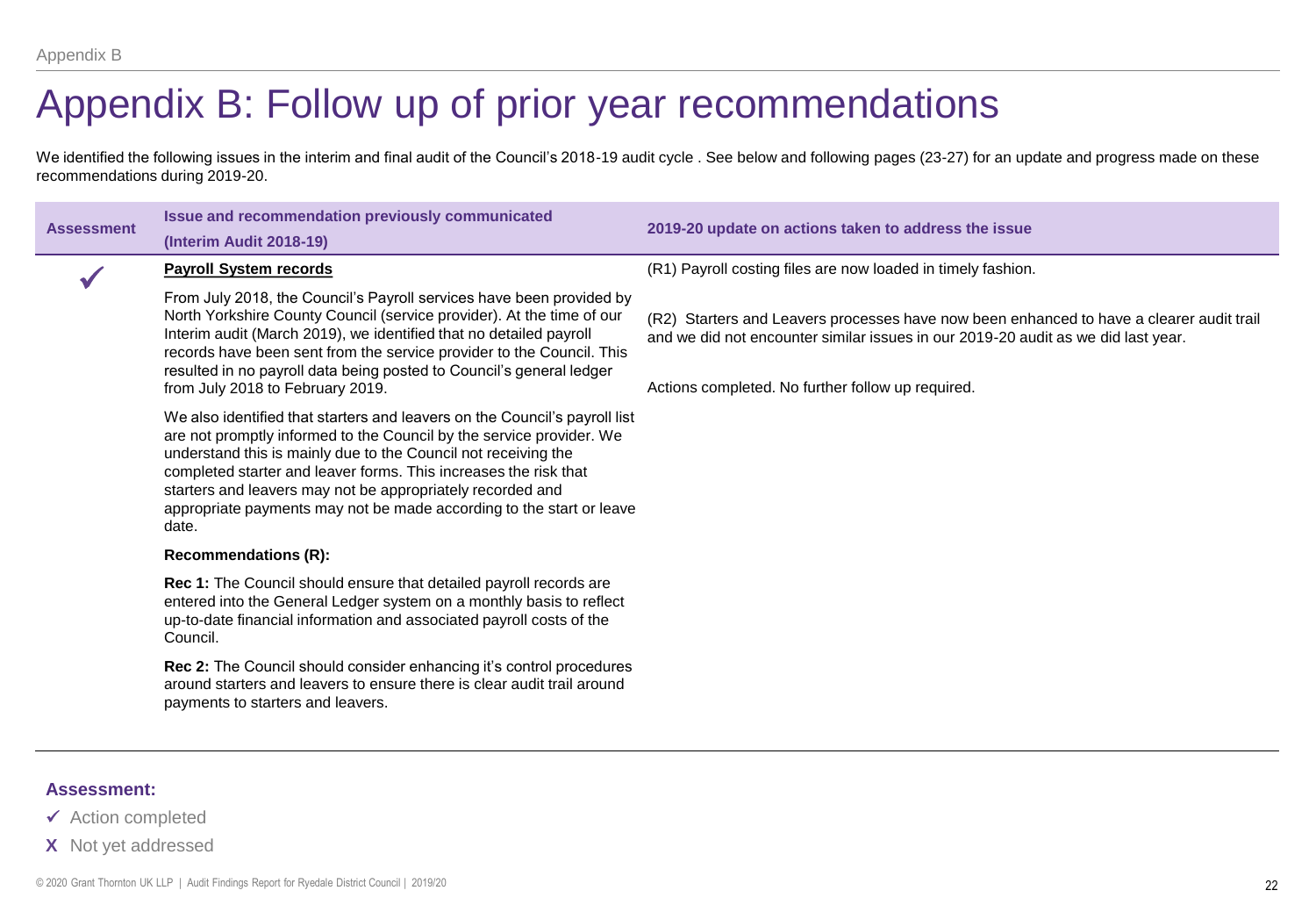### Appendix B: Follow up of prior year recommendations - continued

| <b>Assessment</b> | Issue and recommendation previously communicated<br>(Interim Audit 2018-19)                                                                                                                                                                                                                                                  | 2019-20 update on actions taken to address the issue                                                                                                 |  |
|-------------------|------------------------------------------------------------------------------------------------------------------------------------------------------------------------------------------------------------------------------------------------------------------------------------------------------------------------------|------------------------------------------------------------------------------------------------------------------------------------------------------|--|
|                   | <b>Bank and Cash:</b>                                                                                                                                                                                                                                                                                                        | The Council has further strengthened the process around safekeeping of signed cheques<br>by giving access to only limited number of senior officers. |  |
|                   | Our Interim work on bank and cash identified the Council has a                                                                                                                                                                                                                                                               |                                                                                                                                                      |  |
|                   | process of keeping signed cheques in a safe. Cheques are pre-<br>renumbered and the system highlights when the consecutive number<br>is not being used. However, we noted that the entire Accounting,<br>Business and Democracy team have access to the safe.                                                                | Action completed and no further follow up required.                                                                                                  |  |
|                   | Rec 3: As part of proactive fraud prevention activities, the Council<br>should consider further strengthening the process around safekeeping<br>of signed cheques by giving access to only limited number of senior<br>officers.                                                                                             |                                                                                                                                                      |  |
|                   | Authorisation of re-corded journals:                                                                                                                                                                                                                                                                                         | This is now implemented and there is now an authorisation process around re-coding of                                                                |  |
|                   | Our interim audit work on journal controls identified that journals are<br>re-coded when the initial posting is identified as incorrect. This is a<br>standard practice and there is nothing unusual about journals being<br>re-coded when required.                                                                         | journals.<br>Action completed and no further follow up required.                                                                                     |  |
|                   | However, we observed that there is no authorisation control when<br>journals are re-coded. This may give rise to unauthorised journals<br>being posted which may result in inaccurate journals being included in<br>the Council's financial position, increasing the risk of errors in the<br>Council's financial reporting. |                                                                                                                                                      |  |
|                   | Rec 4: The Council should consider further strengthening the journal<br>control environment by implementing an authorisation control when re-<br>coding journals.                                                                                                                                                            |                                                                                                                                                      |  |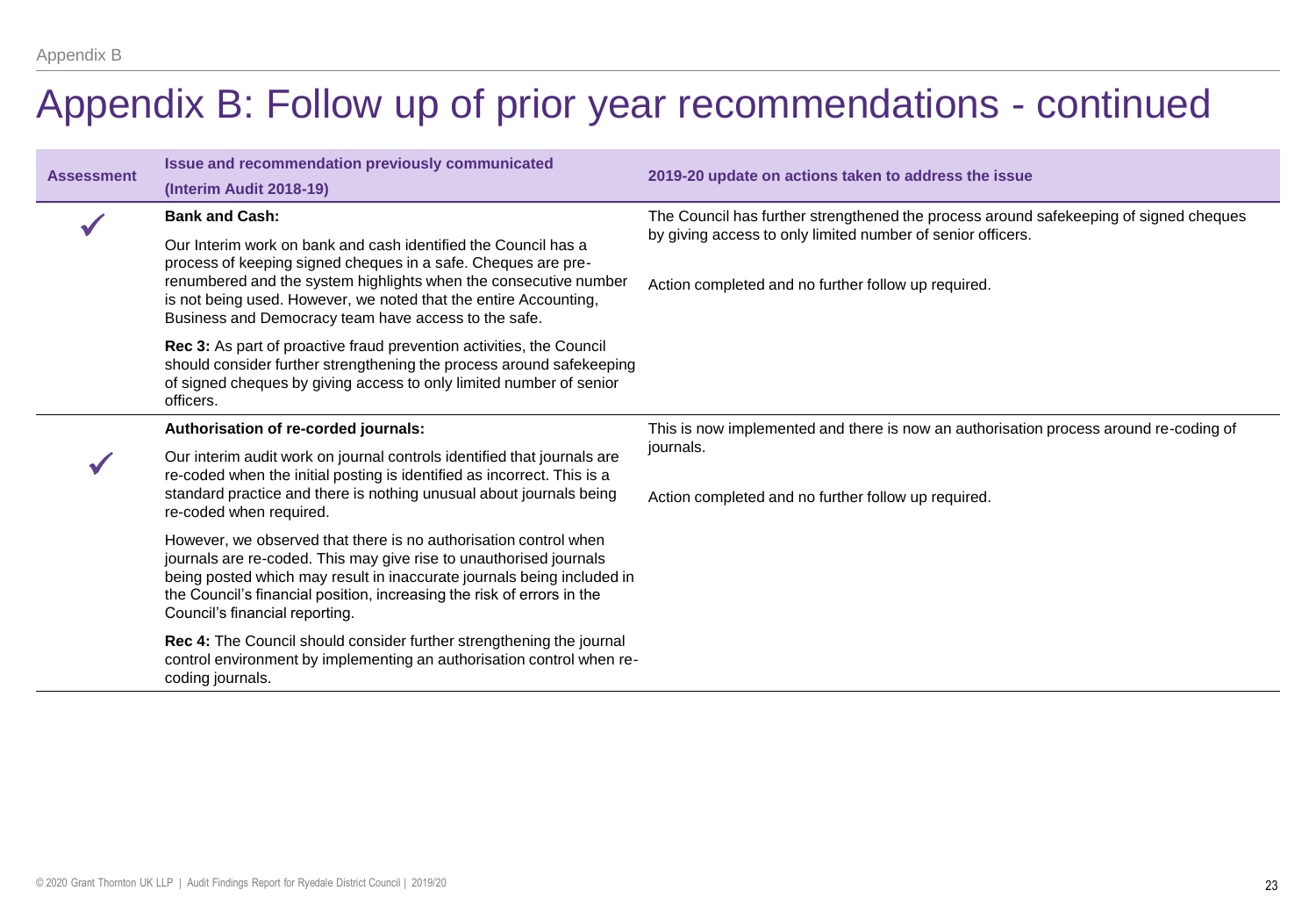|                                 |                                                                                                                                                                                                                                                                                                                                                                   | Appendix B: Follow up of prior year recommendations - continued                                                                                                                                                                                             |  |
|---------------------------------|-------------------------------------------------------------------------------------------------------------------------------------------------------------------------------------------------------------------------------------------------------------------------------------------------------------------------------------------------------------------|-------------------------------------------------------------------------------------------------------------------------------------------------------------------------------------------------------------------------------------------------------------|--|
| <b>Assessment</b>               | Issue and recommendation previously communicated<br>(Interim Audit 2018-19)                                                                                                                                                                                                                                                                                       | 2019-20 update on actions taken to address the issue                                                                                                                                                                                                        |  |
| X<br>(partially<br>implemented) | <b>Governance documents:</b><br>Our interim work highlighted that key Council documents have not been<br>updated for a number of years, for example, the Code of Conduct (last<br>updated in 2010), the Whistle Blowing Policy (last updated 2006)                                                                                                                | Whilst progress has been made during 2019-20 this recommendation is not fully<br>implemented as at 31 March 2020 and some key documents have not being fully updated,<br>finalised and published on Council Website.<br>Actions are still work in progress. |  |
|                                 | These are key documents forming part of the Council's wider governance<br>and control environment.                                                                                                                                                                                                                                                                | Management response: The Whistleblowing Policy was replaced by the new Speak Out<br>Policy which was agreed by Council in February 2020. This was one. The others were:                                                                                     |  |
|                                 | Rec 5: The Council should perform a review of all the key governance                                                                                                                                                                                                                                                                                              | <b>Equality in Employment</b><br>- #zerotolerance                                                                                                                                                                                                           |  |
|                                 | documents to ensure they are relevant and up to date, taking into account                                                                                                                                                                                                                                                                                         | Resolving Issues at Work<br>- Volunteering                                                                                                                                                                                                                  |  |
|                                 | any changes in legislation or regulations.                                                                                                                                                                                                                                                                                                                        | Work continues on updating all policies, and a further two (Capability; Disciplinary) were<br>agreed by Policy and Resources in September 2020.                                                                                                             |  |
|                                 |                                                                                                                                                                                                                                                                                                                                                                   | The Member Code of Conduct was planned to be reviewed during 2019 but as the<br>Government had promised revised guidance this was held back. However it will now be<br>prioritised.                                                                         |  |
|                                 |                                                                                                                                                                                                                                                                                                                                                                   | The Council's website will be updated to include the most recent policy where this is not the<br>case.                                                                                                                                                      |  |
|                                 |                                                                                                                                                                                                                                                                                                                                                                   | Anton Hodge, Chief Finance Officer (s151) - on going                                                                                                                                                                                                        |  |
|                                 | Resourcing in the accounts production team:                                                                                                                                                                                                                                                                                                                       | More resources have been introduced to strengthen the current finance team during 2019-                                                                                                                                                                     |  |
|                                 | We noted the predecessor auditor in their 2017-18 Audit Findings<br>(ISA260) Report, issued in July 2018, raised a recommendation to<br>consider capacity and adequate resourcing in the accounts production                                                                                                                                                      | 20, this has helped delivery of the draft accounts and audit process. This is despite the<br>additional challenge this year posed by remote working of both the finance and audit teams.                                                                    |  |
|                                 | team.                                                                                                                                                                                                                                                                                                                                                             | Action completed.                                                                                                                                                                                                                                           |  |
|                                 | As a result, we understand that additional part time senior resource was<br>added to the team during 2018-19.                                                                                                                                                                                                                                                     |                                                                                                                                                                                                                                                             |  |
|                                 | Our interim audit highlighted that there are still gaps in experienced<br>financial professionals that would assist in day to day book keeping and<br>also help contribute to the final accounts production process. We<br>understand that there is more scope for formal training to individuals<br>who have taken on new roles and responsibilities in 2018-19. |                                                                                                                                                                                                                                                             |  |
|                                 | Rec 6: The Council should consider whether the current finance team and<br>those supporting the finance team, are sufficiently resourced and<br>experienced in order to compile the 2018-19 financial statements and<br>deal with the audit process in June and July.                                                                                             |                                                                                                                                                                                                                                                             |  |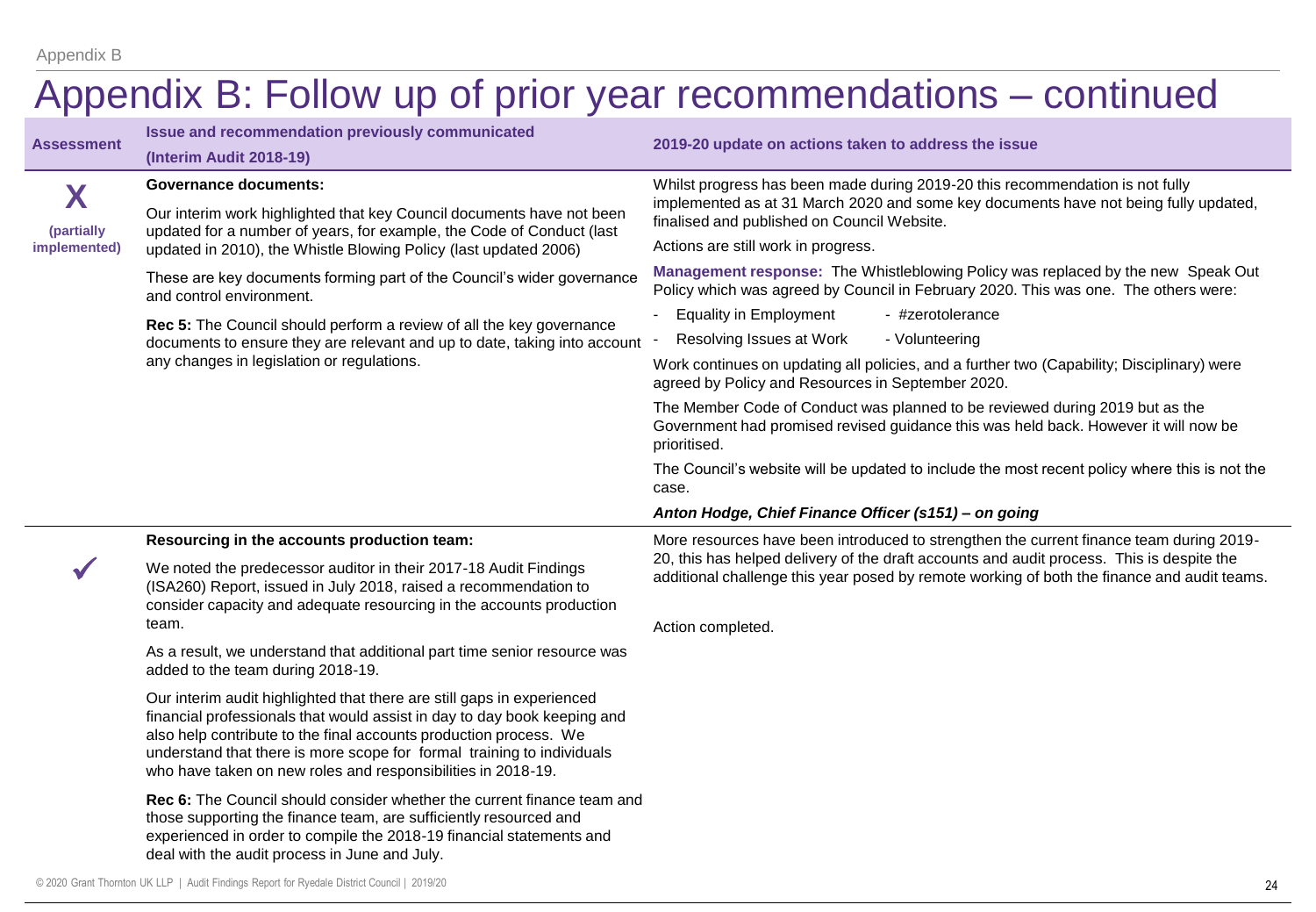### Appendix B: Follow up of prior year recommendations - continued

| <b>Service Organisations:</b><br>The Council uses other service organisations to provide key services. Some of<br>these are highlighted below:<br>• North Yorkshire County Council (NYCC) provides finance, payroll and HR<br>Scarborough Borough Council provides Collection Fund, (Council Tax and<br>Business Rates), procurement and car parking services. | During 2019-20, work took place to formalise the previous SLAs between<br>RDC and NYCC into an overarching Collaboration Agreement. This would<br>also set out the governance arrangements between the two councils and<br>would sign-off all subsequent service agreements as one.<br>Overarching Collaboration Agreement was produced in July 2019 which<br>captures the intended overarching agreements.<br>We acknowledge that progress has been made during 2019-20 regarding |  |
|----------------------------------------------------------------------------------------------------------------------------------------------------------------------------------------------------------------------------------------------------------------------------------------------------------------------------------------------------------------|------------------------------------------------------------------------------------------------------------------------------------------------------------------------------------------------------------------------------------------------------------------------------------------------------------------------------------------------------------------------------------------------------------------------------------------------------------------------------------|--|
|                                                                                                                                                                                                                                                                                                                                                                |                                                                                                                                                                                                                                                                                                                                                                                                                                                                                    |  |
|                                                                                                                                                                                                                                                                                                                                                                |                                                                                                                                                                                                                                                                                                                                                                                                                                                                                    |  |
|                                                                                                                                                                                                                                                                                                                                                                |                                                                                                                                                                                                                                                                                                                                                                                                                                                                                    |  |
|                                                                                                                                                                                                                                                                                                                                                                |                                                                                                                                                                                                                                                                                                                                                                                                                                                                                    |  |
| Our Interim audit highlighted there is scope to enhance the communication<br>between the Council and its use of service organisations mainly around<br>services provided by Scarborough Borough Council. As a result, we noticed                                                                                                                               | signing and agreeing individual SLAs. The overarching Collaboration<br>Agreement between the Council and NYCC is still being discussed.<br>In terms of services relating to Scarborough BC, the SLA has not been<br>agreed or finalised.                                                                                                                                                                                                                                           |  |
| We understand that the governance arrangements relating to the range of<br>services provided by these service organisations is still developing. Original                                                                                                                                                                                                      | <b>Management response:</b>                                                                                                                                                                                                                                                                                                                                                                                                                                                        |  |
| requirements, alongside proposals for governance of any over-arching<br>collaboration agreements.                                                                                                                                                                                                                                                              | The Revenue and Benefits Service (services relating to Scarborough BC)<br>was terminated at the end of 2019-20 and it was not possible to agree a<br>respective SLA for it.                                                                                                                                                                                                                                                                                                        |  |
| Rec 7: In order to strengthen the arrangements in place to monitor the quality of<br>the work delivered by the service organisations, the Council should:                                                                                                                                                                                                      | Discussions will continue regarding the overarching Collaboration<br>Agreement, but in the absence of that, individual SLAs will continue to be                                                                                                                                                                                                                                                                                                                                    |  |
| R1: Ensure all Service Level Agreements between the Council and its<br>service providers are signed and dated - this will ensure clarity on both<br>sides in terms of expectations on delivery and quality, reducing the risk of<br>any ambiguity                                                                                                              | used and these include Performance Indicators.<br>Anton Hodge, Chief Finance Officer (s151)                                                                                                                                                                                                                                                                                                                                                                                        |  |
| R2: Ensure there is regular communication and monitoring of the services<br>provided by Service Organisations (mainly around Scarborough Council) to<br>enable they are providing what has been agreed and at an acceptable<br>quality and standard, with appropriate levels of governance in place                                                            |                                                                                                                                                                                                                                                                                                                                                                                                                                                                                    |  |
| R3: Ensure that if it is not receiving the agreed level of service and quality<br>from its service providers, it holds them appropriately to account.                                                                                                                                                                                                          |                                                                                                                                                                                                                                                                                                                                                                                                                                                                                    |  |
|                                                                                                                                                                                                                                                                                                                                                                | there was some level of staff ambiguity around certain responsibilities.<br>signed SLAs are being re-examined to ensure they meet organisational                                                                                                                                                                                                                                                                                                                                   |  |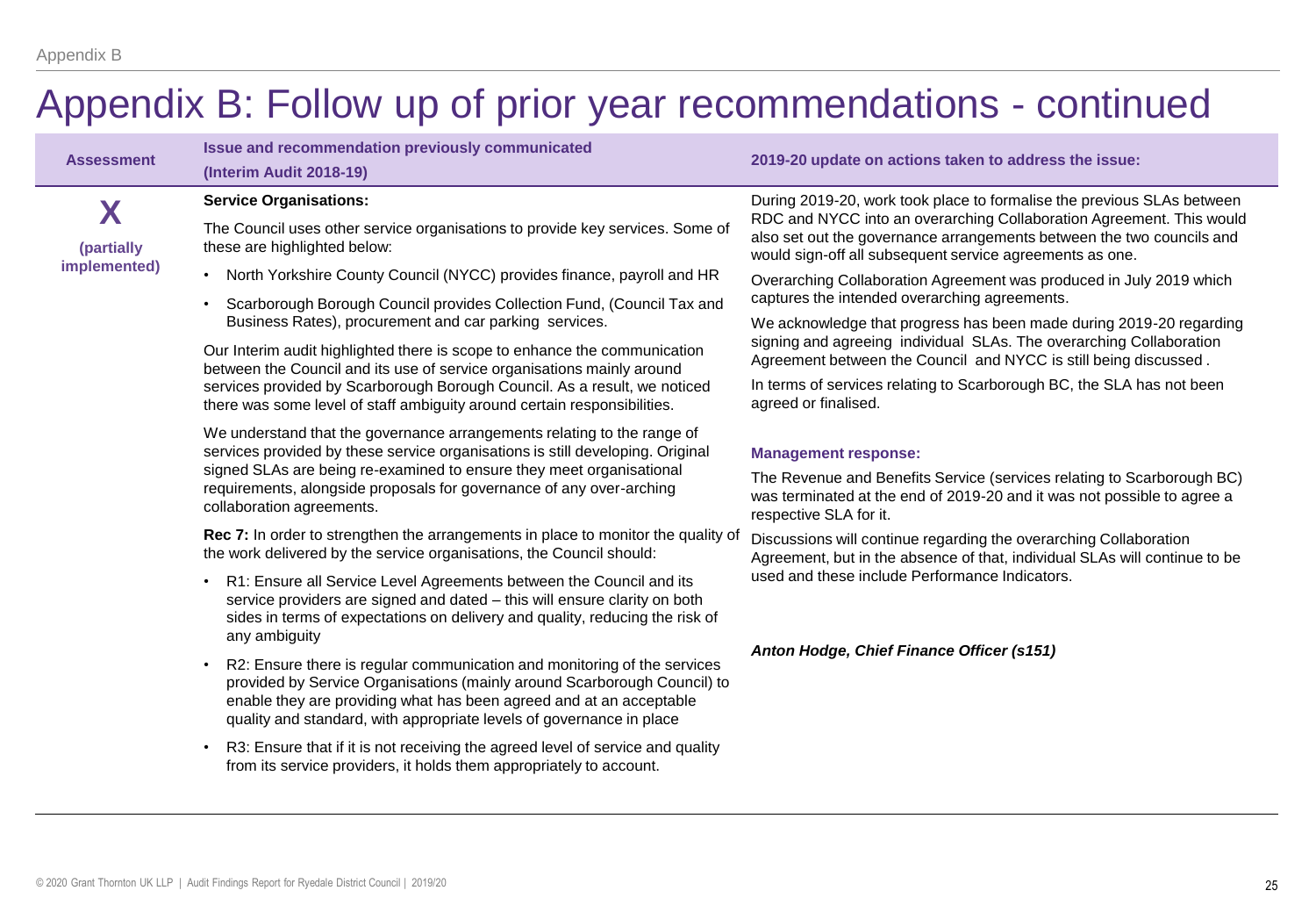### Appendix B: Follow up of prior year recommendations - continued

| <b>Assessment</b> | Issue and recommendation previously communicated<br><b>(Final Audit 2018-19)</b>                                                                                                                                                                                                                                                                 | 2019-20 update on actions taken to address the issue                     |
|-------------------|--------------------------------------------------------------------------------------------------------------------------------------------------------------------------------------------------------------------------------------------------------------------------------------------------------------------------------------------------|--------------------------------------------------------------------------|
|                   | Embedding governance, risk management and financial<br>monitoring arrangements to support informed decision making                                                                                                                                                                                                                               | Actions completed.                                                       |
|                   | As noted in our VFM section, we identified that Council's risk<br>management and governance arrangements were not sufficiently<br>embedded during 2018-19.                                                                                                                                                                                       | See our Value for Money conclusion work on pages 16-18 in section three. |
|                   | Our work in this area identified the 'Health Checks' undertaken by<br>the Council. The Health Checks highlighted key risks to the<br>Council's strategic objectives as well as day to day operations.                                                                                                                                            |                                                                          |
|                   | Effective risk management is at the heart of good governance and<br>vital to informed decision making to secure good value for money of<br>Council's resources.                                                                                                                                                                                  |                                                                          |
|                   | Not embedding sound risk management and monitoring<br>arrangements for informed decision making could have significant<br>consequences to the Council's operations and the outcomes<br>delivered to the people it serves.                                                                                                                        |                                                                          |
|                   | The senior management team, newly established in 2018-19,<br>understand this and have been actively engaged in reviewing the<br>Council's approach to governance, risk management and financial<br>management. The reviews performed and changes initiated during<br>2018-19 should help to strengthen the Council's arrangements in<br>2019-20. |                                                                          |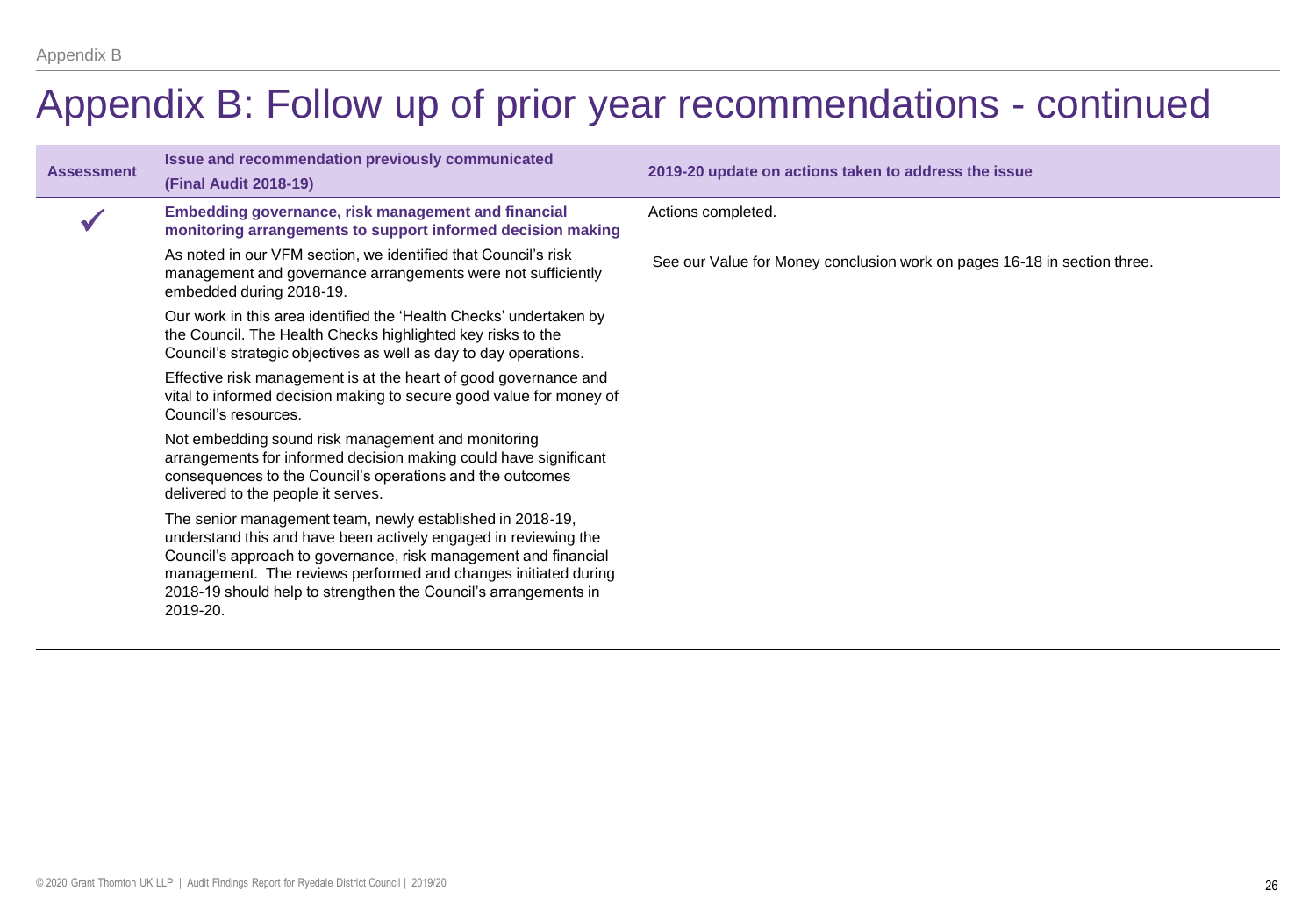### Appendix B: Follow up of prior year recommendations

| <b>Assessment</b>                                                                                                                                        | <b>Issue and risk previously communicated</b><br><b>(Final Audit 2018-19)</b>                                                                                                                                                                                                                    | 2019-20 update on actions taken to address the issue                                                                                                                                                                                                |
|----------------------------------------------------------------------------------------------------------------------------------------------------------|--------------------------------------------------------------------------------------------------------------------------------------------------------------------------------------------------------------------------------------------------------------------------------------------------|-----------------------------------------------------------------------------------------------------------------------------------------------------------------------------------------------------------------------------------------------------|
|                                                                                                                                                          | <b>Valuation of Land and Buildings:</b><br>The Council revalues its land and buildings on a rolling five-yearly<br>basis. As part of this process, certain land and buildings were valued<br>during 2018-19.                                                                                     | No such issues identified in Land and Buildings audit work during 2019-20. Our work<br>indicated that valuation outcomes have been appropriately accounted for in the financial<br>statements.<br>No further follow up or recommendations required. |
|                                                                                                                                                          | Our audit work highlighted that the outcome of this exercise in relation<br>to upward valuations and impairments were not appropriately<br>accounted for in the draft financial statements.                                                                                                      |                                                                                                                                                                                                                                                     |
| Further to our discussions with the management, material adjustments<br>were made to correct this issue in the financial statements (see<br>Appendix B). |                                                                                                                                                                                                                                                                                                  |                                                                                                                                                                                                                                                     |
|                                                                                                                                                          | Land and buildings form a key part of Council's total asset base. In<br>addition, valuation of Land and buildings is considered as a significant<br>risk in the Audit Plan for 2018-19 and appropriately accounting for<br>valuation is an important aspect of the accounts preparation process. |                                                                                                                                                                                                                                                     |
|                                                                                                                                                          | A detailed review of the draft accounts by someone who is<br>experienced in local government accounting but are not involved in<br>the detailed production of the accounts, before publishing the draft<br>accounts could help to mitigate such omissions in the future.                         |                                                                                                                                                                                                                                                     |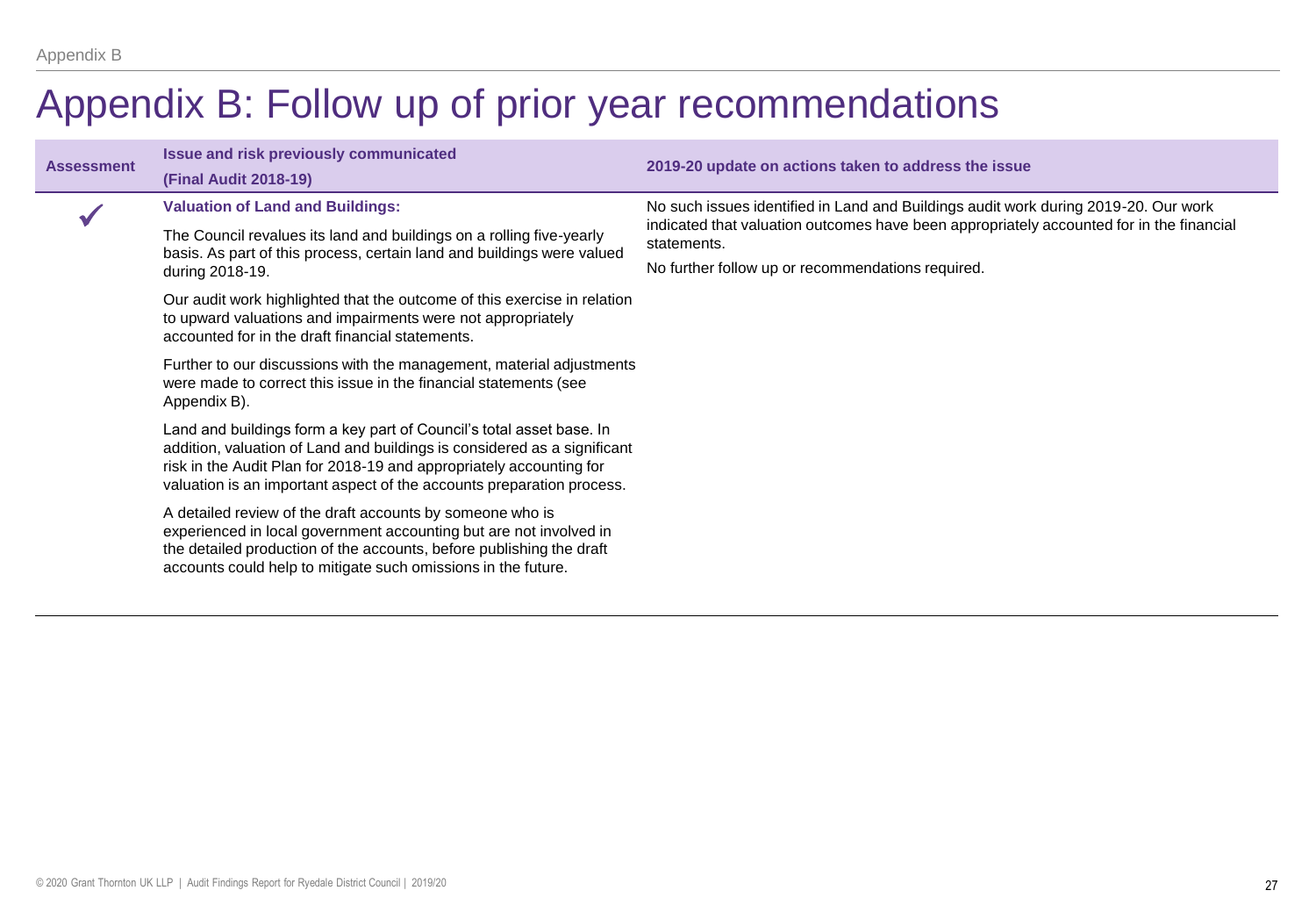### Appendix C: Audit adjustments

We are required to report all non trivial misstatements to those charged with governance, whether or not the accounts have been adjusted by management.

### **Impact of adjusted misstatements**

All adjusted misstatements are set out in detail below along with the impact on the key statements and the reported net expenditure for the year ending 31 March 2020.

There are no unadjusted misstatements at the time of this report.

### **Misclassification and disclosure changes**

The table below provides details of misclassification and disclosure changes identified during the audit which have been made in the final set of financial statements.

It is important to note that none of the amendments listed below have any impact on the level of useable reserves of the Council.

| No.            | Description and value                                                                                                                                                                                                                                                                                                                     | Amended ? |
|----------------|-------------------------------------------------------------------------------------------------------------------------------------------------------------------------------------------------------------------------------------------------------------------------------------------------------------------------------------------|-----------|
| $\mathbf{1}$ . | Narrative Report:<br>Expanding the real purpose of the Narrative Report<br>Expanding the explanation of financial statements to capture the purpose of notes to the accounts<br>Further clarifying capital expenditure section<br>Expand note 11 on Covid-19 impact to capture Tranche 3 funding of £83k which was received in July 2020. |           |
| 2.             | Referencing the Movement in Reserves Statement to other notes to the accounts for further clarification of reserves movements to the reader of the accounts                                                                                                                                                                               |           |
| 3.             | Events after the reporting period (note 6):<br>Expanding this note to capture Covid-19 implications and explain these events are un-adjusting.                                                                                                                                                                                            |           |
| 4.             | Additional note added in line with LG Code guidance to capture effective date of revaluations on land and buildings to capture the 5 year cycle of revaluations<br>(note 14).                                                                                                                                                             |           |
| 5.             | Non operational property plant and equipment (surplus assets) need to be valued using fair value hierarchy methodology under IFRS13. An additional note<br>has been added to capture surplus assets valuation methodology.                                                                                                                |           |
| 6.             | Note 33 was updated to reflect the actual costs in relation to 2019-20 External Audit fees.                                                                                                                                                                                                                                               |           |
| 7.             | Various comments and enhancement made to update the AGS to reflect Council activities during 2019-20.                                                                                                                                                                                                                                     |           |
| 8.             | Updating the Financial Instruments note to capture the appropriate financial instruments balances as at 31 March 2020.                                                                                                                                                                                                                    |           |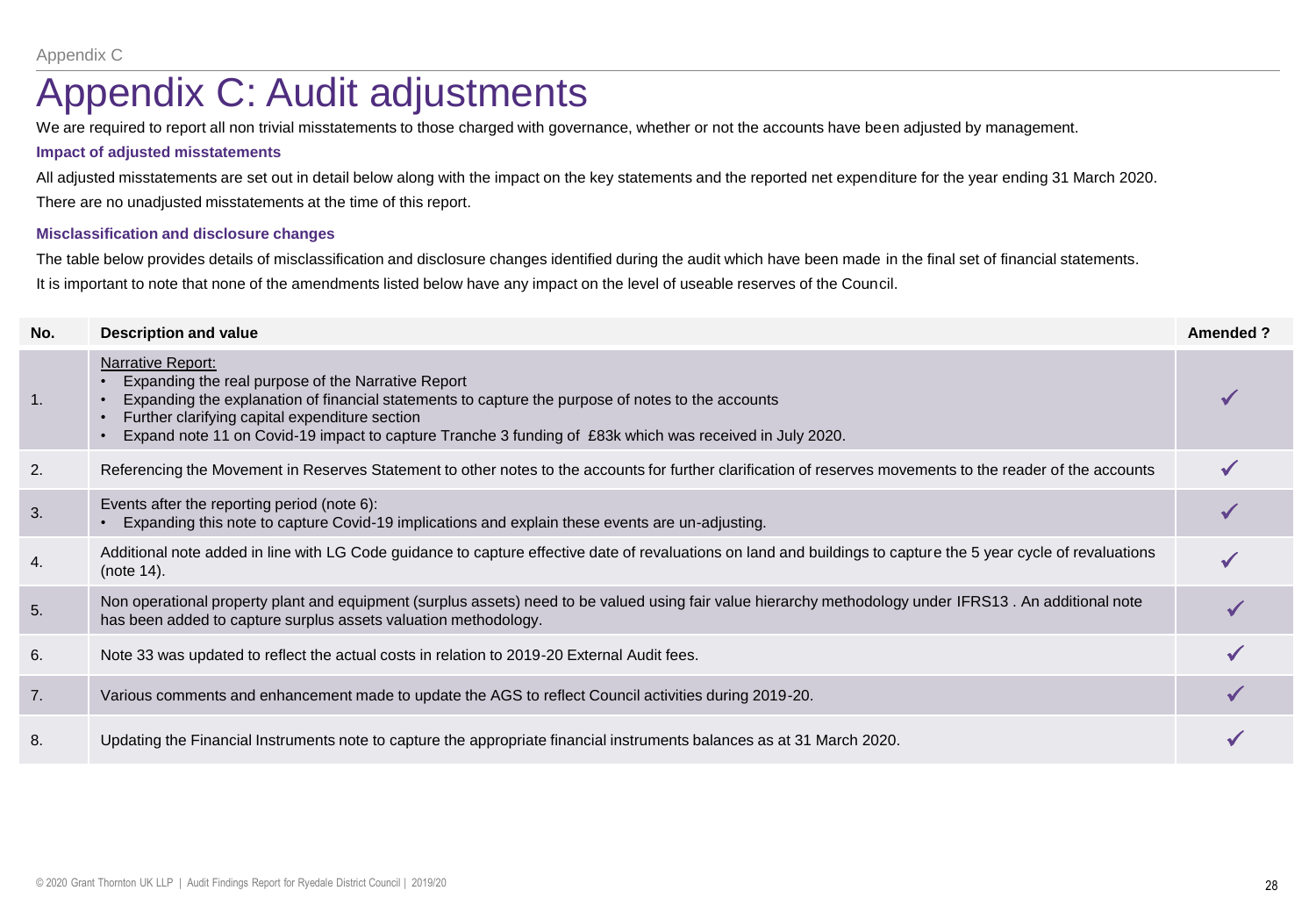### Appendix D: Fees

We confirm below our final fees charged for the audit and provision of non-audit services.

| <b>Audit fees</b>                       | <b>Proposed fee per Audit Plan £</b> | <b>Final fee £</b> |
|-----------------------------------------|--------------------------------------|--------------------|
| Council Audit                           | 44.706                               | TBC+               |
| <b>Total audit fees (excluding VAT)</b> | 44.706                               | <b>TBC</b>         |

+ We wish to note that there is the potential for further audit fees in relation to the additional work we have performed on pension and PPE balances, the VFM conclusion work and the level of work done to follow up last year's recommendations. In addition, further costs have been incurred due to the additional time taken to deliver the audit this year as a result of the Covid pandemic. We have discussed this likelihood with the Chief Financial Officer and we will provide a full breakdown of proposed fees on completion of our audit and this will be included in the Annual Audit Letter later this year.

Total audit fees (rounded to thousands) reconciled to the revised financial statements (note 33)

| Non-audit fees for other services                               | <b>Proposed fee £</b> | <b>Final fee £</b> |
|-----------------------------------------------------------------|-----------------------|--------------------|
| <b>Audit Related Services:</b>                                  |                       |                    |
| Housing Benefit Subsidy return 2019-20                          | 11,500*               | TBC.               |
| <b>Non-Audit Related Services:</b>                              |                       |                    |
| Chief Finance Officer Insights and Place Analytics subscription | 3.840                 | 3,840              |
| <b>Total non- audit fees (excluding VAT)</b>                    | $15.340*$             | <b>TBC</b>         |

#### **NOTE:**

\* The £11,500 is the base fee for Housing Benefit Subsidy certification plus for each 40+ testing undertaken:

£2,200 – where the work is completed by the Council

£4,200 – where the work is undertaken by Grant Thornton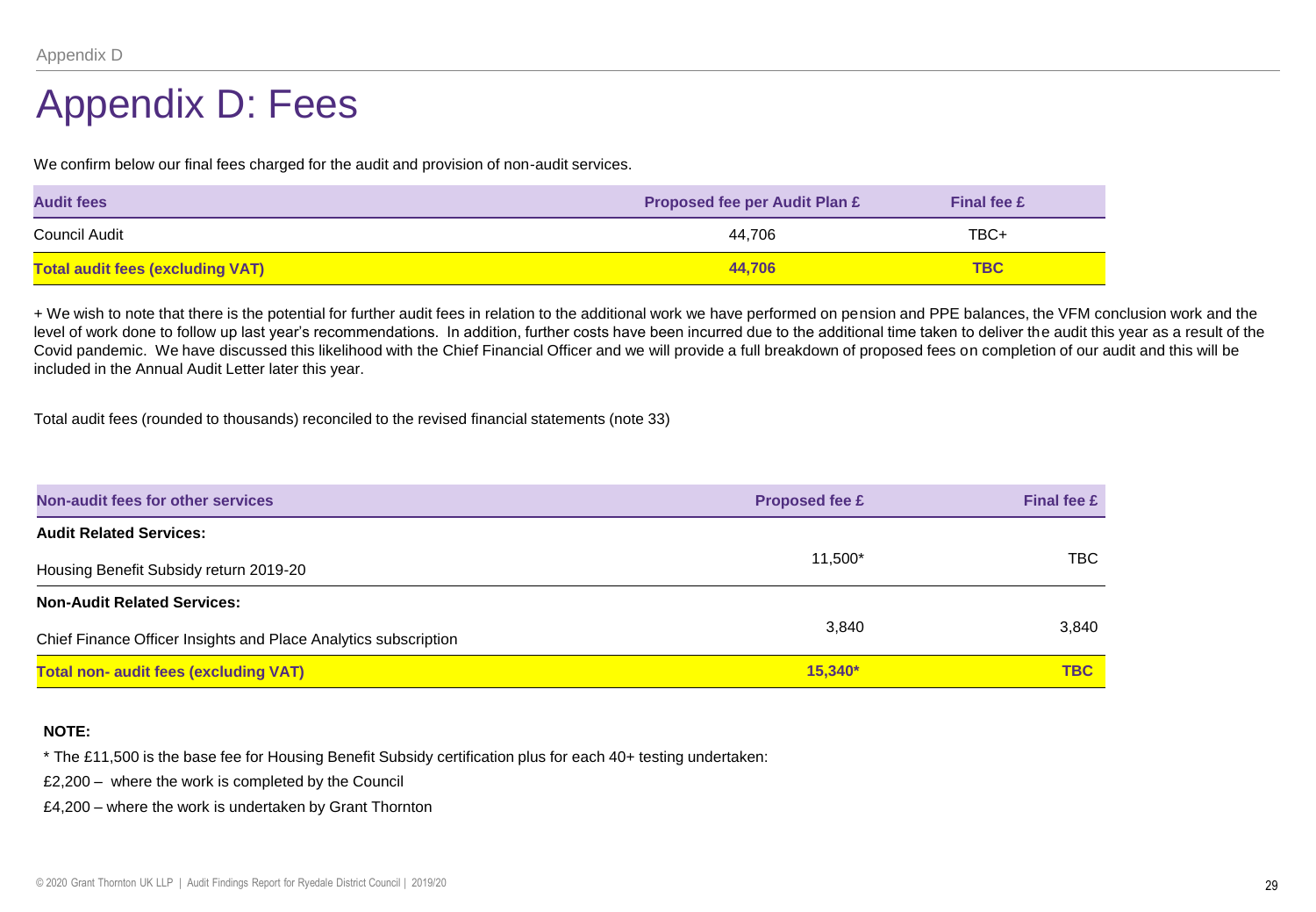### Appendix E: **Draft** Audit Opinion

We anticipate we will provide an unqualified audit report with an Emphasis of Matter paragraph, relating to the material uncertainty around the valuation of land and **buildings and Investment Properties as a direct impact of Covid-19.**

**Independent auditor's report to the members of Ryedale District Council** 

**Report on the Audit of the Financial Statements**

#### **Opinion**

We have audited the financial statements of Ryedale District Council (the 'Authority') for the year ended 31 March 2020 which comprise, the Movement in Reserves Statement, the Comprehensive Income and Expenditure Statement, the Balance Sheet, the Cash Flow Statement, the Collection Fund Statement and the notes to the financial statements including a summary of significant accounting policies. The notes to the financial statements include the Expenditure & Funding Analysis, the Core Financial Statements Notes and the Notes on the Collection Fund. The financial reporting framework that has been applied in their preparation is applicable law and the CIPFA/LASAAC code of practice on local authority accounting in the United Kingdom 2019-20.

In our opinion, the financial statements:

- give a true and fair view of the financial position of the Authority as at 31 March 2020 and of its expenditure and income for the year then ended
- have been properly prepared in accordance with the CIPFA/LASAAC code of practice on local authority accounting in the United Kingdom 2019-20
- have been prepared in accordance with the requirements of the Local Audit and Accountability Act 2014.

#### **Basis for opinion**

We conducted our audit in accordance with International Standards on Auditing (UK) (ISAs (UK)) and applicable law. Our responsibilities under those standards are further described in the 'Auditor's responsibilities for the audit of the financial statements' section of our report. We are independent of the Authority in accordance with the ethical requirements that are relevant to our audit of the financial statements in the UK, including the FRC's Ethical Standard, and we have fulfilled our other ethical responsibilities in accordance with these requirements. We believe that the audit evidence we have obtained is sufficient and appropriate to provide a basis for our opinion.

#### **The impact of macro-economic uncertainties on our audit**

Our audit of the financial statements requires us to obtain an understanding of all relevant uncertainties, including those arising as a consequence of the effects of macro-economic uncertainties such as Covid-19 and Brexit. All audits assess and challenge the reasonableness of estimates made by the Chief Finance Officer (s151) and the related disclosures and the appropriateness of the going concern basis of preparation of the financial statements. All of these depend on assessments of the future economic environment and the Authority's future operational arrangements.

Covid-19 and Brexit are amongst the most significant economic events currently faced by the UK, and at the date of this report their effects are subject to unprecedented levels of uncertainty, with the full range of possible outcomes and their impacts unknown. We applied a standardised firmwide approach in response to these uncertainties when assessing the Authority's future operational arrangements. However, no audit should be expected to predict the unknowable factors or all possible future implications for an authority associated with these particular events.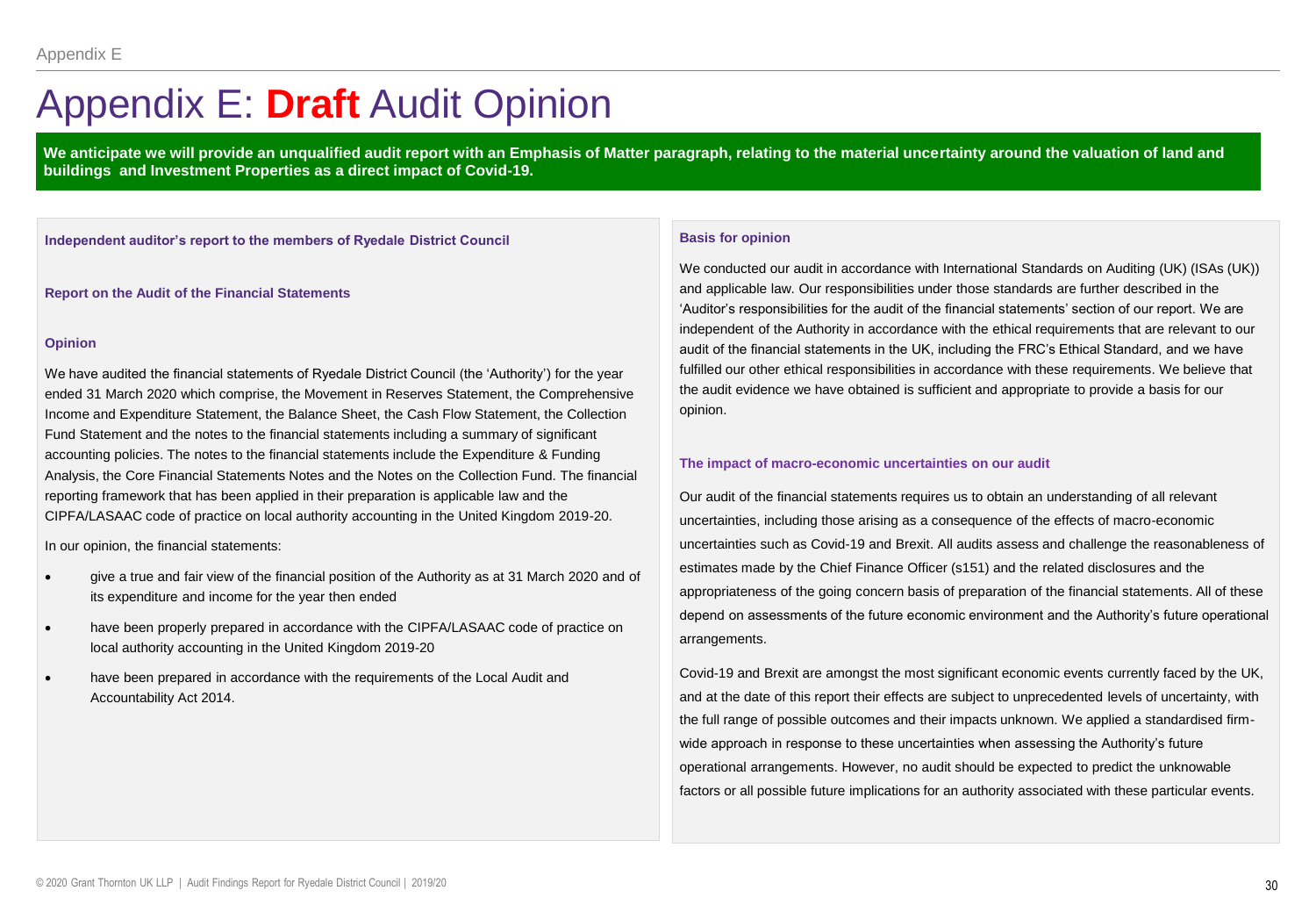### Audit opinion (**Draft**) – continued

We anticipate we will provide an unqualified audit report with an Emphasis of Matter paragraph, relating to the material uncertainty around the valuation of land and **buildings and investment properties as a direct impact of Covid-19.**

#### **Conclusions relating to going concern**

We have nothing to report in respect of the following matters in relation to which the ISAs (UK) require us to report to you where:

- the Chief Finance Officer (s151)'s use of the going concern basis of accounting in the preparation of the financial statements is not appropriate; or
- the Chief Finance Officer (s151) has not disclosed in the financial statements any identified material uncertainties that may cast significant doubt about the Authority's ability to continue to adopt the going concern basis of accounting for a period of at least twelve months from the date when the financial statements are authorised for issue.

In our evaluation of the Chief Finance Officer (s151)'s conclusions, and in accordance with the expectation set out within the CIPFA/LASAAC code of practice on local authority accounting in the United Kingdom 2019/20 that the Authority's financial statements shall be prepared on a going concern basis, we considered the risks associated with the Authority's operating activities, including effects arising from macro-economic uncertainties such as Covid-19 and Brexit. We analysed how those risks might affect the Authority's financial resources or ability to continue operations over the period of at least twelve months from the date when the financial statements are authorised for issue. In accordance with the above, we have nothing to report in these respects.

However, as we cannot predict all future events or conditions and as subsequent events may result in outcomes that are inconsistent with judgements that were reasonable at the time they were made, the absence of reference to a material uncertainty in this auditor's report is not a guarantee that the Authority will continue in operation.

### **Emphasis of Matter – effects of Covid-19 on the valuation of land and buildings and investment properties**

We draw attention to Note 4 of the financial statements, which describes the effects of the Covid-19 pandemic on the valuation of the Authority's land and buildings as at 31 March 2020. As, disclosed in note 4 to the financial statements, the outbreak of Covid-19 has impacted global financial markets and market activity has been impacted. A material valuation uncertainty was therefore disclosed in the Authority's property valuer's reports. Our opinion is not modified in respect of this matter.

#### **Other information**

The Chief Finance Officer (s151) is responsible for the other information. The other information comprises the information included in the Statement of Accounts, the Narrative Report, the Annual Governance Statement other than the financial statements and, our auditor's report thereon. Our opinion on the financial statements does not cover the other information and, except to the extent otherwise explicitly stated in our report, we do not express any form of assurance conclusion thereon.

In connection with our audit of the financial statements, our responsibility is to read the other information and, in doing so, consider whether the other information is materially inconsistent with the financial statements or our knowledge of the Authority obtained in the audit or otherwise appears to be materially misstated. If we identify such material inconsistencies or apparent material misstatements, we are required to determine whether there is a material misstatement in the financial statements or a material misstatement of the other information. If, based on the work we have performed, we conclude that there is a material misstatement of this other information, we are required to report that fact.

We have nothing to report in this regard.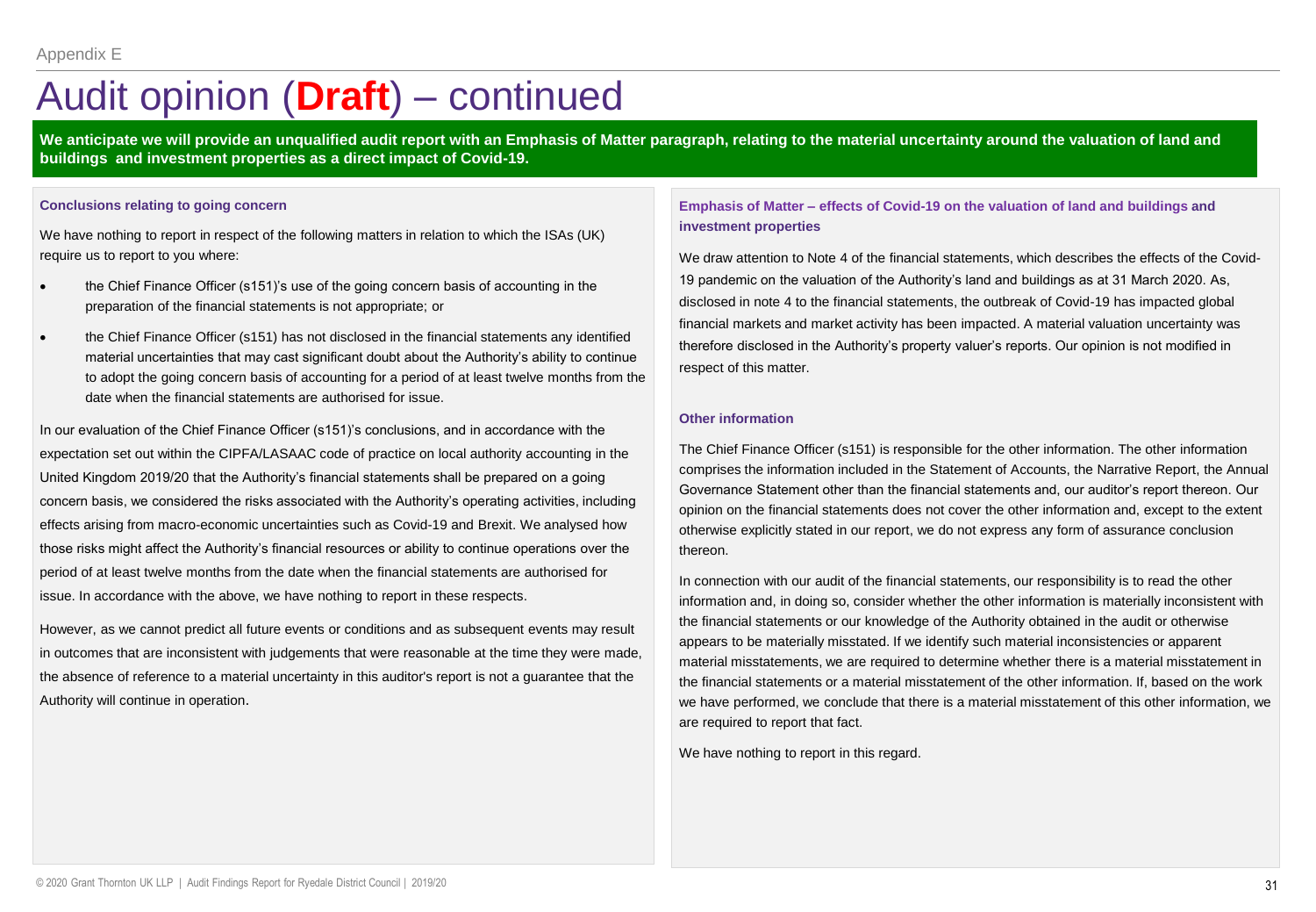### Audit opinion (**Draft**) – continued

We anticipate we will provide an unqualified audit report with an Emphasis of Matter paragraph, relating to the material uncertainty around the valuation of land and **buildings and investment properties as a direct impact of Covid-19.**

#### **Other information we are required to report on by exception under the Code of Audit Practice**

Under the Code of Audit Practice published by the National Audit Office on behalf of the Comptroller and Auditor General (the Code of Audit Practice) we are required to consider whether the Annual Governance Statement does not comply with the 'delivering good governance in Local Government Framework 2016 Edition' published by CIPFA and SOLACE or is misleading or inconsistent with the information of which we are aware from our audit. We are not required to consider whether the Annual Governance Statement addresses all risks and controls or that risks are satisfactorily addressed by internal controls.

We have nothing to report in this regard.

#### **Opinion on other matter required by the Code of Audit Practice**

In our opinion, based on the work undertaken in the course of the audit of the financial statements and our knowledge of the Authority gained through our work in relation to the Authority's arrangements for securing economy, efficiency and effectiveness in its use of resources, the other information published together with the financial statements in the Statement of Accounts, the Narrative Report, the Annual Governance Statement for the financial year for which the financial statements are prepared is consistent with the financial statements.

#### **Matters on which we are required to report by exception**

Under the Code of Audit Practice, we are required to report to you if:

- we issue a report in the public interest under section 24 of the Local Audit and Accountability Act 2014 in the course of, or at the conclusion of the audit; or
- we make a written recommendation to the Authority under section 24 of the Local Audit and Accountability Act 2014 in the course of, or at the conclusion of the audit; or
- we make an application to the court for a declaration that an item of account is contrary to law under Section 28 of the Local Audit and Accountability Act 2014 in the course of, or at the conclusion of the audit; or;
- we make an application to the court for a declaration that an item of account is contrary to law under Section 28 of the Local Audit and Accountability Act 2014 in the course of, or at the conclusion of the audit; or;
- we issue an advisory notice under Section 29 of the Local Audit and Accountability Act 2014 in the course of, or at the conclusion of the audit; or
- we make an application for judicial review under Section 31 of the Local Audit and Accountability Act 2014, in the course of, or at the conclusion of the audit.

We have nothing to report in respect of the above matters**.**

### **Responsibilities of the Authority, the Chief Finance Officer (s151) and Those Charged with Governance for the financial statements**

As explained more fully in the Statement of Responsibilities, the Authority is required to make arrangements for the proper administration of its financial affairs and to secure that one of its officers has the responsibility for the administration of those affairs. In this authority, that officer is the Chief Finance Officer (s151). The Chief Finance Officer (s151) is responsible for the preparation of the Statement of Accounts, which includes the financial statements, in accordance with proper practices as set out in the CIPFA/LASAAC code of practice on local authority accounting in the United Kingdom 2019-20, for being satisfied that they give a true and fair view, and for such internal control as the Chief Finance Officer (s151) determines is necessary to enable the preparation of financial statements that are free from material misstatement, whether due to fraud or error.

In preparing the financial statements, the Chief Finance Officer (s151) is responsible for assessing the Authority's ability to continue as a going concern, disclosing, as applicable, matters related to going concern and using the going concern basis of accounting unless there is an intention by government that the services provided by the Authority will no longer be provided.

The Overview and Scrutiny Committee is Those Charged with Governance. Those charged with governance are responsible for overseeing the Authority's financial reporting process.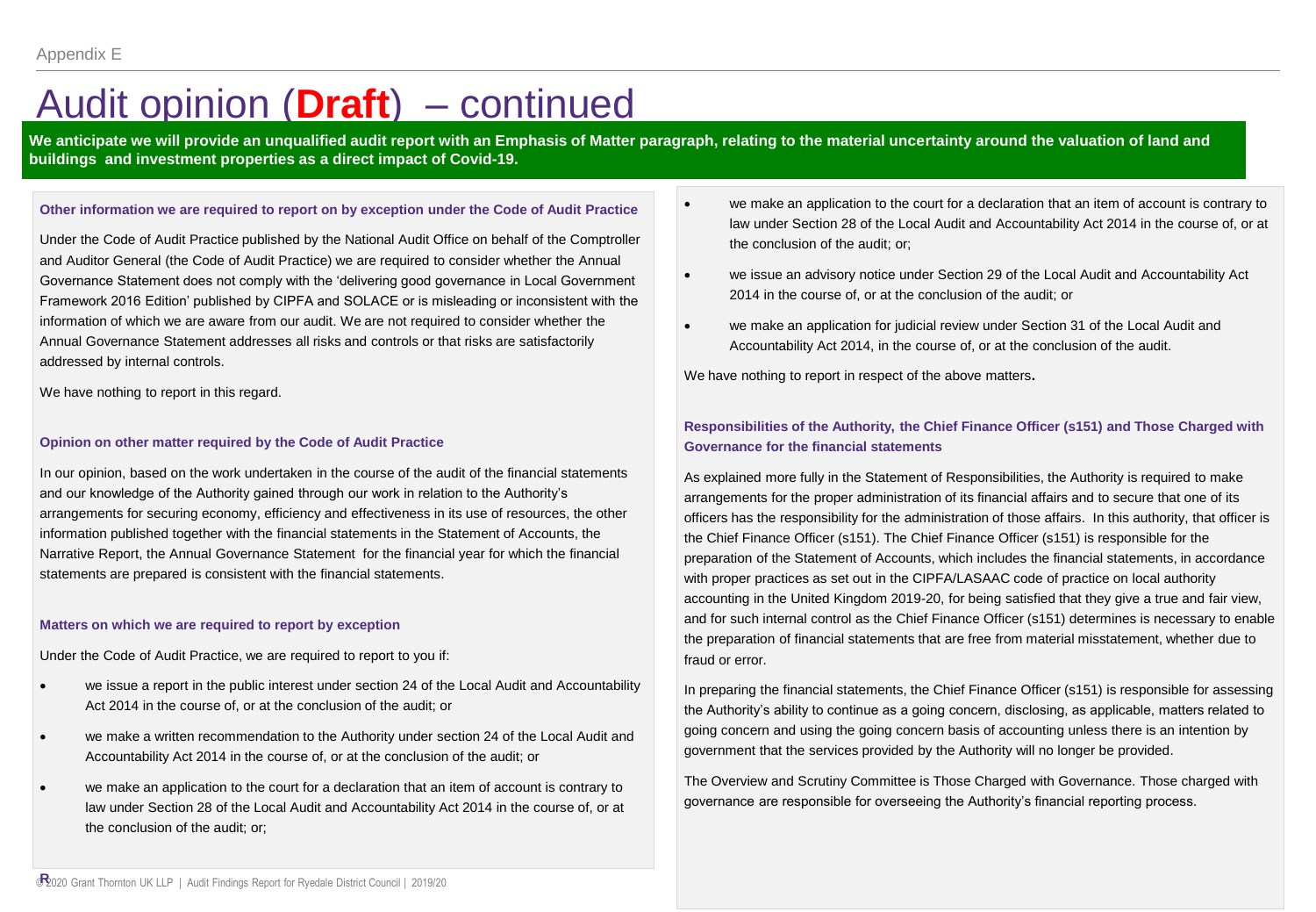### Audit opinion - continued (**Draft**)

#### **Auditor's responsibilities for the audit of the financial statements**

Our objectives are to obtain reasonable assurance about whether the financial statements as a whole are free from material misstatement, whether due to fraud or error, and to issue an auditor's report that includes our opinion. Reasonable assurance is a high level of assurance but is not a guarantee that an audit conducted in accordance with ISAs (UK) will always detect a material misstatement when it exists. Misstatements can arise from fraud or error and are considered material if, individually or in the aggregate, they could reasonably be expected to influence the economic decisions of users taken on the basis of these financial statements.

A further description of our responsibilities for the audit of the financial statements is located on the Financial Reporting Council's website at: [www.frc.org.uk/auditorsresponsibilities.](http://www.frc.org.uk/auditorsresponsibilities) This description forms part of our auditor's report.

**Report on other legal and regulatory requirements - Conclusion on the Authority's arrangements for securing economy, efficiency and effectiveness in its use of resources**

#### **Conclusion**

On the basis of our work, having regard to the guidance on the specified criterion issued by the Comptroller and Auditor General in April 2020, we are satisfied that the Authority put in place proper arrangements for securing economy, efficiency and effectiveness in its use of resources for the year ended 31 March 2020.

#### **Responsibilities of the Authority**

The Authority is responsible for putting in place proper arrangements for securing economy, efficiency and effectiveness in its use of resources, to ensure proper stewardship and governance, and to review regularly the adequacy and effectiveness of these arrangements.

### **Auditor's responsibilities for the review of the Authority's arrangements for securing economy, efficiency and effectiveness in its use of resources**

We are required under Section 20(1)(c) of the Local Audit and Accountability Act 2014 to be satisfied that the Authority has made proper arrangements for securing economy, efficiency and effectiveness in its use of resources. We are not required to consider, nor have we considered, whether all aspects of the Authority's arrangements for securing economy, efficiency and effectiveness in its use of resources are operating effectively.

We have undertaken our review in accordance with the Code of Audit Practice, having regard to the guidance on the specified criterion issued by the Comptroller and Auditor General in April 2020, as to whether in all significant respects the Authority had proper arrangements to ensure it took properly informed decisions and deployed resources to achieve planned and sustainable outcomes for taxpayers and local people. The Comptroller and Auditor General determined this criterion as that necessary for us to consider under the Code of Audit Practice in satisfying ourselves whether the Authority put in place proper arrangements for securing economy, efficiency and effectiveness in its use of resources for the year ended 31 March 2020.

We planned our work in accordance with the Code of Audit Practice. Based on our risk assessment, we undertook such work as we considered necessary to be satisfied that the Authority has put in place proper arrangements for securing economy, efficiency and effectiveness in its use of resources.

#### **Report on other legal and regulatory requirements - Certificate**

We certify that we have completed the audit of the financial statements of the Ryedale District Council in accordance with the requirements of the Local Audit and Accountability Act 2014 and the Code of Audit Practice.

#### **Use of our report**

This report is made solely to the members of the Authority, as a body, in accordance with Part 5 of the Local Audit and Accountability Act 2014 and as set out in paragraph 43 of the Statement of Responsibilities of Auditors and Audited Bodies published by Public Sector Audit Appointments Limited. Our audit work has been undertaken so that we might state to the Authority's members those matters we are required to state to them in an auditor's report and for no other purpose. To the fullest extent permitted by law, we do not accept or assume responsibility to anyone other than the Authority and the Authority's members as a body, for our audit work, for this report, or for the opinions we have formed.

Signature and date – *To be included*

**Gareth Mills, Key Audit Partner for and on behalf of Grant Thornton UK LLP, Local Auditor**

**Leeds**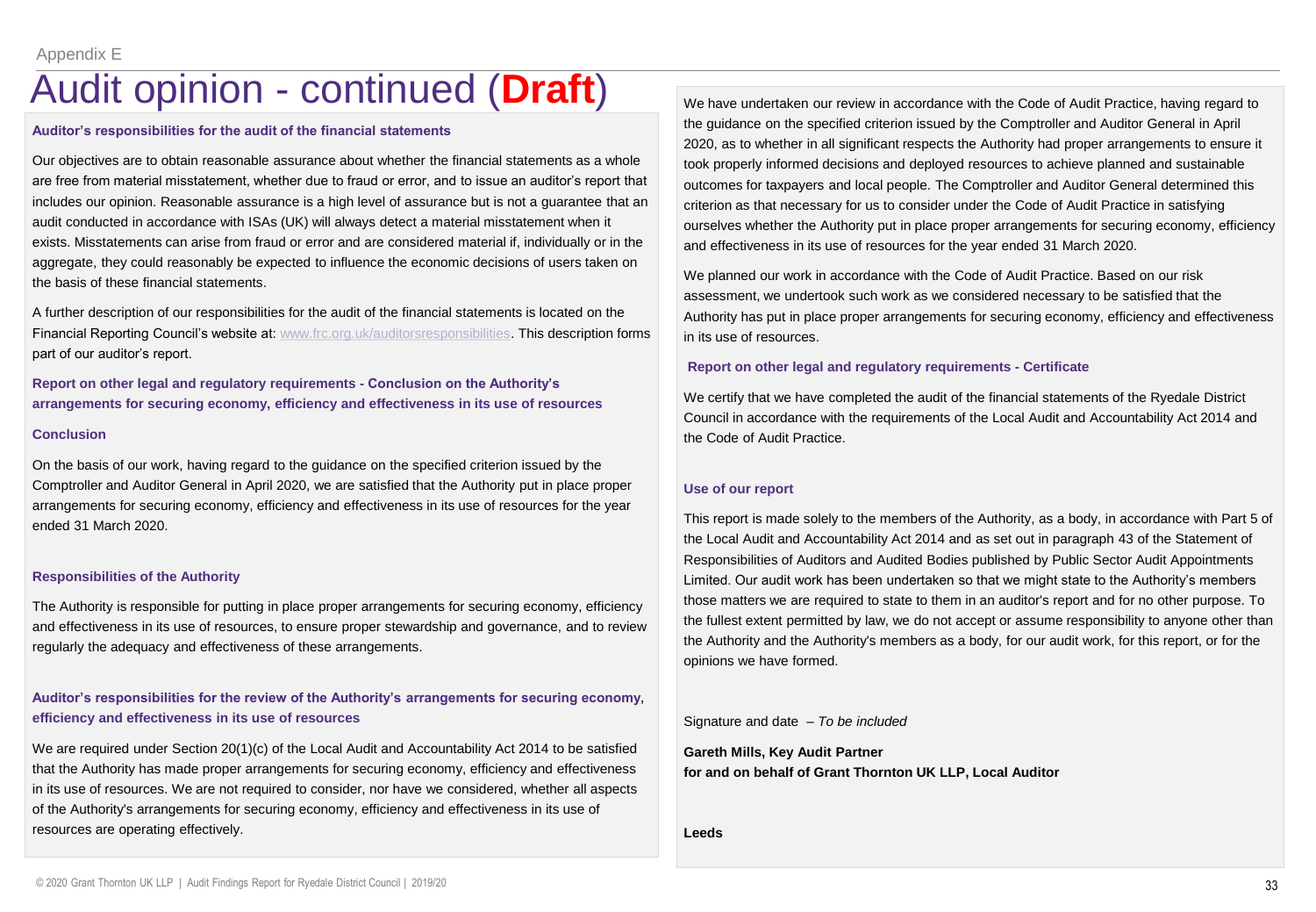### Appendix F: Management letter of representation (**Draft**)

### **[LETTER TO BE WRITTEN ON CLIENT HEADED PAPER]**

Grant Thornton UK LLP

Grant Thornton UK LLP No 1 Whitehall Riverside LEEDS LS1 4BN

**12 November 2020 (Date Policy and Resources Committee approves the financial statements)** Dear Sirs

**Ryedale District Council Financial Statements for the year ended 31 March 2020**

This representation letter is provided in connection with the audit of the financial statements of Ryedale District Council for the year ended 31 March 2020 for the purpose of expressing an opinion as to whether the financial statements are presented fairly, in all material respects in accordance with International Financial Reporting Standards and the CIPFA/LASAAC Code of Practice on Local Authority Accounting in the United Kingdom 2019/20 and applicable law.

We confirm that to the best of our knowledge and belief having made such inquiries as we considered necessary for the purpose of appropriately informing ourselves:

#### **Financial Statements**

- i. We have fulfilled our responsibilities for the preparation of the Council's financial statements in accordance with International Financial Reporting Standards and the CIPFA/LASAAC Code of Practice on Local Authority Accounting in the United Kingdom 2019/20 ("the Code"); in particular the financial statements are fairly presented in accordance therewith.
- ii. We have complied with the requirements of all statutory directions affecting the Council and these matters have been appropriately reflected and disclosed in the financial statements.
- iii. The Council has complied with all aspects of contractual agreements that could have a material effect on the financial statements in the event of non-compliance. There has been no non-compliance with requirements of any regulatory authorities that could have a material effect on the financial statements in the event of non-compliance.
- iv. We acknowledge our responsibility for the design, implementation and maintenance of internal control to prevent and detect fraud.
- v. Significant assumptions used by us in making accounting estimates, including those measured at fair value, are reasonable. We are satisfied that the material judgements used in the preparation of the financial statements are soundly based, in accordance with the Code and adequately disclosed in the financial statements.
- vi. We confirm that we are satisfied that the actuarial assumptions underlying the valuation of pension scheme assets and liabilities for IAS19 Employee Benefits disclosures are consistent with our knowledge. We confirm that all settlements and curtailments have been identified and properly accounted for. We also confirm that all significant postemployment benefits have been identified and properly accounted for.
- vii. Except as disclosed in the financial statements:
	- a. there are no unrecorded liabilities, actual or contingent
	- b. none of the assets of the Council has been assigned, pledged or mortgaged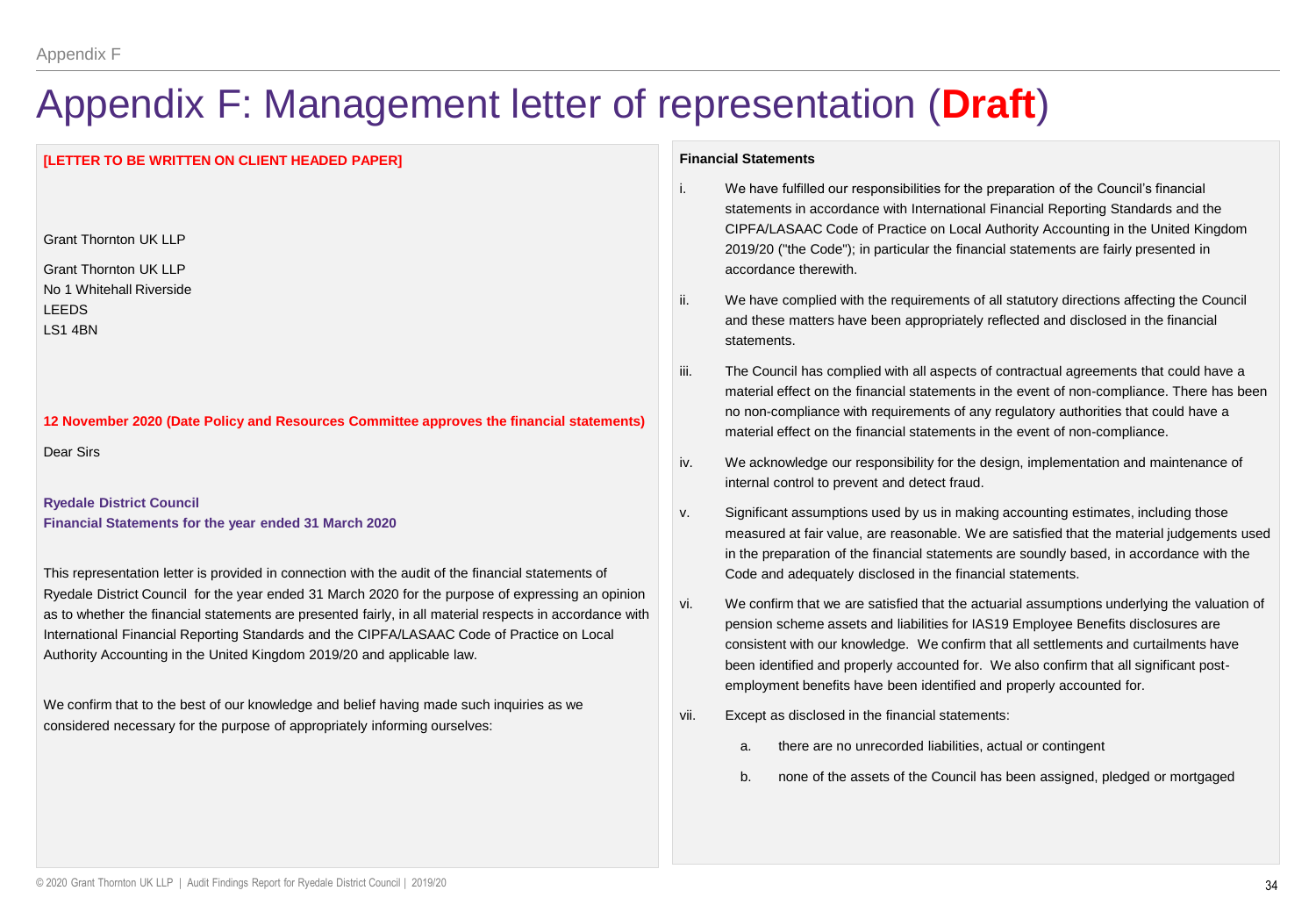### Appendix F

## Appendix F: Management letter of representation (**Draft**)

- a. there are no material prior year charges or credits, nor exceptional or nonrecurring items requiring separate disclosure.
- i. Related party relationships and transactions have been appropriately accounted for and disclosed in accordance with the requirements of International Financial Reporting Standards and the Code.
- ii. All events subsequent to the date of the financial statements and for which International Financial Reporting Standards and the Code require adjustment or disclosure have been adjusted or disclosed.
- iii. We have considered the adjusted misstatements, and misclassification and disclosures changes schedules included in your Audit Findings Report. The financial statements have been amended for these misstatements, misclassifications and disclosure changes and are free of material misstatements, including omissions.
- iv. We have considered the unadjusted misstatements schedule included in your Audit Findings Report and attached. We have not adjusted the financial statements for these misstatements brought to our attention as *they are immaterial to the results of the Council and its financial position at the year-end OR list reasons*. The financial statements are free of material misstatements, including omissions. [To be confirmed by GT]
- v. Actual or possible litigation and claims have been accounted for and disclosed in accordance with the requirements of International Financial Reporting Standards.
- vi. We have no plans or intentions that may materially alter the carrying value or classification of assets and liabilities reflected in the financial statements.
- vii. We have updated our going concern assessment and cashflow forecasts in light of the Covid-19 pandemic. We continue to believe that the Council's financial statements should be prepared on a going concern basis and have not identified any material uncertainties related to going concern on the grounds that current and future sources of funding or support will be more than adequate for the Council's needs .We believe that no further disclosures relating to the Council's ability to continue as a going concern need to be made in the financial statements

### **Information Provided**

- i. We have provided you with:
	- a. access to all information of which we are aware that is relevant to the preparation of the financial statements such as records, documentation and other matters;
	- b. additional information that you have requested from us for the purpose of your audit; and
	- c. access to persons within the Council via remote arrangements, in compliance with the nationally specified social distancing requirements established by the government in response to the Covid-19 pandemic. from whom you determined it necessary to obtain audit evidence.
- ii. We have communicated to you all deficiencies in internal control of which management is aware.
- iii. All transactions have been recorded in the accounting records and are reflected in the financial statements.
- iv. We have disclosed to you the results of our assessment of the risk that the financial statements may be materially misstated as a result of fraud.
- i. We have disclosed to you all information in relation to fraud or suspected fraud that we are aware of and that affects the Council, and involves:
	- a. management;
	- b. employees who have significant roles in internal control; or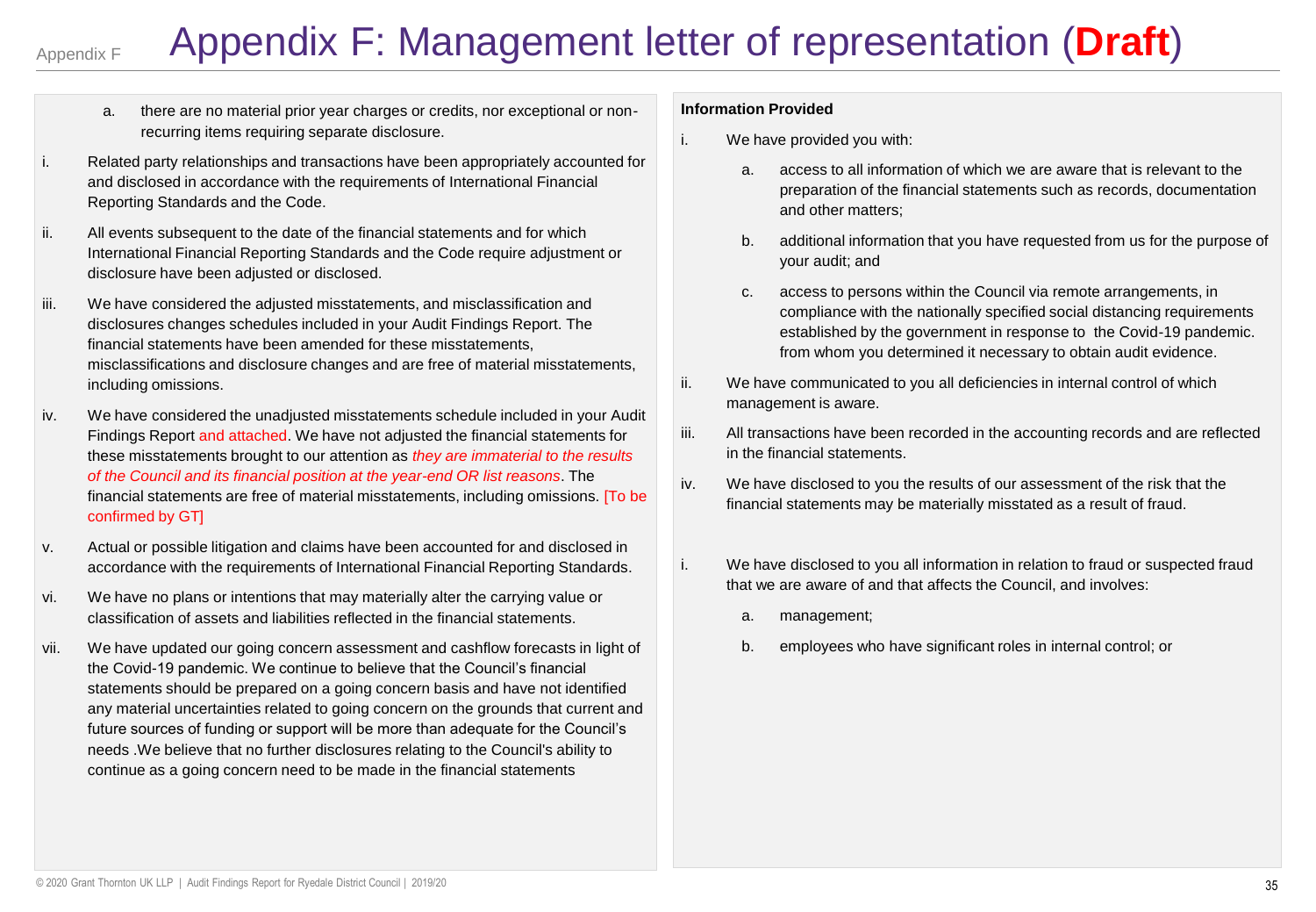### Appendix F

## Appendix F: Management letter of representation (**Draft**)

- a. others where the fraud could have a material effect on the financial statements.
- i. We have disclosed to you all information in relation to allegations of fraud, or suspected fraud, affecting the financial statements communicated by employees, former employees, analysts, regulators or others.
- ii. We have disclosed to you all known instances of non-compliance or suspected non-compliance with laws and regulations whose effects should be considered when preparing financial statements.
- iii. We have disclosed to you the identity of the Council's related parties and all the related party relationships and transactions of which we are aware.
- iv. We have disclosed to you all known actual or possible litigation and claims whose effects should be considered when preparing the financial statements.

### **Annual Governance Statement**

i. We are satisfied that the Annual Governance Statement (AGS) fairly reflects the Council's risk assurance and governance framework and we confirm that we are not aware of any significant risks that are not disclosed within the AGS.

#### **Narrative Report**

.

i. The disclosures within the Narrative Report fairly reflect our understanding of the Council's financial and operating performance over the period covered by the financial statements.

#### **Approval**

The approval of this letter of representation was minuted by the Council's Policy and Resources Committee at its meeting on 12 November 2020.

| Yours faithfully                |  |
|---------------------------------|--|
| Name                            |  |
| Position                        |  |
| Date                            |  |
| Name                            |  |
| Position                        |  |
| Date                            |  |
| Signed on behalf of the Council |  |